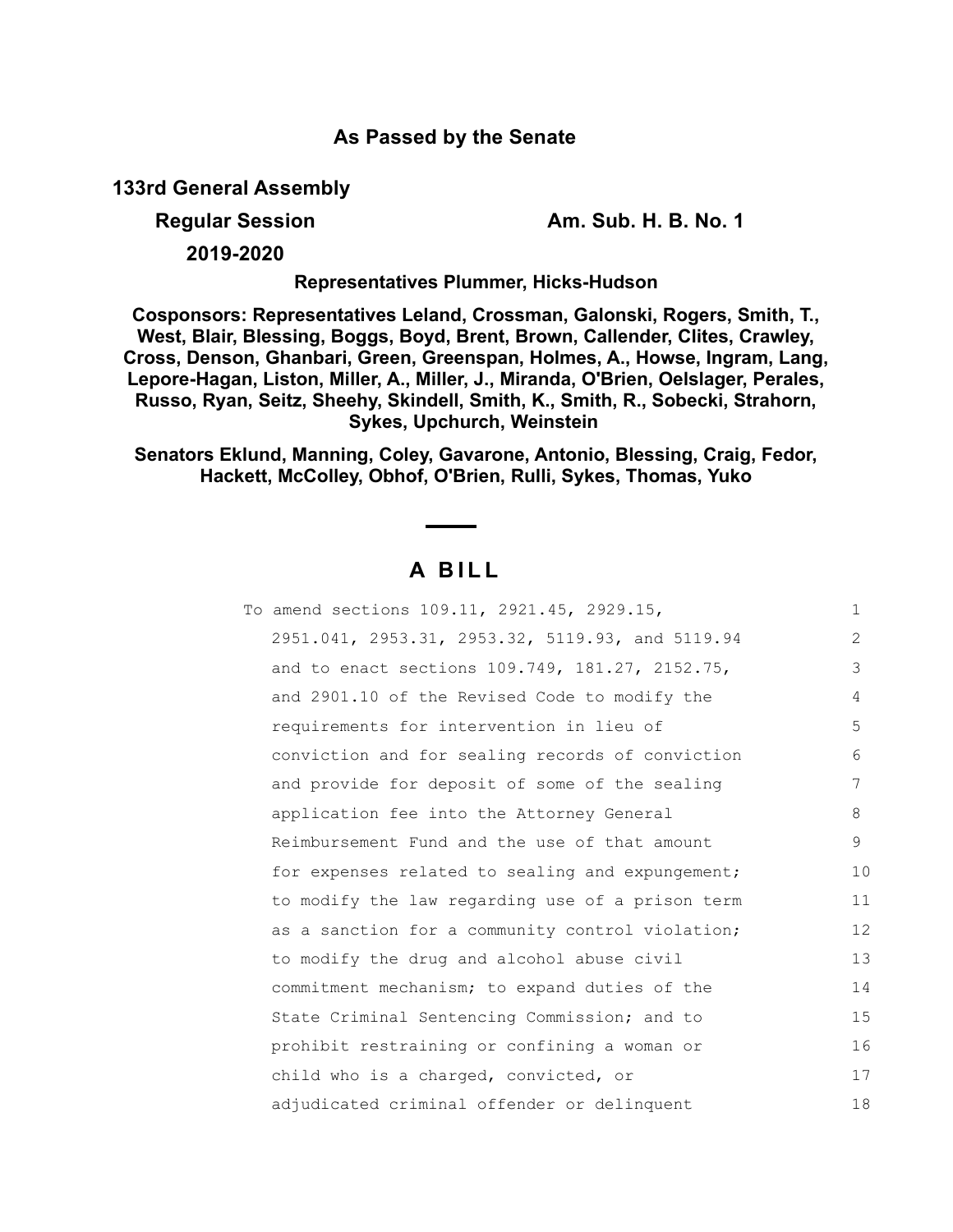### **BE IT ENACTED BY THE GENERAL ASSEMBLY OF THE STATE OF OHIO:**

**Section 1.** That sections 109.11, 2921.45, 2929.15, 2951.041, 2953.31, 2953.32, 5119.93, and 5119.94 be amended and sections 109.749, 181.27, 2152.75, and 2901.10 of the Revised Code be enacted to read as follows: 21 22 23  $24$ 

Sec. 109.11. There is hereby created in the state treasury the attorney general reimbursement fund that shall be used for the expenses of the office of the attorney general in providing legal services and other services on behalf of the state. All Except as otherwise provided in this division, all amounts received by the attorney general as reimbursement for legal services and other services that have been rendered to other state agencies shall be paid into the state treasury to the credit of the attorney general reimbursement fund. All amounts awarded by a court to the attorney general for attorney's fees, investigation costs, expert witness fees, fines, and all other costs and fees associated with representation provided by the attorney general and all amounts awarded to the attorney general by a court shall be paid into the state treasury to the credit of the attorney general reimbursement fund. All amounts paid into the state treasury under division (C)(3) of section 2953.32 of the Revised Code and that are required under that division to be credited to the attorney general reimbursement fund shall be credited to the fund, and the amounts so credited shall be used by the bureau of criminal identification and investigation for expenses related to the sealing or expungement of records. 25 26 27 28 29 30 31 32 33 34 35 36 37 38 39 40 41 42 43 44 45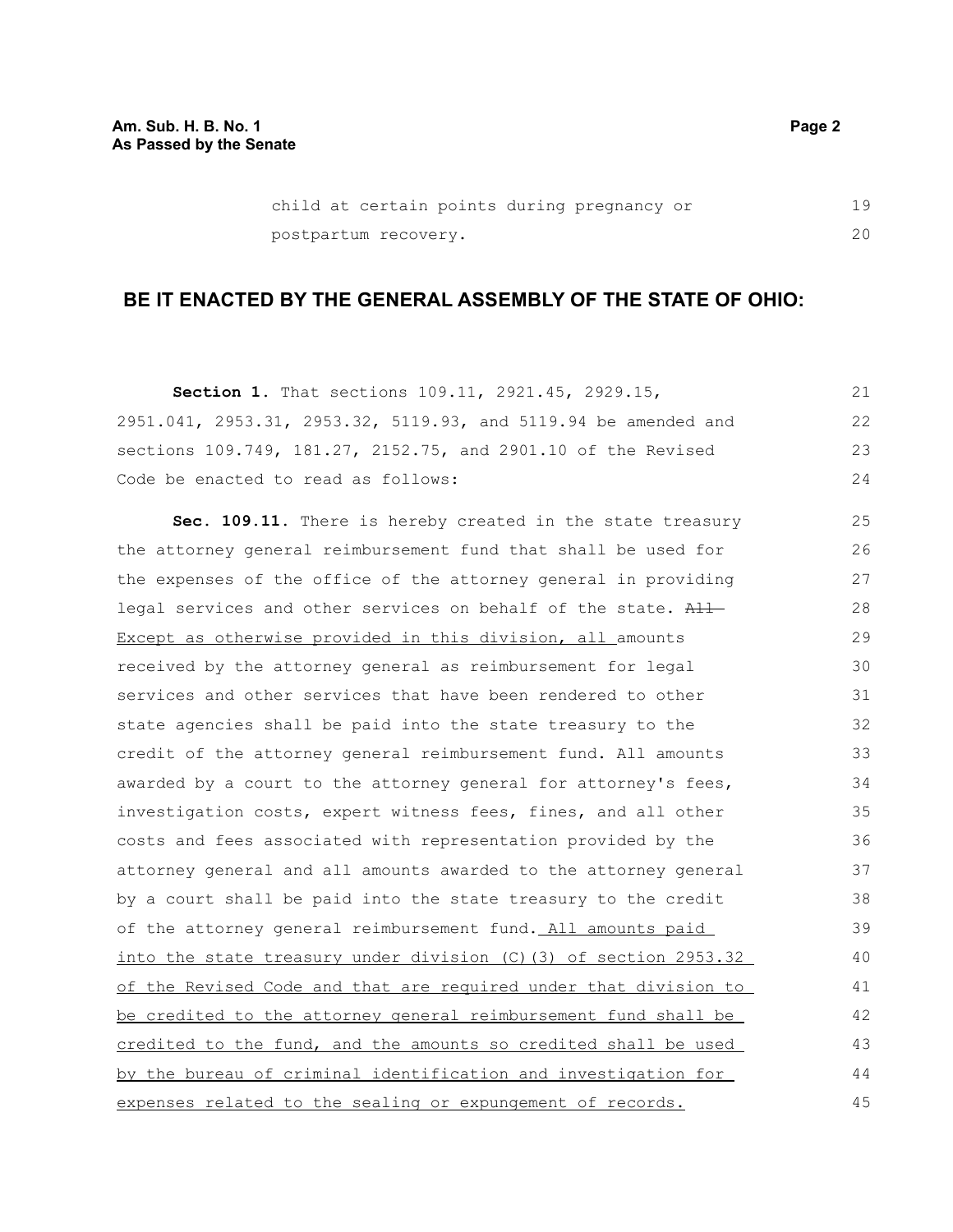| Sec. 109.749. The attorney general shall provide training        | 46 |
|------------------------------------------------------------------|----|
| materials to law enforcement, court, and corrections officials   | 47 |
| on the provisions of sections 2152.75 and 2901.10 of the Revised | 48 |
| Code to train employees on proper implementation of the          | 49 |
| requirements of those sections.                                  | 50 |
| Sec. 181.27. (A) In addition to its duties set forth in          | 51 |
| sections 181.23 to 181.26 of the Revised Code, the state         | 52 |
| criminal sentencing commission is hereby designated a criminal   | 53 |
| justice agency, as defined in section 109.571 of the Revised     | 54 |
| Code, and as such is authorized by this state to apply for       | 55 |
| access to the computerized databases administered by the         | 56 |
| national crime information center or the law enforcement         | 57 |
| automated data system in Ohio, and to other computerized         | 58 |
| databases administered for the purpose of making criminal        | 59 |
| justice information accessible to state criminal justice         | 60 |
| agencies.                                                        | 61 |
| (B) In addition to its duties set forth in sections 181.23       | 62 |
| to 181.26 of the Revised Code, the state criminal sentencing     | 63 |
| commission shall do all of the following:                        | 64 |
| (1) Within ninety days after the effective date of this          | 65 |
| section, pursuant to section 181.23 of the Revised Code,         | 66 |
| commence a study of the impact of sections relevant to the act   | 67 |
| in which this section is enacted, including but not limited to,  | 68 |
| changes to sections 109.11, 2929.15, 2951.041, 2953.31, 2953.32, | 69 |
| 5119.93, and 5119.94 of the Revised Code, and continue studying  | 70 |
| that impact on an ongoing basis.                                 | 71 |
| (2) Not later than December 31, 2021, and biennially             | 72 |
| thereafter, submit to the general assembly and the governor its  | 73 |
| findings regarding the study described in division (B) (1) of    | 74 |
| this section, in a report that contains the results of the study | 75 |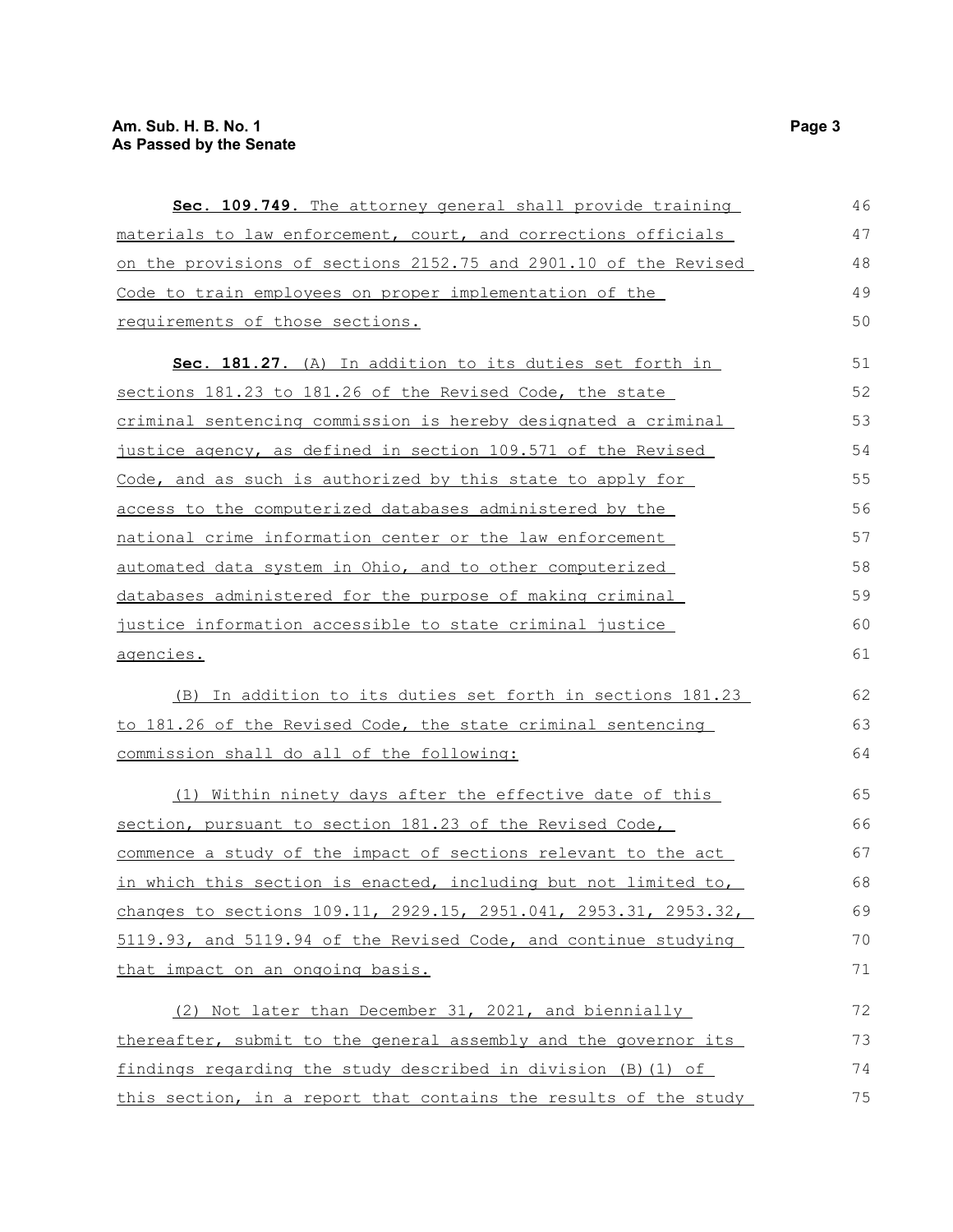| and recommendations.                                            | 76  |
|-----------------------------------------------------------------|-----|
| Sec. 2152.75. (A) As used in this section:                      | 77  |
| (1) "Charged or adjudicated delinquent child" means any         | 78  |
| female child to whom both of the following apply:               | 79  |
| (a) The child is charged with a delinguent act or, with         | 80  |
| respect to a delinquent act, is subject to juvenile court       | 81  |
| proceedings, has been adjudicated a delinquent child, or is     | 82  |
| serving a disposition.                                          | 83  |
| (b) The child is in custody of any law enforcement, court,      | 84  |
| or corrections official.                                        | 85  |
| (2) "Health care professional" has the same meaning as in       | 86  |
| section 2108.61 of the Revised Code.                            | 87  |
| (3) "Law enforcement, court, or corrections official"           | 88  |
| means any officer or employee of this state or a political      | 89  |
| subdivision of this state who has custody or control of any     | 90  |
| child who is a charged or adjudicated delinquent child.         | 91  |
| (4) "Restrain" means to use any shackles, handcuffs, or         | 92  |
| other physical restraint.                                       | 93  |
| (5) "Confine" means to place in solitary confinement in an      | 94  |
| enclosed space.                                                 | 95  |
| (6) "Unborn child" means a member of the species homo           | 96  |
| sapiens who is carried in the womb of a child who is a charged  | 97  |
| or adjudicated delinquent child, during a period that begins    | 98  |
| with fertilization and continues until live birth occurs.       | 99  |
| (7) "Emergency circumstance" means a sudden, urgent,            | 100 |
| unexpected incident or occurrence that requires an immediate    | 101 |
| reaction and restraint of the charged or adjudicated delinquent | 102 |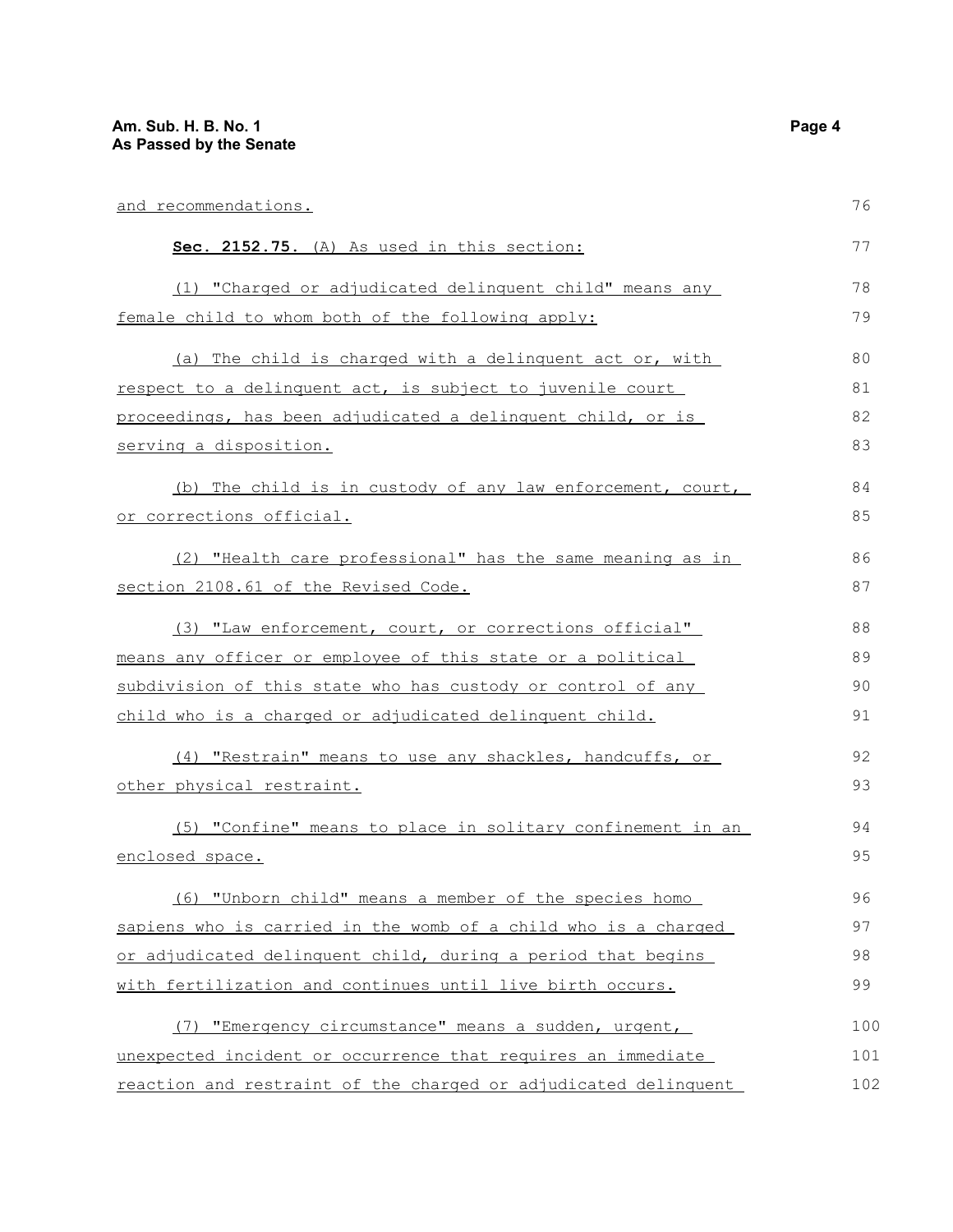| child who is pregnant for an emergency situation faced by a law  | 103 |
|------------------------------------------------------------------|-----|
| enforcement, court, or corrections official.                     | 104 |
| (B) Except as otherwise provided in division (C) of this         | 105 |
| section, no law enforcement, court, or corrections official,     | 106 |
| with knowledge that the female child is pregnant or was          | 107 |
| pregnant, shall knowingly restrain or confine a female child who | 108 |
| is a charged or adjudicated delinguent child during any of the   | 109 |
| following periods of time:                                       | 110 |
| (1) If the child is pregnant, at any time during her             | 111 |
| pregnancy;                                                       | 112 |
| (2) If the child is pregnant, during transport to a              | 113 |
| hospital, during labor, or during delivery;                      | 114 |
| (3) If the child was pregnant, during any period of              | 115 |
| postpartum recovery up to six weeks after the child's pregnancy. | 116 |
| (C)(1) Except as otherwise provided in division (D) of           | 117 |
| this section, a law enforcement, court, or corrections official  | 118 |
| may restrain or confine a female child who is a charged or       | 119 |
| adjudicated delinquent child during a period of time specified   | 120 |
| in division (B) of this section if all of the following apply:   | 121 |
| (a) The official determines that the child presents a            | 122 |
| serious threat of physical harm to herself, to the official, to  | 123 |
| other law enforcement or court personnel, or to any other        | 124 |
| person, presents a serious threat of physical harm to property,  | 125 |
| presents a substantial security risk, or presents a substantial  | 126 |
| <u>flight risk.</u>                                              | 127 |
| (b) (i) Except as provided in division $(C)$ (1) (b) (ii) of     | 128 |
| this section, prior to restraining or confining the child, the   | 129 |
| official contacts a health care professional who is treating the | 130 |
| child and notifies the professional that the official wishes to  | 131 |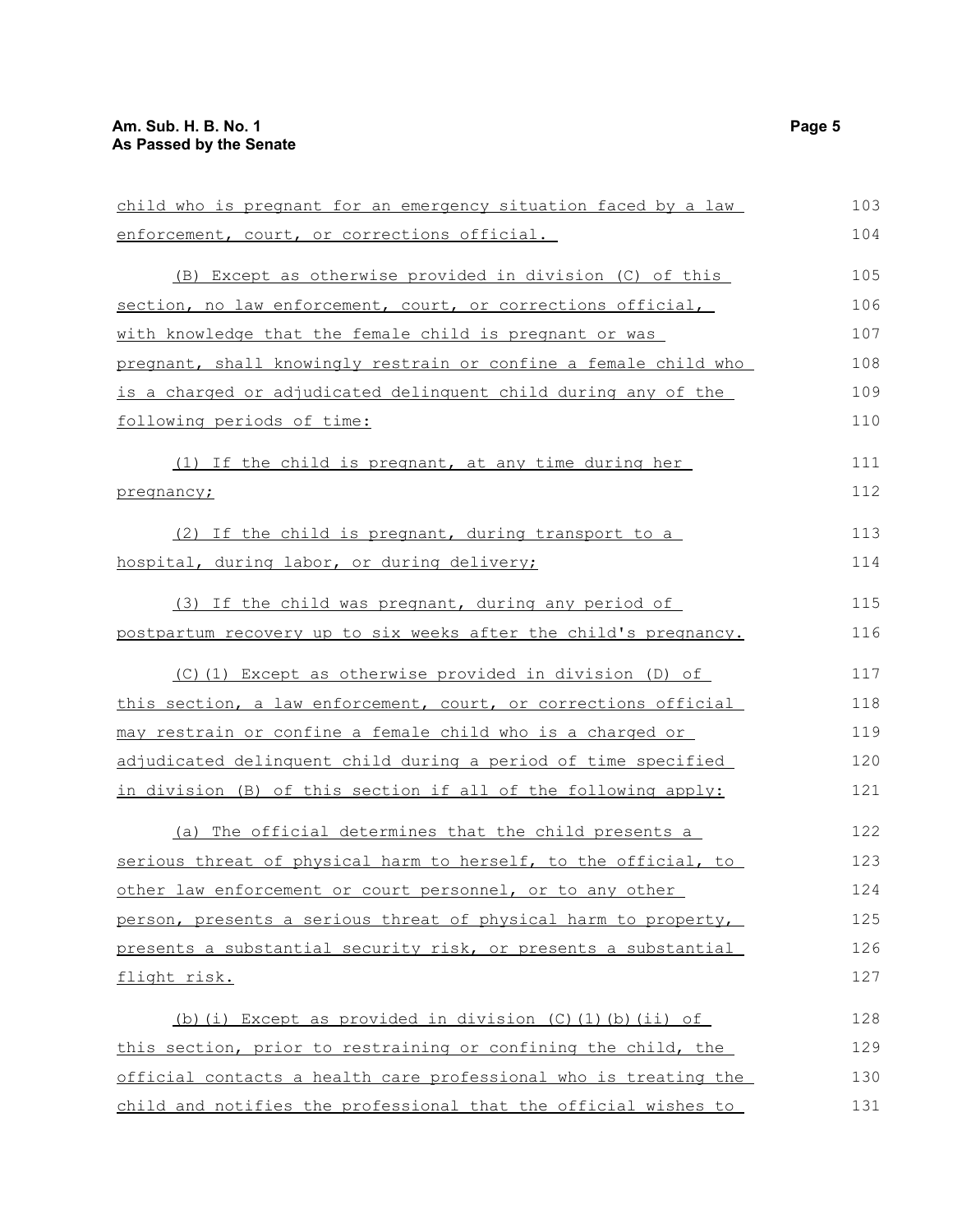### **Am. Sub. H. B. No. 1** Page 6 **As Passed by the Senate**

| restrain or confine the child and identifies the type of         | 132 |
|------------------------------------------------------------------|-----|
| restraint and the expected duration of its use or communicates   | 133 |
| the expected duration of confinement.                            | 134 |
| (ii) The official is not required to contact a health care       | 135 |
| professional who is treating the child prior to restraining the  | 136 |
| child in accordance with division (D) of this section if an      | 137 |
| emergency circumstance exists. The use of restraint in an        | 138 |
| emergency circumstance shall be in accordance with division (D)  | 139 |
| of this section. Once the child is restrained, the official      | 140 |
| shall contact a health care professional who is treating the     | 141 |
| child and identify the type of restraint and the expected        | 142 |
| duration of its use.                                             | 143 |
|                                                                  |     |
| (c) Upon being contacted by the official as described in         | 144 |
| $division (C) (1) (b) (i) of this section, the health care$      | 145 |
| professional does not object to the use of the specified type of | 146 |
| restraint for the expected duration of its use or does not       | 147 |
| object to the expected duration of confinement.                  | 148 |
| (2) A health care professional who is contacted by a law         | 149 |
| enforcement, court, or corrections official as described in      | 150 |
| division (C)(1)(b)(i) of this section shall not object to the    | 151 |
| use of the specified type of restraint for the expected duration | 152 |
| of its use, or the expected duration of confinement, unless the  | 153 |
| professional determines that the specified type of restraint,    | 154 |
| the use of that type of restraint for the expected duration, or  | 155 |
| the expected duration of confinement poses a risk of physical    | 156 |
| harm to the child or to the child's unborn child.                | 157 |
| (D) A law enforcement, court, or corrections official who        | 158 |
| restrains a female child who is a charged or adjudicated         | 159 |
| delinquent child during a period of time specified in division   | 160 |
| (B) of this section under authority of division (C) of this      | 161 |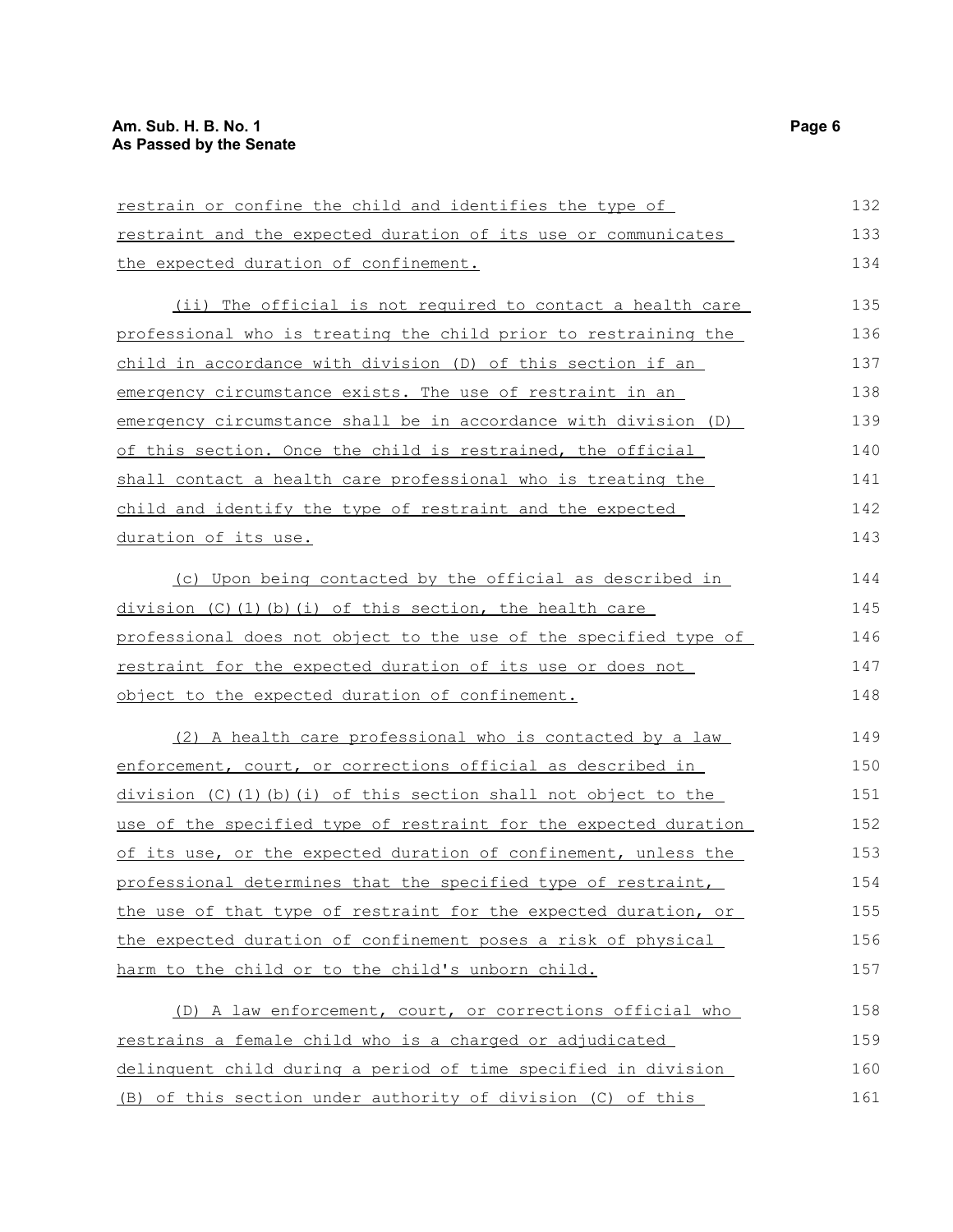| section shall not use any leg, ankle, or waist restraint to      | 162 |
|------------------------------------------------------------------|-----|
| restrain the child.                                              | 163 |
| (E)(1) If a law enforcement, court, or corrections               | 164 |
| official restrains or confines a female child who is a charged   | 165 |
| or adjudicated delinquent child during a period of time          | 166 |
| specified in division (B) of this section under authority of     | 167 |
| division (C) of this section, the official shall remove the      | 168 |
| restraint or cease confinement if, at any time while the         | 169 |
| restraint is in use or the child is in confinement, a health     | 170 |
| care professional who is treating the child provides a notice to | 171 |
| the official or to the official's employing agency or court      | 172 |
| stating that the restraint or confinement poses a risk of        | 173 |
| physical harm to the child or to the child's unborn child.       | 174 |
| (2) A law enforcement, court, or corrections official            | 175 |
| shall not restrain or confine a female child who is a charged or | 176 |
| adjudicated delinquent child during a period of time specified   | 177 |
| in division (B) of this section if, prior to the use of the      | 178 |
| restraint or confinement, a health care professional who is      | 179 |
| treating the child provides a notice to the official or to the   | 180 |
| official's employing agency or court stating that any restraint  | 181 |
| or confinement of the child during a period of time specified in | 182 |
| division (B) of this section poses a risk of physical harm to    | 183 |
| the child or to the child's unborn child. A notice provided as   | 184 |
| described in this division applies throughout all periods of     | 185 |
| time specified in division (B) of this section that occur after  | 186 |
| the provision of the notice.                                     | 187 |
| (F) (1) Whoever violates division (B) of this section is         | 188 |
| guilty of interfering with civil rights in violation of division | 189 |
| (B) of section 2921.45 of the Revised Code.                      | 190 |
| (2) A female child who is restrained or confined in              | 191 |

(2) A female child who is restrained or confined in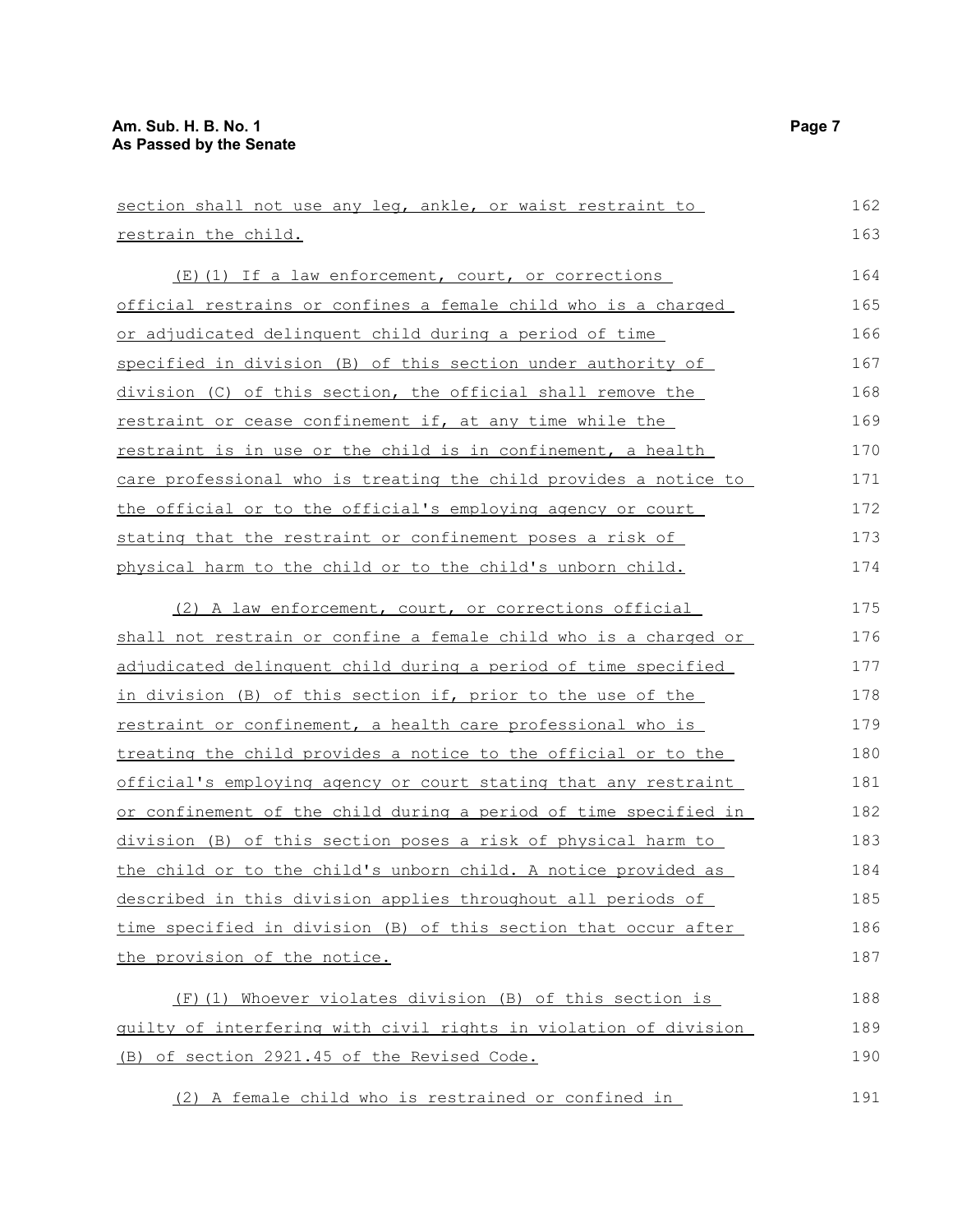| violation of division (B) of this section may commence a civil   | 192 |
|------------------------------------------------------------------|-----|
| action under section 2307.60 of the Revised Code against the law | 193 |
| enforcement, court, or corrections official who committed the    | 194 |
| violation, against the official's employing agency or court, or  | 195 |
| against both the official and the official's employing agency or | 196 |
| court. In the action, in addition to the full damages specified  | 197 |
| in section 2307.60 of the Revised Code, the child may recover    | 198 |
| punitive damages, the costs of maintaining the action and        | 199 |
| reasonable attorney's fees, or both punitive damages and the     | 200 |
| costs of maintaining the action and reasonable attorney's fees.  | 201 |
| (3) Divisions (F)(1) and (2) of this section do not limit        | 202 |
| any right of a person to obtain injunctive relief or to recover  | 203 |
| damages in a civil action under any other statutory or common    | 204 |
| law of this state or the United States.                          | 205 |
| Sec. 2901.10. (A) As used in this section:                       | 206 |
| (1) "Charged or convicted criminal offender" means any           | 207 |
| woman to whom both of the following apply:                       | 208 |
| (a) The woman is charged with a crime or, with respect to        | 209 |
| a crime, is being tried, has been convicted of or pleaded        | 210 |
| quilty, or is serving a sentence.                                | 211 |
| (b) The woman is in custody of any law enforcement, court,       | 212 |
| or corrections official.                                         | 213 |
| (2) "Health care professional" has the same meaning as in        | 214 |
| section 2108.61 of the Revised Code.                             | 215 |
| (3) "Law enforcement, court, or corrections official"            | 216 |
| means any officer or employee of this state or a political       | 217 |
| subdivision of this state who has custody or control of any      | 218 |
| woman who is a charged or convicted criminal offender.           | 219 |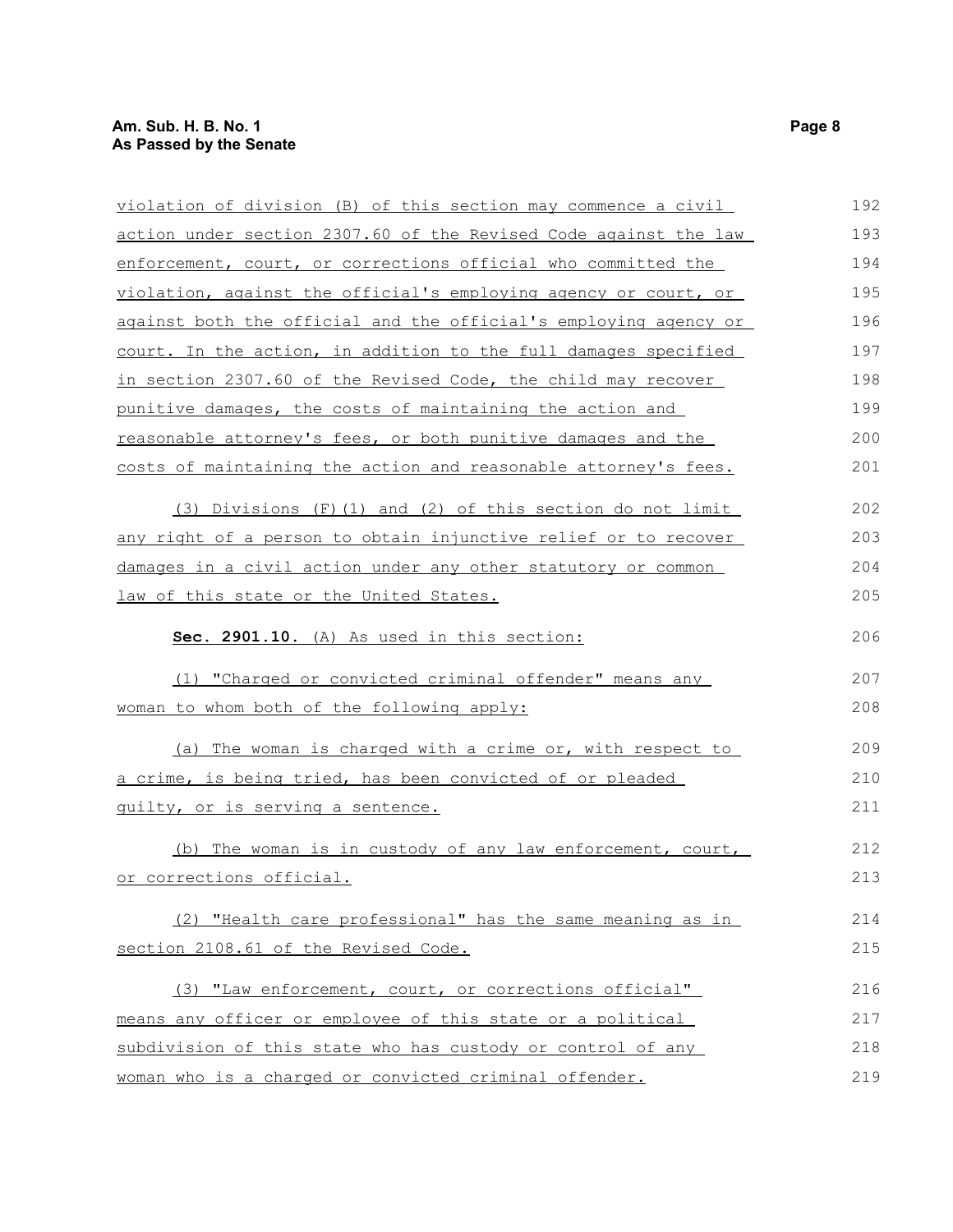| (4) "Restrain" means to use any shackles, handcuffs, or          | 220 |
|------------------------------------------------------------------|-----|
| other physical restraint.                                        | 221 |
| (5) "Confine" means to place in solitary confinement in an       | 222 |
| enclosed space.                                                  | 223 |
| (6) "Unborn child" means a member of the species homo            | 224 |
| sapiens who is carried in the womb of a woman who is a charged   | 225 |
| or convicted criminal offender, during a period that begins with | 226 |
| fertilization and continues until live birth occurs.             | 227 |
| (7) "Emergency circumstance" means a sudden, urgent,             | 228 |
| unexpected incident or occurrence that requires an immediate     | 229 |
| reaction and restraint of the charged or convicted criminal      | 230 |
| offender who is pregnant for an emergency situation faced by a   | 231 |
| law enforcement, court, or corrections official.                 | 232 |
| (B) Except as otherwise provided in division (C) of this         | 233 |
| section, no law enforcement, court, or corrections official,     | 234 |
| with knowledge that the woman is pregnant or was pregnant, shall | 235 |
| knowingly restrain or confine a woman who is a charged or        | 236 |
| convicted criminal offender during any of the following periods  | 237 |
| of time:                                                         | 238 |
| (1) If the woman is pregnant, at any time during her             | 239 |
| pregnancy;                                                       | 240 |
| (2) If the woman is pregnant, during transport to a              | 241 |
| hospital, during labor, or during delivery;                      | 242 |
| (3) If the woman was pregnant, during any period of              | 243 |
| postpartum recovery up to six weeks after the woman's pregnancy. | 244 |
| (C)(1) Except as otherwise provided in division (D) of           | 245 |
| this section, a law enforcement, court, or corrections official  | 246 |
| may restrain or confine a woman who is a charged or convicted    | 247 |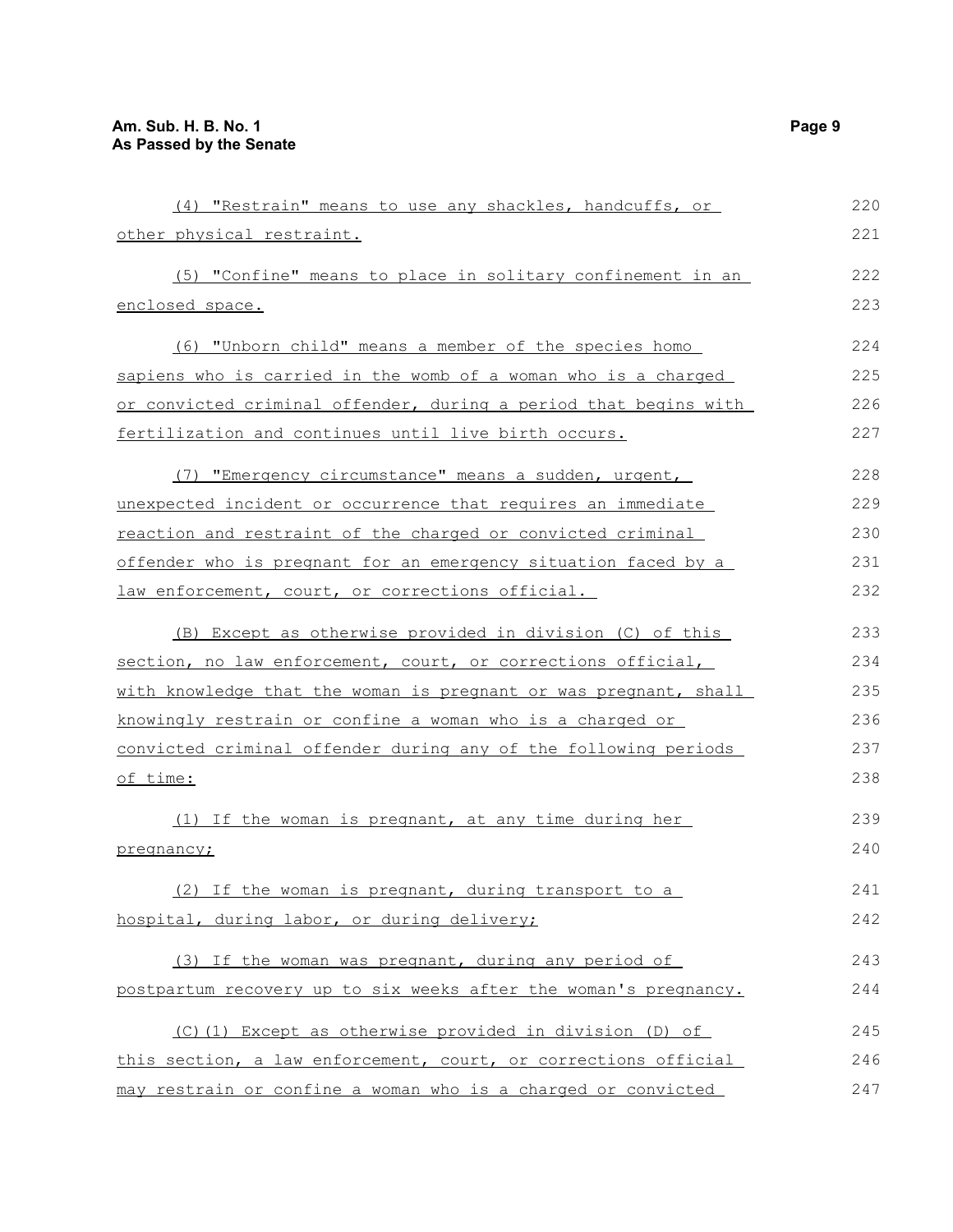| criminal offender during a period of time specified in division  | 248 |
|------------------------------------------------------------------|-----|
| (B) of this section if all of the following apply:               | 249 |
| (a) The official determines that the woman presents a            | 250 |
| serious threat of physical harm to herself, to the official, to  | 251 |
| other law enforcement or court personnel, or to any other        | 252 |
| person, presents a serious threat of physical harm to property,  | 253 |
| presents a substantial security risk, or presents a substantial  | 254 |
| flight risk.                                                     | 255 |
| (b) (i) Except as otherwise provided in division (C) (1) (b)     | 256 |
| (ii) of this section, prior to restraining or confining the      | 257 |
| woman, the official contacts a health care professional who is   | 258 |
| treating the woman and notifies the professional that the        | 259 |
| official wishes to restrain or confine the woman and identifies  | 260 |
| the type of restraint and the expected duration of its use or    | 261 |
| communicates the expected duration of confinement.               | 262 |
| (ii) The official is not required to contact a health care       | 263 |
| professional who is treating the woman prior to restraining the  | 264 |
| woman in accordance with division (D) of this section if an      | 265 |
| emergency circumstance exists. The use of restraint in an        | 266 |
| emergency circumstance shall be in accordance with division (D)  | 267 |
| of this section. Once the woman is restrained, the official      | 268 |
| shall contact a health care professional who is treating the     | 269 |
| woman and identify the type of restraint and the expected        | 270 |
| duration of its use.                                             | 271 |
| (c) Upon being contacted by the official as described in         | 272 |
| $division (C) (1) (b) (i) of this section, the health care$      | 273 |
| professional does not object to the use of the specified type of | 274 |
| restraint for the expected duration of its use or does not       | 275 |
| object to the expected duration of confinement.                  | 276 |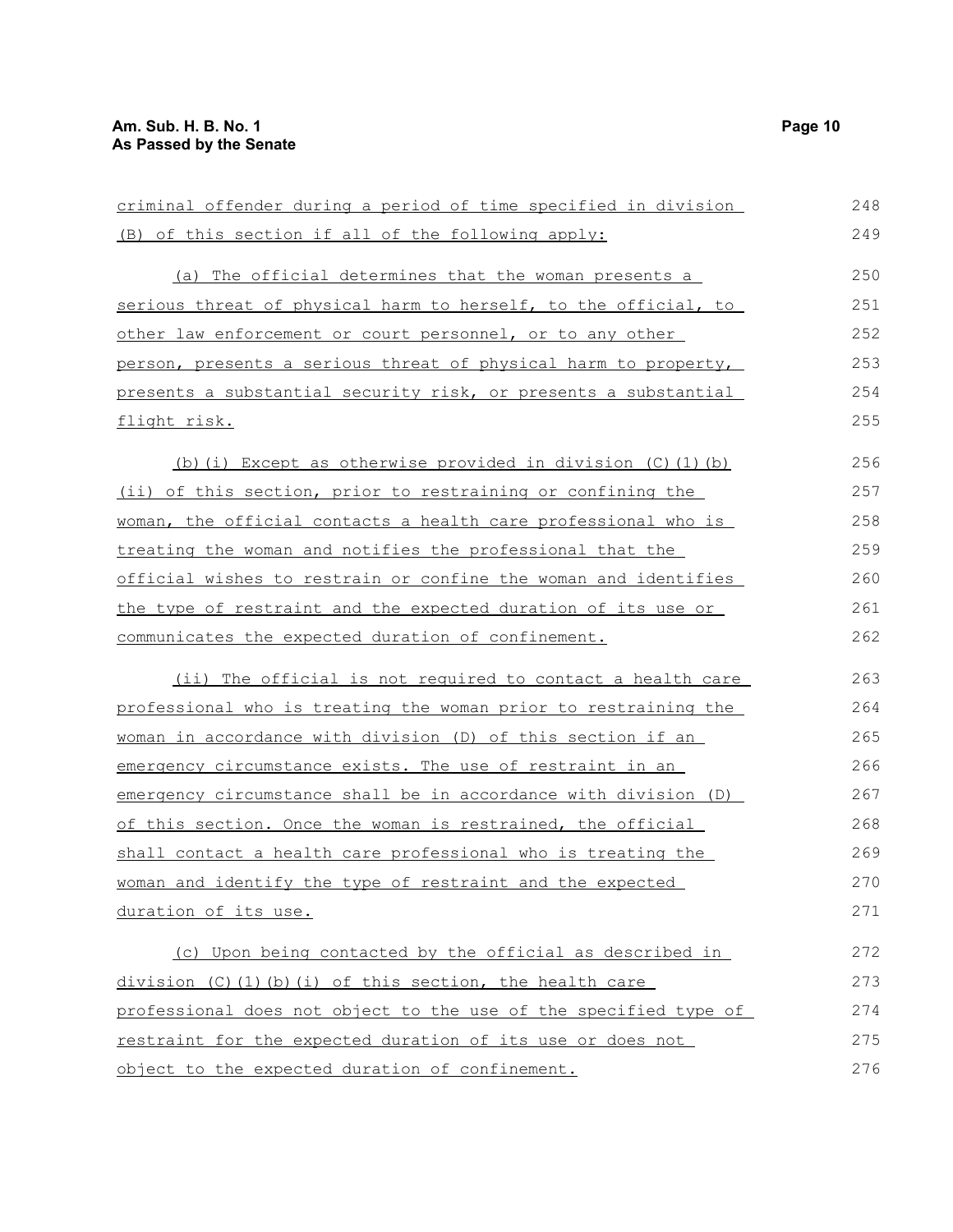| (2) A health care professional who is contacted by a law           | 277 |
|--------------------------------------------------------------------|-----|
| enforcement, court, or corrections official as described in        | 278 |
| division $(C)$ (1) (b) (i) of this section shall not object to the | 279 |
| use of the specified type of restraint for the expected duration   | 280 |
| of its use, or the expected duration of confinement, unless the    | 281 |
| professional determines that the specified type of restraint,      | 282 |
| the use of that type of restraint for the expected duration, or    | 283 |
| the expected duration of confinement poses a risk of physical      | 284 |
| harm to the woman or to the woman's unborn child.                  | 285 |
| (D) A law enforcement, court, or corrections official who          | 286 |
| restrains a woman who is a charged or convicted criminal           | 287 |
| offender during a period of time specified in division (B) of      | 288 |
| this section under authority of division (C) of this section       | 289 |
| shall not use any leg, ankle, or waist restraint to restrain the   | 290 |
| woman.                                                             | 291 |
| (E)(1) If a law enforcement, court, or corrections                 | 292 |
| official restrains or confines a woman who is a charged or         | 293 |
| convicted criminal offender during a period of time specified in   | 294 |
| division (B) of this section under authority of division (C) of    | 295 |
| this section, the official shall remove the restraint or cease     | 296 |
| confinement if, at any time while the restraint is in use or the   | 297 |
| woman is in confinement, a health care professional who is         | 298 |
| treating the woman provides a notice to the official or to the     | 299 |
| official's employing agency or court stating that the restraint    | 300 |
| or confinement poses a risk of physical harm to the woman or to    | 301 |
|                                                                    |     |
| the woman's unborn child.                                          | 302 |
| (2) A law enforcement, court, or corrections official              | 303 |
| shall not restrain or confine a woman who is a charged or          | 304 |
| convicted criminal offender during a period of time specified in   | 305 |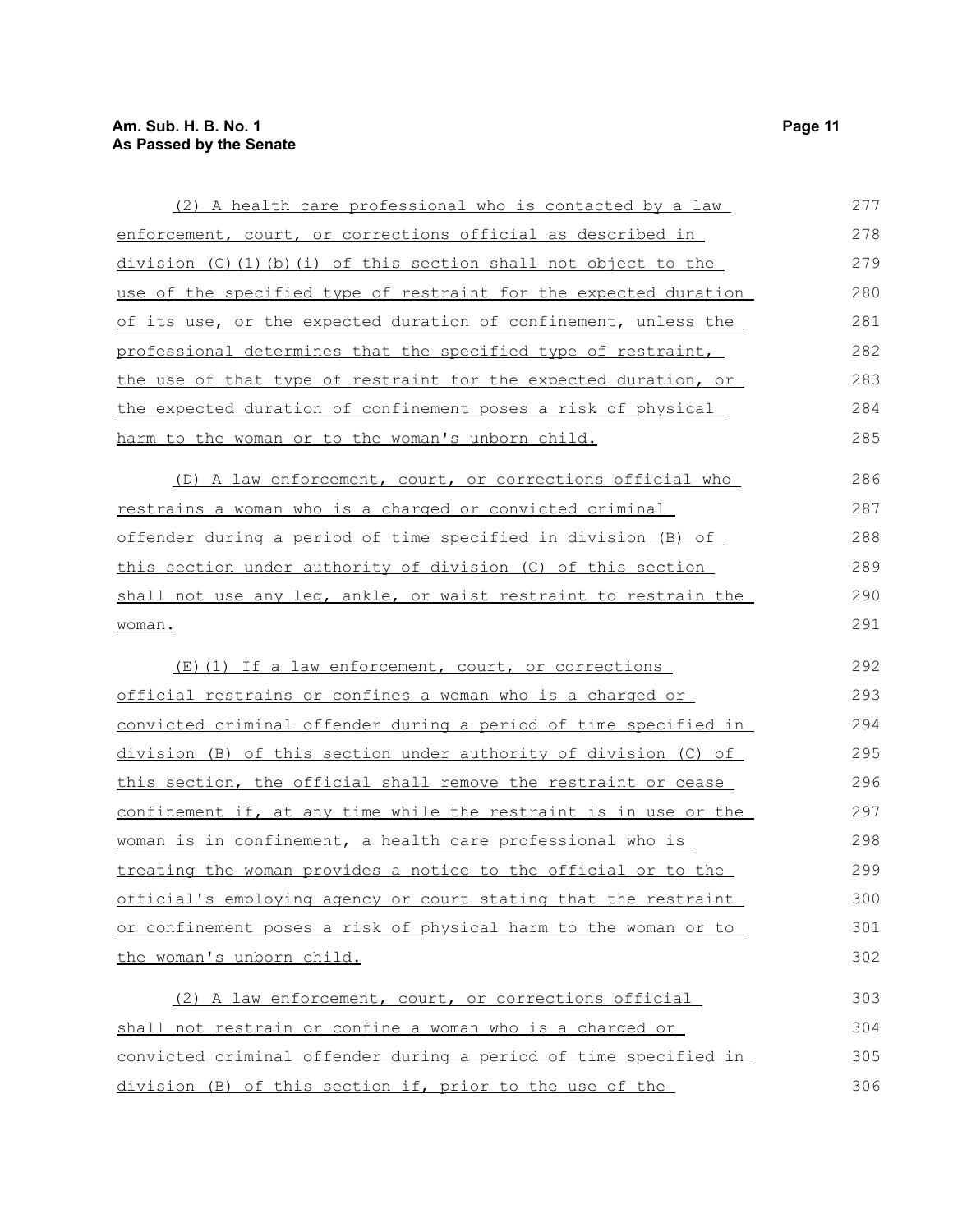| restraint or confinement, a health care professional who is           | 307 |
|-----------------------------------------------------------------------|-----|
| treating the woman provides a notice to the official or to the        | 308 |
| official's employing agency or court stating that any restraint       | 309 |
| or confinement of the woman during a period of time specified in      | 310 |
| division (B) of this section poses a risk of physical harm to         | 311 |
| the woman or to the woman's unborn child. A notice provided as        | 312 |
| described in this division applies throughout all periods of          | 313 |
| time specified in division (B) of this section that occur after       | 314 |
| the provision of the notice.                                          | 315 |
| (F)(1) Whoever violates division (B) of this section is               | 316 |
| guilty of interfering with civil rights in violation of division      | 317 |
| (B) of section 2921.45 of the Revised Code.                           | 318 |
| (2) A woman who is restrained or confined in violation of             | 319 |
| <u>division (B) of this section may commence a civil action under</u> | 320 |
| section 2307.60 of the Revised Code against the law enforcement,      | 321 |
| <u>court, or corrections official who committed the violation,</u>    | 322 |
| against the official's employing agency or court, or against          | 323 |
| both the official and the official's employing agency or court.       | 324 |
| In the action, in addition to the full damages specified in           | 325 |
| section 2307.60 of the Revised Code, the woman may recover            | 326 |
| punitive damages, the costs of maintaining the action and             | 327 |
| reasonable attorney's fees, or both punitive damages and the          | 328 |
| costs of maintaining the action and reasonable attorney's fees.       | 329 |
| (3) Divisions (F) (1) and (2) of this section do not limit            | 330 |
| any right of a person to obtain injunctive relief or to recover       | 331 |
| damages in a civil action under any other statutory or common         | 332 |
| law of this state or the United States.                               | 333 |
| Sec. 2921.45. (A) No public servant, under color of-his-              | 334 |
| the public servant's office, employment, or authority, shall          | 335 |
| knowingly deprive, or conspire or attempt to deprive any person       | 336 |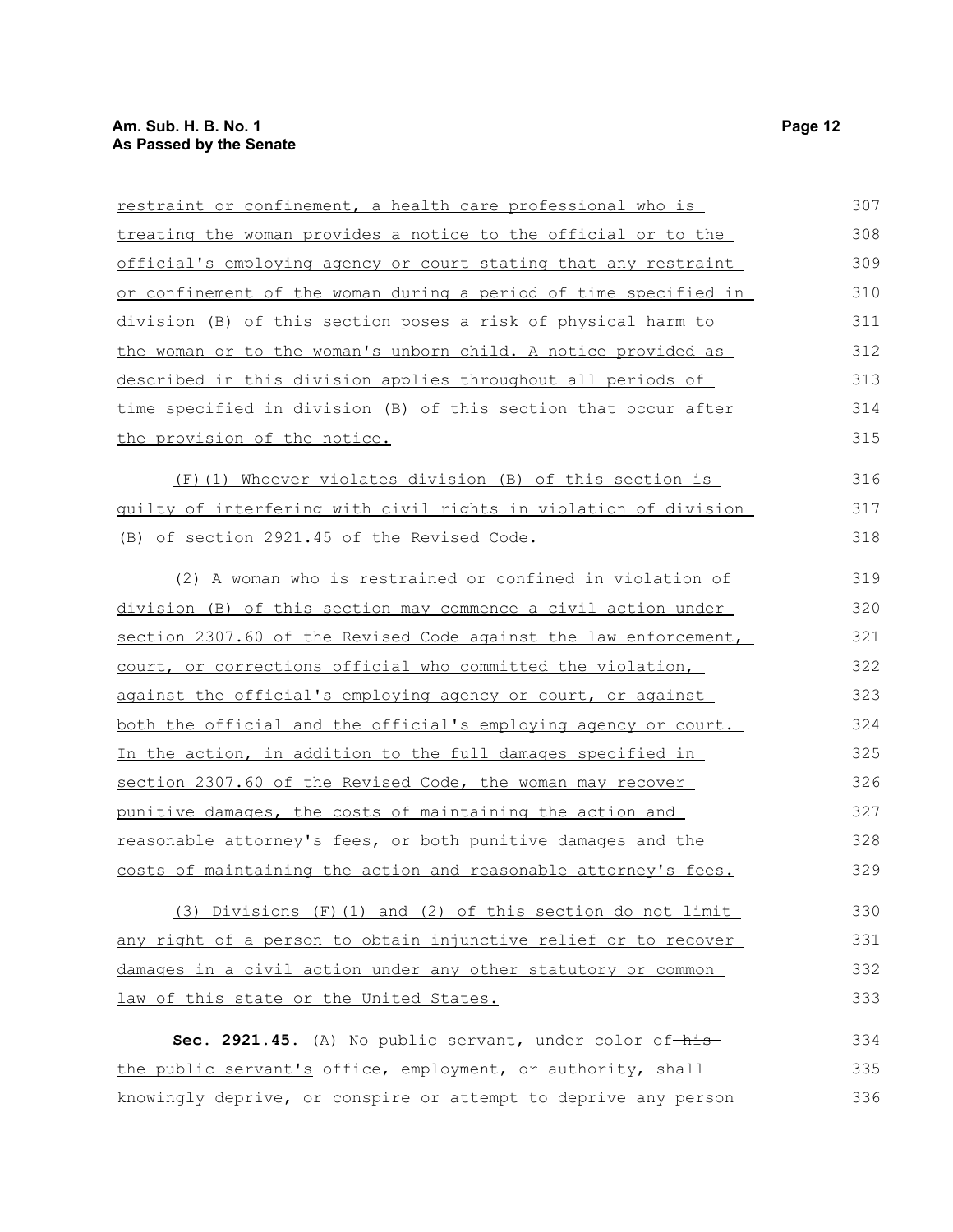of a constitutional or statutory right.

| (B) No law enforcement, court, or corrections official           | 338 |
|------------------------------------------------------------------|-----|
| shall violate division (B) of section 2152.75 or section 2901.10 | 339 |
| of the Revised Code.                                             | 340 |

(C) Whoever violates this section is guilty of interfering with civil rights, a misdemeanor of the first degree.

**Sec. 2929.15.** (A)(1) If in sentencing an offender for a felony the court is not required to impose a prison term, a mandatory prison term, or a term of life imprisonment upon the offender, the court may directly impose a sentence that consists of one or more community control sanctions authorized pursuant to section 2929.16, 2929.17, or 2929.18 of the Revised Code. If the court is sentencing an offender for a fourth degree felony OVI offense under division (G)(1) of section 2929.13 of the Revised Code, in addition to the mandatory term of local incarceration imposed under that division and the mandatory fine required by division (B)(3) of section 2929.18 of the Revised Code, the court may impose upon the offender a community control sanction or combination of community control sanctions in accordance with sections 2929.16 and 2929.17 of the Revised Code. If the court is sentencing an offender for a third or fourth degree felony OVI offense under division (G)(2) of section 2929.13 of the Revised Code, in addition to the mandatory prison term or mandatory prison term and additional prison term imposed under that division, the court also may impose upon the offender a community control sanction or combination of community control sanctions under section 2929.16 or 2929.17 of the Revised Code, but the offender shall serve all of the prison terms so imposed prior to serving the community control sanction. 343 344 345 346 347 348 349 350 351 352 353 354 355 356 357 358 359 360 361 362 363 364 365 366

337

341 342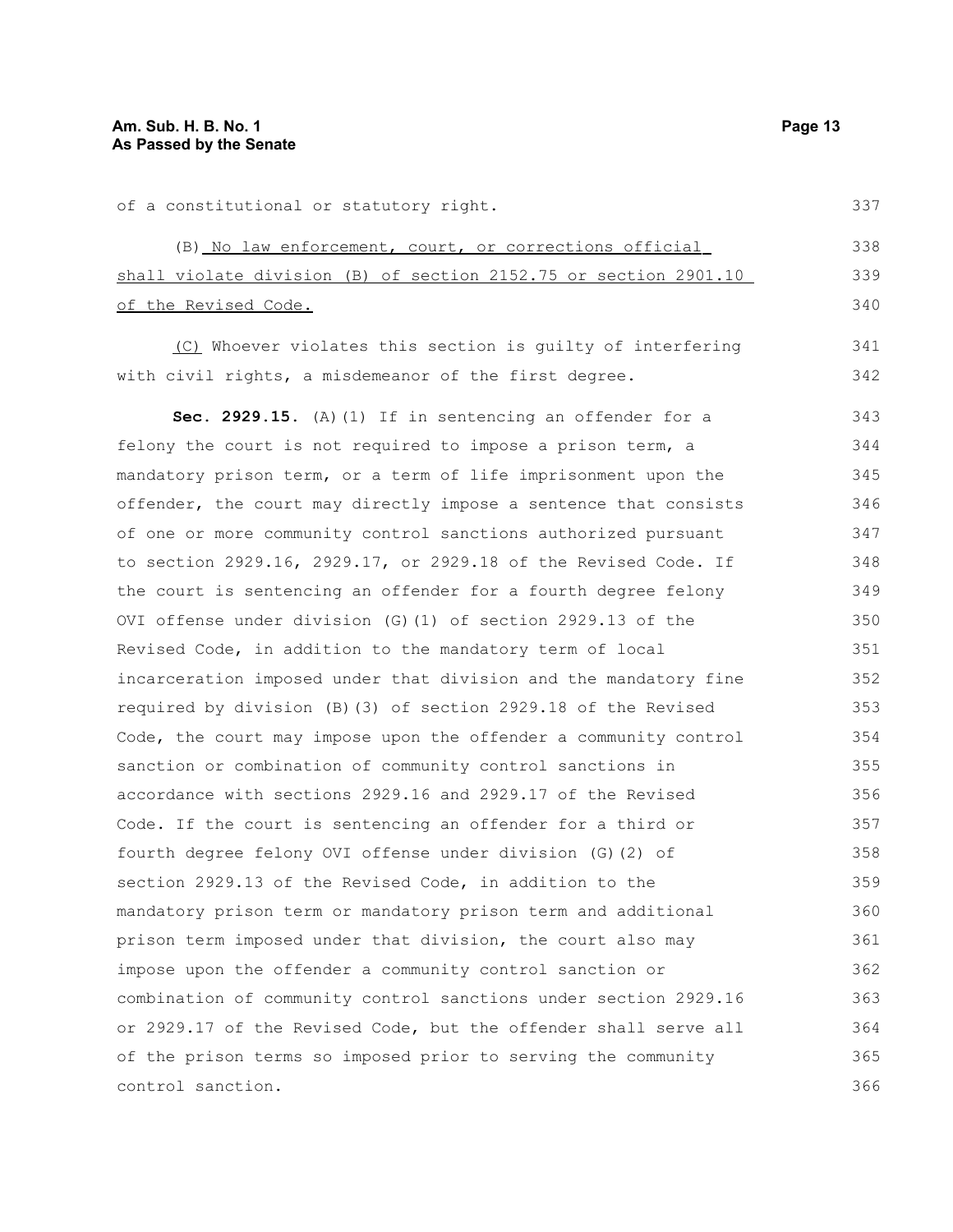#### **Am. Sub. H. B. No. 1 Page 14 As Passed by the Senate**

The duration of all community control sanctions imposed upon on an offender under this division shall not exceed five years. If the offender absconds or otherwise leaves the jurisdiction of the court in which the offender resides without obtaining permission from the court or the offender's probation officer to leave the jurisdiction of the court, or if the offender is confined in any institution for the commission of any offense while under a community control sanction, the period of the community control sanction ceases to run until the offender is brought before the court for its further action. If the court sentences the offender to one or more nonresidential sanctions under section 2929.17 of the Revised Code, the court shall impose as a condition of the nonresidential sanctions that, during the period of the sanctions, the offender must abide by the law and must not leave the state without the permission of the court or the offender's probation officer. The court may impose any other conditions of release under a community control sanction that the court considers appropriate, including, but not limited to, requiring that the offender not ingest or be injected with a drug of abuse and submit to random drug testing as provided in division (D) of this section to determine whether the offender ingested or was injected with a drug of abuse and requiring that the results of the drug test indicate that the offender did not ingest or was not injected with a drug of abuse. 367 368 369 370 371 372 373 374 375 376 377 378 379 380 381 382 383 384 385 386 387 388 389 390 391

(2)(a) If a court sentences an offender to any community control sanction or combination of community control sanctions authorized pursuant to section 2929.16, 2929.17, or 2929.18 of the Revised Code, the court shall place the offender under the general control and supervision of a department of probation in the county that serves the court for purposes of reporting to 392 393 394 395 396 397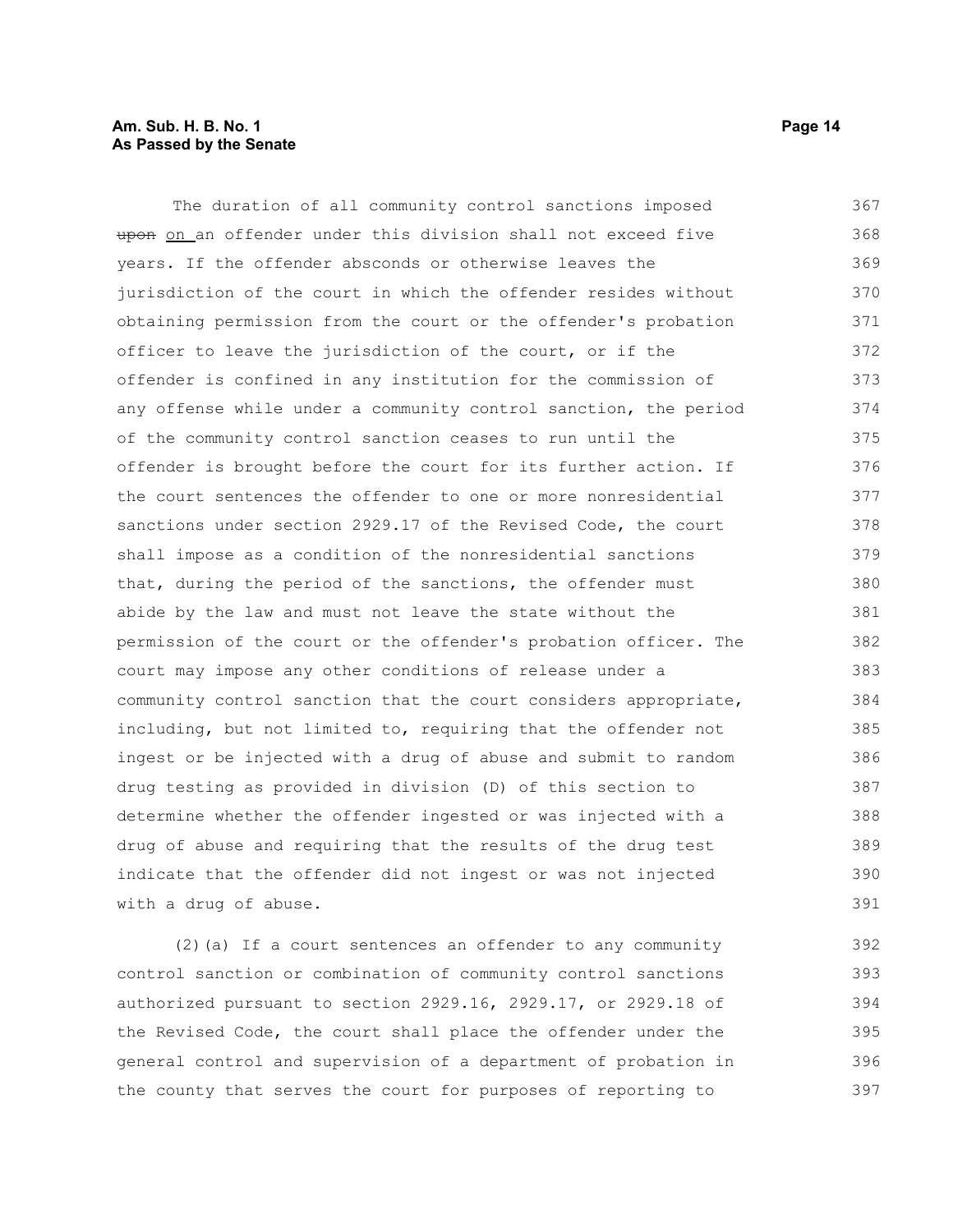#### **Am. Sub. H. B. No. 1 Page 15 As Passed by the Senate**

the court a violation of any condition of the sanctions, any condition of release under a community control sanction imposed by the court, a violation of law, or the departure of the offender from this state without the permission of the court or the offender's probation officer. Alternatively, if the offender resides in another county and a county department of probation has been established in that county or that county is served by a multicounty probation department established under section 2301.27 of the Revised Code, the court may request the court of common pleas of that county to receive the offender into the general control and supervision of that county or multicounty department of probation for purposes of reporting to the court a violation of any condition of the sanctions, any condition of release under a community control sanction imposed by the court, a violation of law, or the departure of the offender from this state without the permission of the court or the offender's probation officer, subject to the jurisdiction of the trial judge over and with respect to the person of the offender, and to the rules governing that department of probation. 398 399 400 401 402 403 404 405 406 407 408 409 410 411 412 413 414 415 416

If there is no department of probation in the county that serves the court, the court shall place the offender, regardless of the offender's county of residence, under the general control and supervision of the adult parole authority or an entity authorized under division (B) of section 2301.27 of the Revised Code to provide probation and supervisory services to counties for purposes of reporting to the court a violation of any of the sanctions, any condition of release under a community control sanction imposed by the court, a violation of law, or the departure of the offender from this state without the permission of the court or the offender's probation officer. 417 418 419 420 421 422 423 424 425 426 427

(b) If the court imposing sentence—upon on an offender

428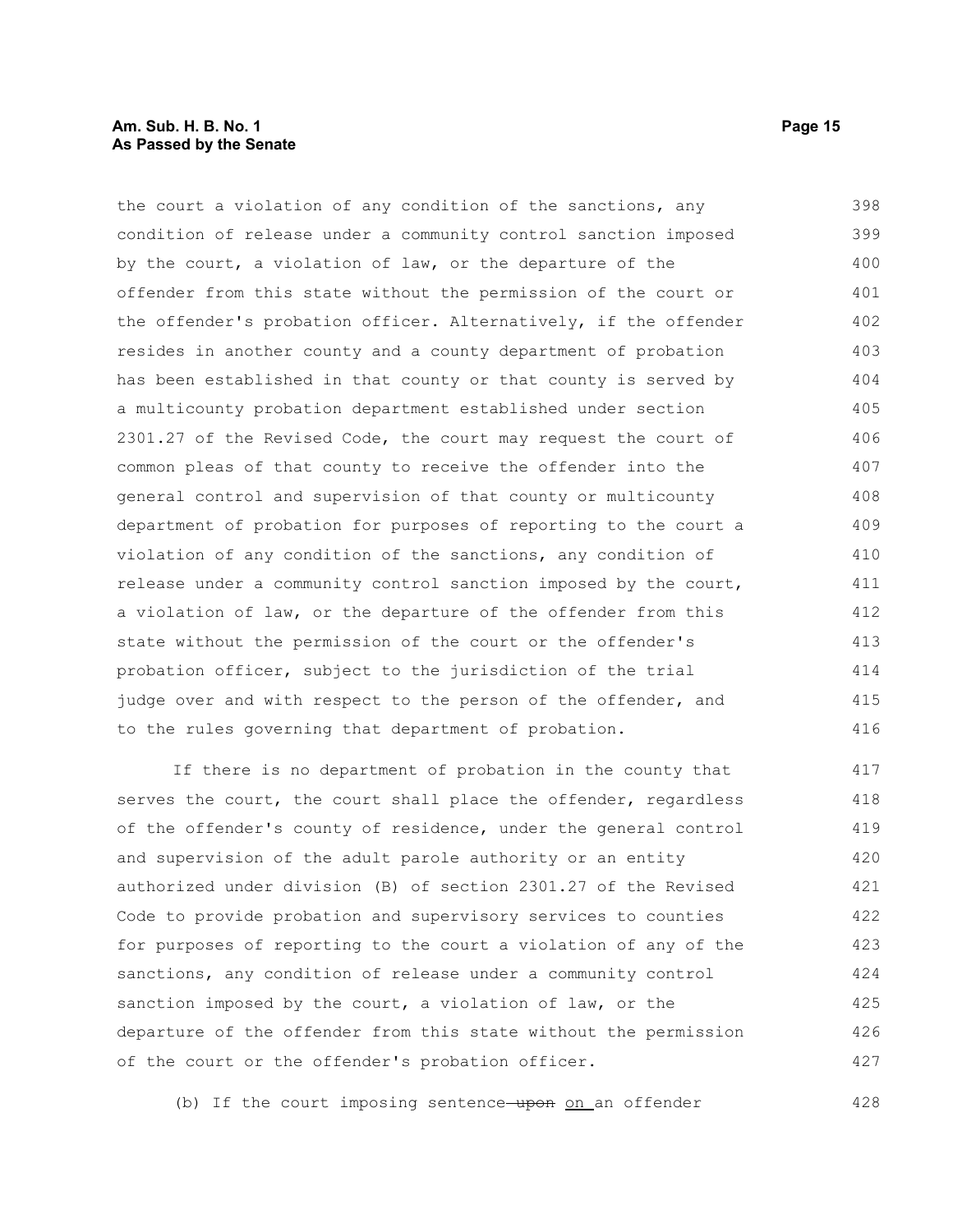#### **Am. Sub. H. B. No. 1 Page 16 As Passed by the Senate**

sentences the offender to any community control sanction or combination of community control sanctions authorized pursuant

to section 2929.16, 2929.17, or 2929.18 of the Revised Code, and if the offender violates any condition of the sanctions, violates any condition of release under a community control sanction imposed by the court, violates any law, or departs the state without the permission of the court or the offender's probation officer, the public or private person or entity that operates or administers the sanction or the program or activity that comprises the sanction shall report the violation or departure directly to the sentencing court, or shall report the violation or departure to the county or multicounty department of probation with general control and supervision over the offender under division (A)(2)(a) of this section or the officer of that department who supervises the offender, or, if there is no such department with general control and supervision over the offender under that division, to the adult parole authority or an entity authorized under division (B) of section 2301.27 of the Revised Code to provide probation and supervisory services to the county. If the public or private person or entity that operates or administers the sanction or the program or activity that comprises the sanction reports the violation or departure to the county or multicounty department of probation, the adult parole authority, or any other entity providing probation and supervisory services to the county, the department's, authority's, or other entity's officers may treat the offender as if the offender were on probation and in violation of the probation, and shall report the violation of the condition of the sanction, any condition of release under a community control sanction imposed by the court, the violation of law, or the departure from the state without the required permission to the sentencing court. 431 432 433 434 435 436 437 438 439 440 441 442 443 444 445 446 447 448 449 450 451 452 453 454 455 456 457 458 459 460

429 430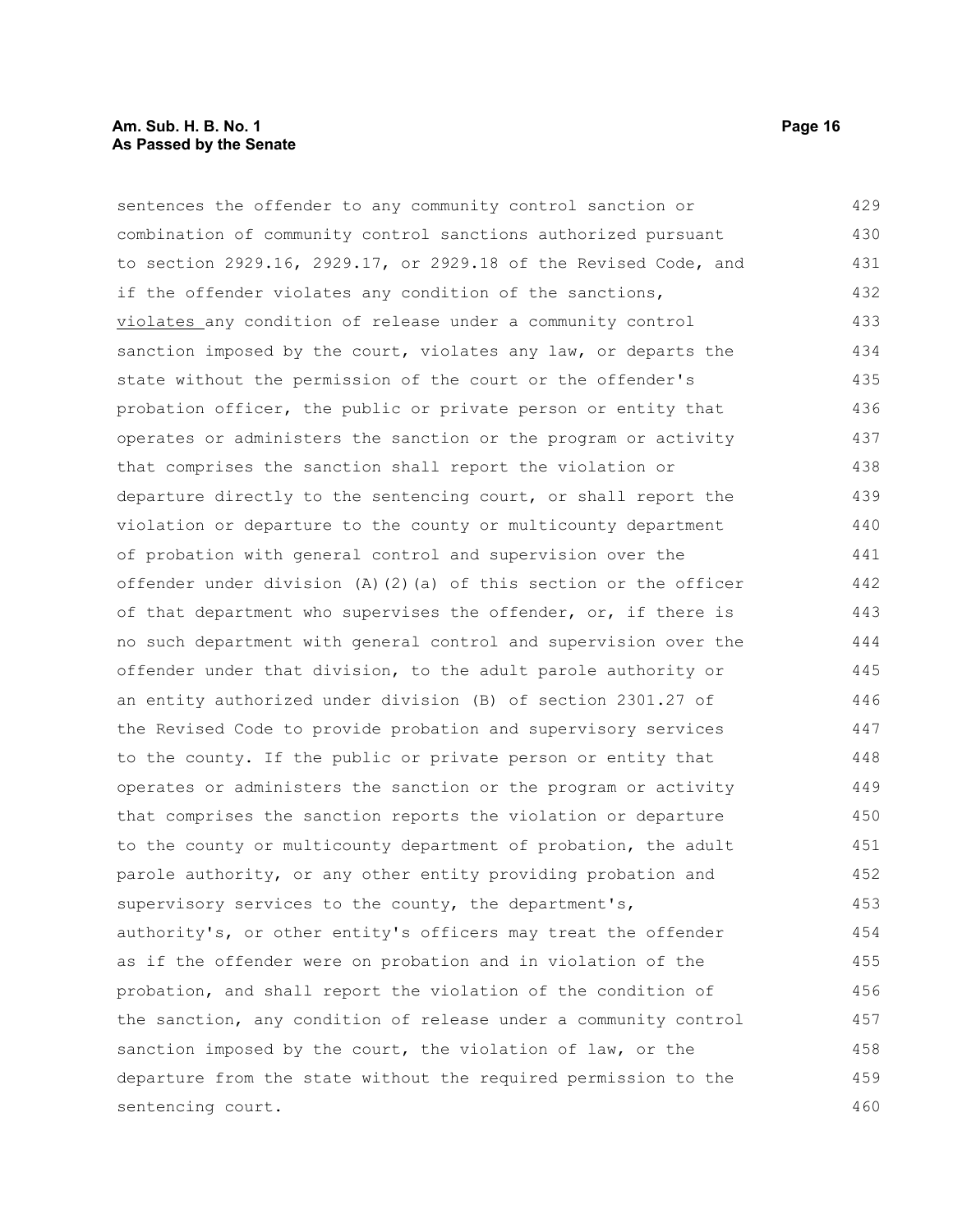#### **Am. Sub. H. B. No. 1 Page 17 As Passed by the Senate**

(3) If an offender who is eligible for community control sanctions under this section admits to being drug addicted or the court has reason to believe that the offender is drug addicted, and if the offense for which the offender is being sentenced was related to the addiction, the court may require that the offender be assessed by a properly credentialed professional within a specified period of time and shall require the professional to file a written assessment of the offender with the court. If a court imposes treatment and recovery support services as a community control sanction, the court shall direct the level and type of treatment and recovery support services after consideration of the written assessment, if available at the time of sentencing, and recommendations of the professional and other treatment and recovery support services providers. 461 462 463 464 465 466 467 468 469 470 471 472 473 474 475

(4) If an assessment completed pursuant to division (A)(3) of this section indicates that the offender is addicted to drugs or alcohol, the court may include in any community control sanction imposed for a violation of section 2925.02, 2925.03, 2925.04, 2925.05, 2925.06, 2925.11, 2925.13, 2925.22, 2925.23, 2925.36, or 2925.37 of the Revised Code a requirement that the offender participate in alcohol and drug addiction services and recovery supports certified under section 5119.36 of the Revised Code or offered by a properly credentialed community addiction services provider. 476 477 478 479 480 481 482 483 484 485

(B)(1) If the conditions of a community control sanction imposed for a felony are violated or if the offender violates a law or leaves the state without the permission of the court or the offender's probation officer, the sentencing court may impose upon on the violator one or more of the following penalties: 486 487 488 489 490 491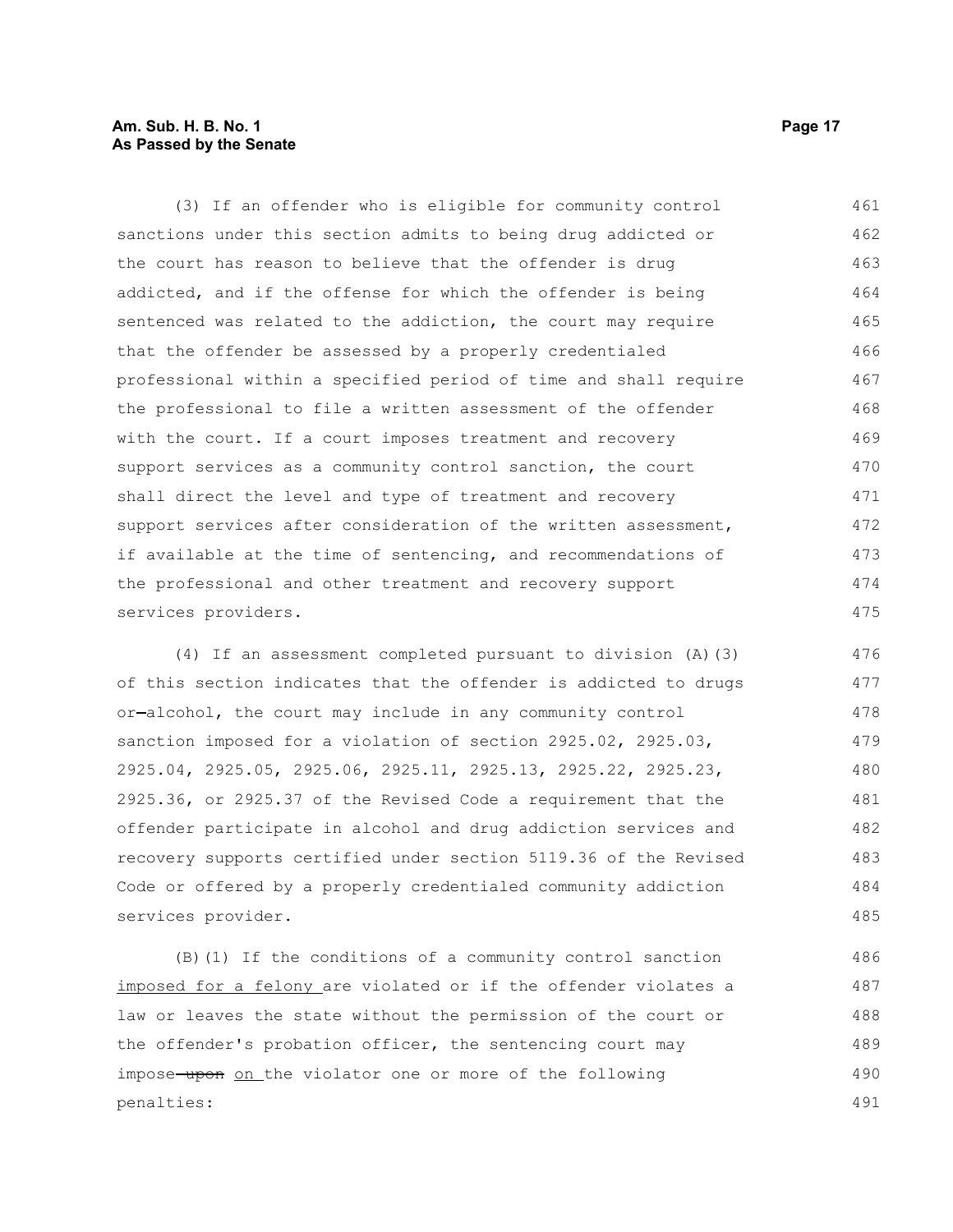#### **Am. Sub. H. B. No. 1 Page 18 As Passed by the Senate**

(a) A longer time under the same sanction if the total time under the sanctions does not exceed the five-year limit specified in division (A) of this section; 492 493 494

(b) A more restrictive sanction under section 2929.16, 2929.17, or 2929.18 of the Revised Code, including but not limited to, a new term in a community-based correctional facility, halfway house, or jail pursuant to division (A)(6) of section 2929.16 of the Revised Code: 495 496 497 498 499

(c) A prison term on the offender pursuant to section 2929.14 of the Revised Code and division (B)(3) of this section, provided that a prison term imposed under this division is subject to the following limitations, as applicable: 500 501 502 503

(i) If the prison term is imposed for any technical violation of the conditions of a community control sanction imposed for a felony of the fifth degree-or for any violation of law committed while under a community control sanction imposed for such a felony that consists of a new criminal offense and that is not a felony, the prison term shall not exceed ninety days, provided that if the remaining period of community control at the time of the violation or the remaining period of the suspended prison sentence at that time is less than ninety days, the prison term shall not exceed the length of the remaining period of community control or the remaining period of the suspended prison sentence. If the court imposes a prison term as described in this division, division (B)(2)(b) of this section applies. 504 505 506 507 508 509 510 511 512 513 514 515 516 517

(ii) If the prison term is imposed for any technical violation of the conditions of a community control sanction imposed for a felony of the fourth degree that is not an offense of violence and is not a sexually oriented offense -or for any 518 519 520 521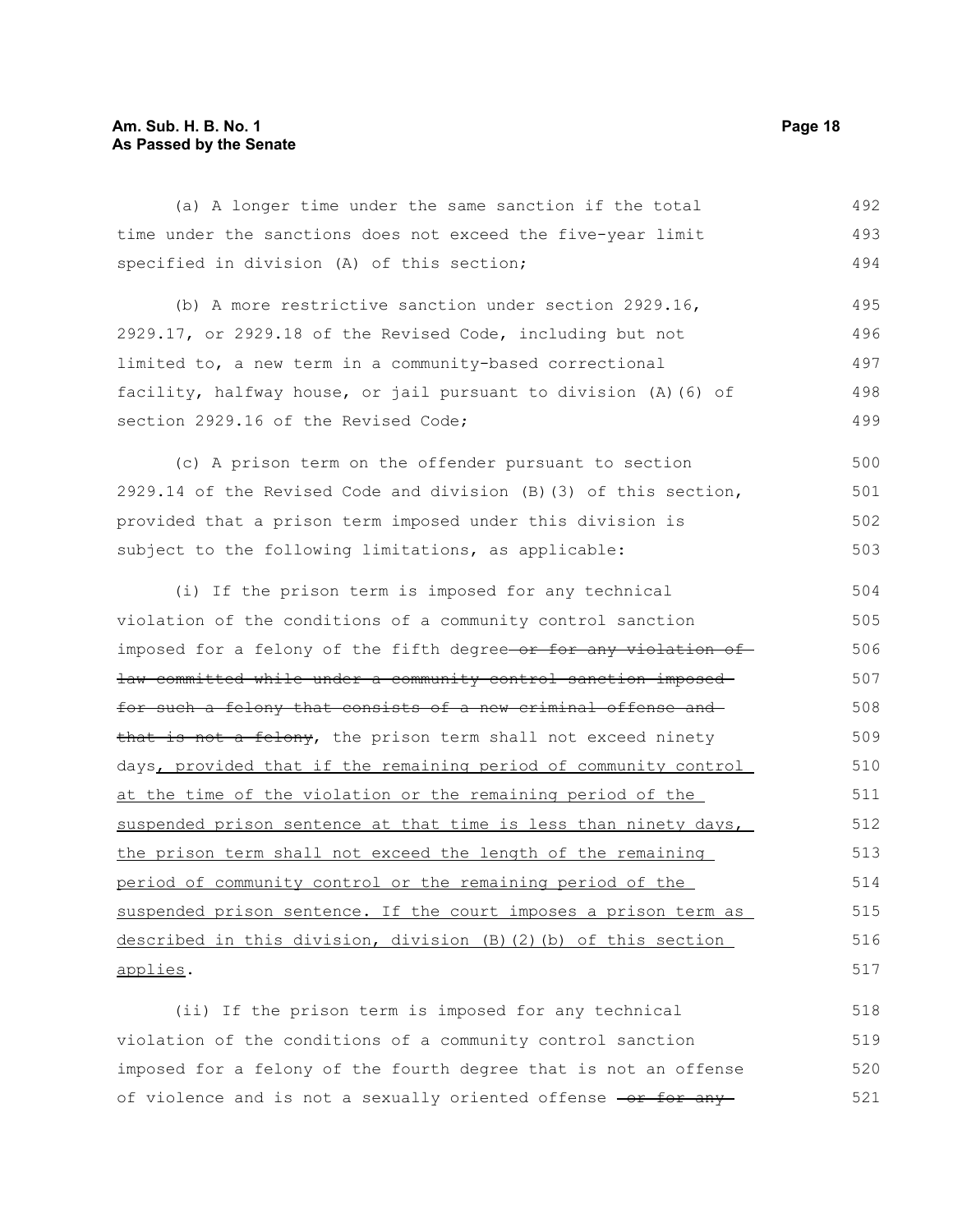violation of law committed while under a community control sanction imposed for such a felony that consists of a neweriminal offense and that is not a felony, the prison term shall not exceed one hundred eighty days, provided that if the remaining period of the community control at the time of the violation or the remaining period of the suspended prison sentence at that time is less than one hundred eighty days, the prison term shall not exceed the length of the remaining period of community control or the remaining period of the suspended prison sentence. If the court imposes a prison term as described in this division, division (B)(2)(b) of this section applies. (2)(a) If an offender was acting pursuant to division (B) 522 523 524 525 526 527 528 529 530 531 532 533

(2)(b) of section 2925.11 of the Revised Code and in so doing violated the conditions of a community control sanction based on a minor drug possession offense, as defined in section 2925.11 of the Revised Code, the sentencing court may consider the offender's conduct in seeking or obtaining medical assistance for another in good faith or for self or may consider the offender being the subject of another person seeking or obtaining medical assistance in accordance with that division as a mitigating factor before imposing any of the penalties described in division (B)(1) of this section. 534 535 536 537 538 539 540 541 542 543

(b) If a court imposes a prison term on an offender under division (B)(1)(c)(i) or (ii) of this section for a technical violation of the conditions of a community control sanction, one of the following is applicable with respect to the time that the offender spends in prison under the term: 544 545 546 547 548

(i) Subject to division (B)(2)(b)(ii) of this section, it shall be credited against the offender's community control sanction that was being served at the time of the violation, and 549 550 551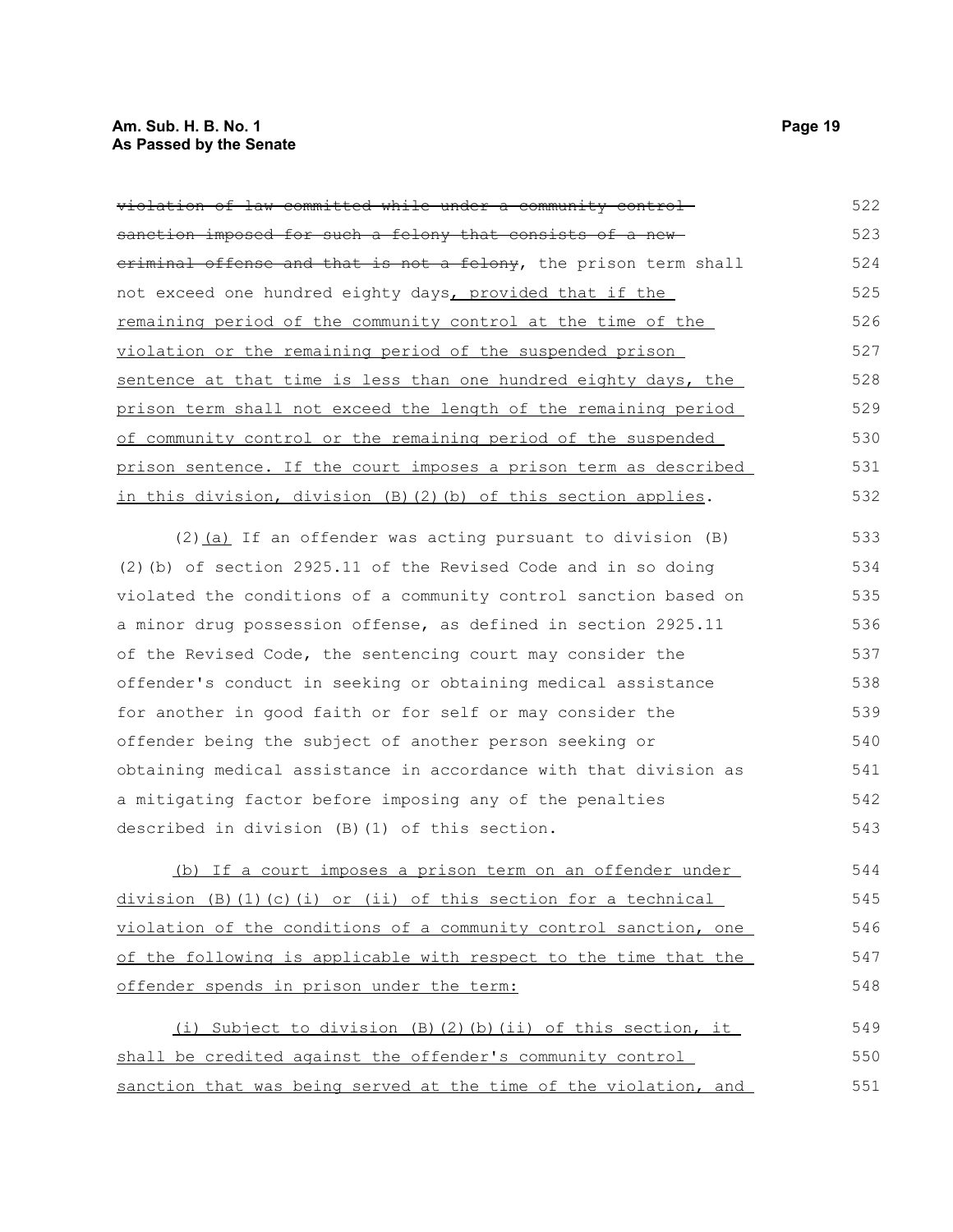### **Am. Sub. H. B. No. 1 Page 20 As Passed by the Senate**

| the remaining time under that community control sanction shall         | 552 |
|------------------------------------------------------------------------|-----|
| be reduced by the time that the offender spends in prison under        | 553 |
| the prison term. The offender upon release from the prison term        | 554 |
| shall continue serving the remaining time under the community          | 555 |
| control sanction, as reduced under this division.                      | 556 |
| (ii) If the offender at the time of the violation was                  | 557 |
| serving a community control sanction as part of a suspended            | 558 |
| prison sentence, it shall be credited against the offender's           | 559 |
| community control sanction that was being served at the time of        | 560 |
| the violation and against the suspended prison sentence, and the       | 561 |
| remaining time under that community control sanction and under         | 562 |
| the suspended prison sentence shall be reduced by the time that        | 563 |
| the offender spends in prison under the prison term. The               | 564 |
| offender upon release from the prison term shall continue              | 565 |
| serving the remaining time under the community control sanction,       | 566 |
| as reduced under this division.                                        | 567 |
| (c) A court is not limited in the number of times it may               | 568 |
| sentence an offender to a prison term under division $(B)$ $(1)$ $(c)$ | 569 |
| of this section for a violation of the conditions of a community       | 570 |
| <u>control sanction or for a violation of a law or leaving the</u>     | 571 |
| state without the permission of the court or the offender's            | 572 |
| probation officer. If an offender who is under a community             | 573 |
| control sanction violates the conditions of the sanction or            | 574 |
| violates a law or leaves the state without the permission of the       | 575 |
| court or the offender's probation officer, is sentenced to a           | 576 |
| prison term for the violation or conduct, is released from the         | 577 |
| term after serving it, and subsequently violates the conditions        | 578 |
| of the sanction or violates a law or leaves the state without          | 579 |
| the permission of the court or the offender's probation officer,       | 580 |
| the court may impose a new prison term sanction on the offender        | 581 |
| under division (B) (1) (c) of this section for the subsequent          | 582 |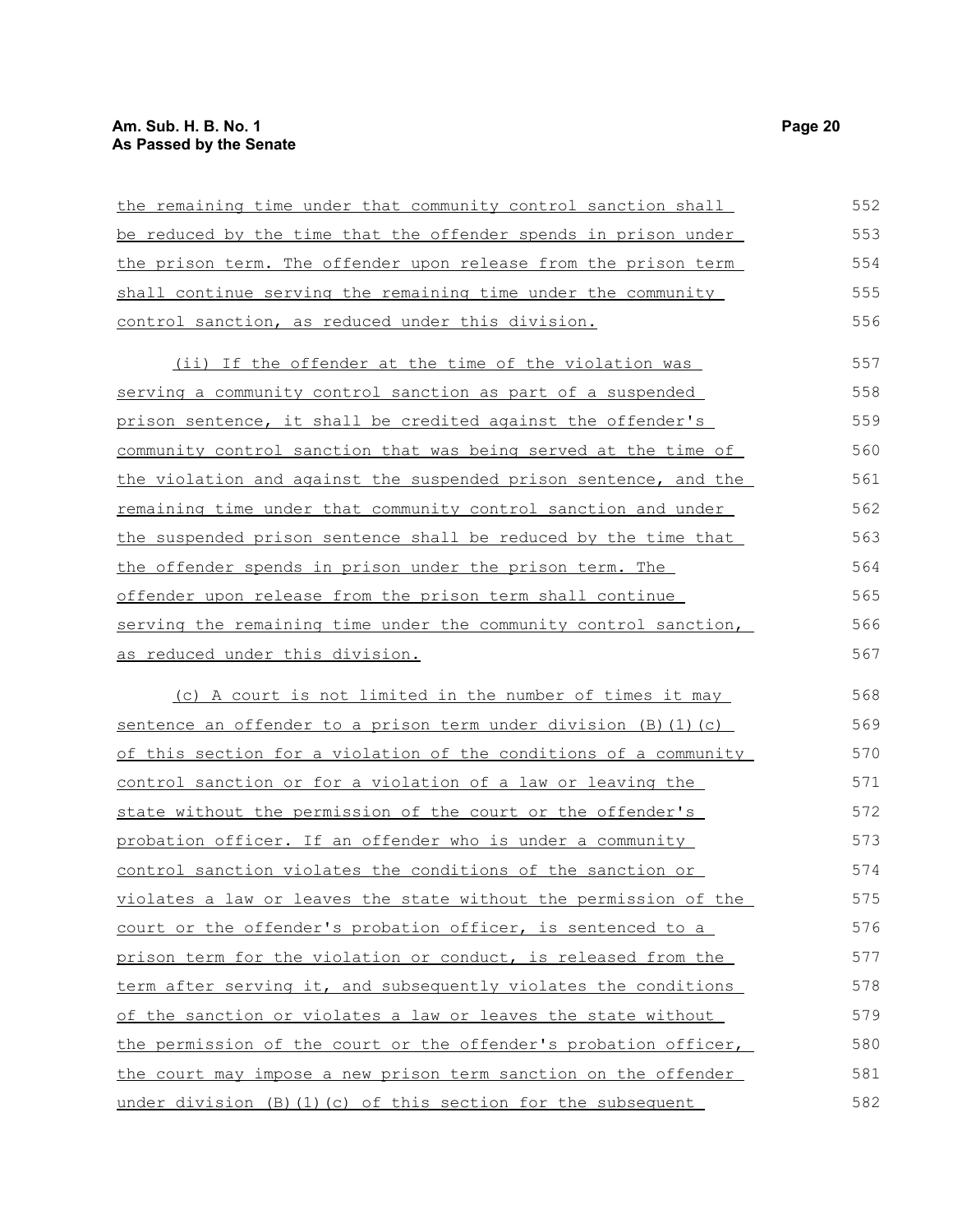583

#### violation or conduct.

(3) The prison term, if any, imposed–upon on a violator pursuant to this division and division (B)(1) of this section shall be within the range of prison terms described in this division and shall not exceed the prison term specified in the notice provided to the offender at the sentencing hearing pursuant to division (B)(2) of section 2929.19 of the Revised Code. The court may reduce the longer period of time that the offender is required to spend under the longer sanction, the more restrictive sanction, or a prison term imposed pursuant to division (B)(1) of this section by the time the offender successfully spent under the sanction that was initially imposed. Except as otherwise specified in this division, the prison term imposed under this division and division (B)(1) of this section shall be within the range of prison terms available as a definite term for the offense for which the sanction that was violated was imposed. If the offense for which the sanction that was violated was imposed is a felony of the first or second degree committed on or after the effective date of this amendment March 22, 2019, the prison term so imposed under this division shall be within the range of prison terms available as a minimum term for the offense under division (A)(1)(a) or (2) (a) of section 2929.14 of the Revised Code. 584 585 586 587 588 589 590 591 592 593 594 595 596 597 598 599 600 601 602 603 604 605

(C) If an offender, for a significant period of time, fulfills the conditions of a sanction imposed pursuant to section 2929.16, 2929.17, or 2929.18 of the Revised Code in an exemplary manner, the court may reduce the period of time under the sanction or impose a less restrictive sanction, but the court shall not permit the offender to violate any law or permit the offender to leave the state without the permission of the court or the offender's probation officer. 606 607 608 609 610 611 612 613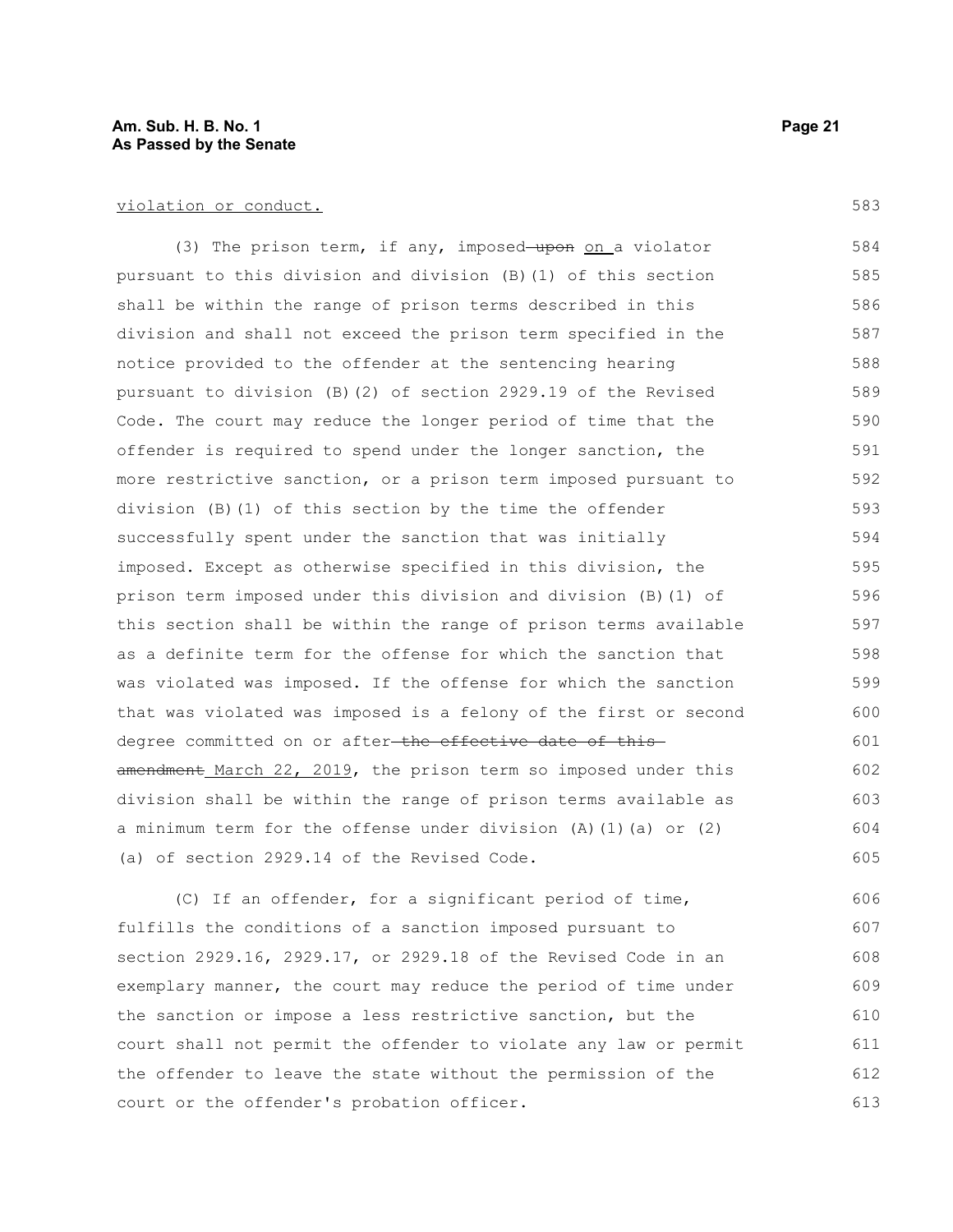#### **Am. Sub. H. B. No. 1 Page 22 As Passed by the Senate**

(D)(1) If a court under division (A)(1) of this section imposes a condition of release under a community control sanction that requires the offender to submit to random drug testing, the department of probation, the adult parole authority, or any other entity that has general control and supervision of the offender under division  $(A)$   $(2)$   $(a)$  of this section may cause the offender to submit to random drug testing performed by a laboratory or entity that has entered into a contract with any of the governmental entities or officers authorized to enter into a contract with that laboratory or entity under section 341.26, 753.33, or 5120.63 of the Revised Code. 614 615 616 617 618 619 620 621 622 623 624 625

(2) If no laboratory or entity described in division (D) (1) of this section has entered into a contract as specified in that division, the department of probation, the adult parole authority, or any other entity that has general control and supervision of the offender under division (A)(2)(a) of this section shall cause the offender to submit to random drug testing performed by a reputable public laboratory to determine whether the individual who is the subject of the drug test ingested or was injected with a drug of abuse. 626 627 628 629 630 631 632 633 634

(3) A laboratory or entity that has entered into a contract pursuant to section 341.26, 753.33, or 5120.63 of the Revised Code shall perform the random drug tests under division (D)(1) of this section in accordance with the applicable standards that are included in the terms of that contract. A public laboratory shall perform the random drug tests under division (D)(2) of this section in accordance with the standards set forth in the policies and procedures established by the department of rehabilitation and correction pursuant to section 5120.63 of the Revised Code. An offender who is required under 635 636 637 638 639 640 641 642 643 644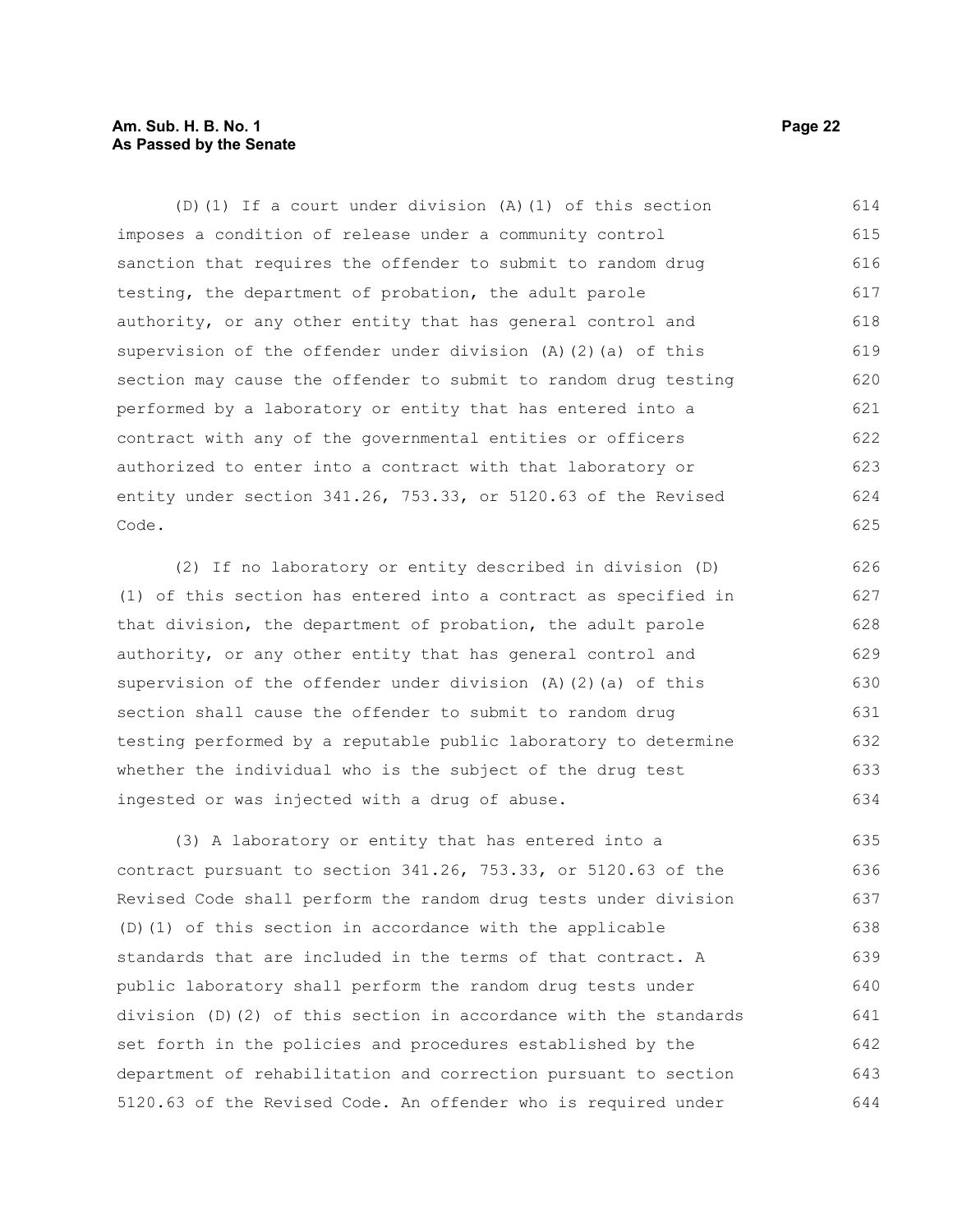### **Am. Sub. H. B. No. 1 Page 23 As Passed by the Senate**

| division (A)(1) of this section to submit to random drug testing | 645 |
|------------------------------------------------------------------|-----|
| as a condition of release under a community control sanction and | 646 |
| whose test results indicate that the offender ingested or was    | 647 |
| injected with a drug of abuse shall pay the fee for the drug     | 648 |
| test if the department of probation, the adult parole authority, | 649 |
| or any other entity that has general control and supervision of  | 650 |
| the offender requires payment of a fee. A laboratory or entity   | 651 |
| that performs the random drug testing on an offender under       | 652 |
| division $(D)$ (1) or (2) of this section shall transmit the     | 653 |
| results of the drug test to the appropriate department of        | 654 |
| probation, the adult parole authority, or any other entity that  | 655 |
| has general control and supervision of the offender under        | 656 |
| division (A)(2)(a) of this section.                              | 657 |
| (E) As used in this section, "technical violation" means a       | 658 |
| violation of the conditions of a community control sanction      | 659 |
| imposed for a felony of the fifth degree, or for a felony of the | 660 |
| fourth degree that is not an offense of violence and is not a    | 661 |
| sexually oriented offense, and to which neither of the following | 662 |
| applies:                                                         | 663 |
| (1) The violation consists of a new criminal offense that        | 664 |
| is a felony or that is a misdemeanor other than a minor          | 665 |
| misdemeanor, and the violation is committed while under the      | 666 |
| community control sanction.                                      | 667 |
| (2) The violation consists of or includes the offender's         | 668 |
| articulated or demonstrated refusal to participate in the        | 669 |
| community control sanction imposed on the offender or any of its | 670 |
| conditions, and the refusal demonstrates to the court that the   | 671 |
| offender has abandoned the objects of the community control      | 672 |
| sanction or condition.                                           | 673 |
| Sec. 2951.041. (A) (1) If an offender is charged with a          | 674 |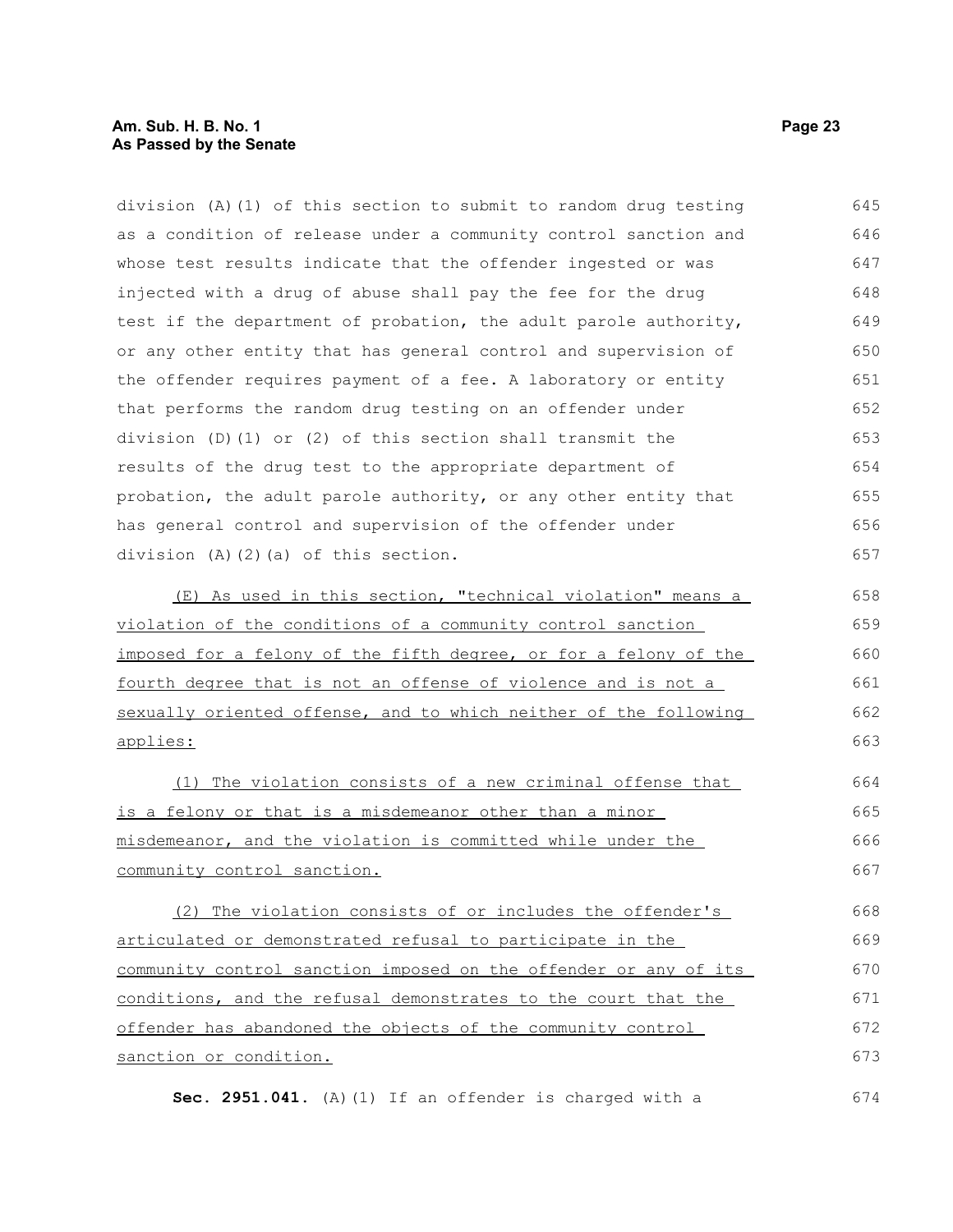#### **Am. Sub. H. B. No. 1 Page 24 As Passed by the Senate**

criminal offense, including but not limited to a violation of section 2913.02, 2913.03, 2913.11, 2913.21, 2913.31, or 2919.21 of the Revised Code, and the court has reason to believe that drug or alcohol usage by the offender was a factor leading to the criminal offense with which the offender is charged or that, at the time of committing that offense, the offender had a mental illness, was a person with an intellectual disability, or was a victim of a violation of section 2905.32 or 2907.21 of the Revised Code and that the mental illness, status as a person with an intellectual disability, or fact that the offender was a victim of a violation of section 2905.32 or 2907.21 of the Revised Code was a factor leading to the offender's criminal behavior, the court may accept, prior to the entry of a guilty plea, the offender's request for intervention in lieu of conviction. The request shall include a statement from the offender as to whether the offender is alleging that drug or alcohol usage by the offender was a factor leading to the criminal offense with which the offender is charged or is alleging that, at the time of committing that offense, the offender had a mental illness, was a person with an intellectual disability, or was a victim of a violation of section 2905.32 or 2907.21 of the Revised Code and that the mental illness, status as a person with an intellectual disability, or fact that the offender was a victim of a violation of section 2905.32 or 2907.21 of the Revised Code was a factor leading to the criminal offense with which the offender is charged. The request also shall include a waiver of the defendant's right to a speedy trial, the preliminary hearing, the time period within which the grand jury may consider an indictment against the offender, and arraignment, unless the hearing, indictment, or arraignment has already occurred. The Unless an offender alleges that drug or alcohol usage by the offender was a factor leading to the 675 676 677 678 679 680 681 682 683 684 685 686 687 688 689 690 691 692 693 694 695 696 697 698 699 700 701 702 703 704 705 706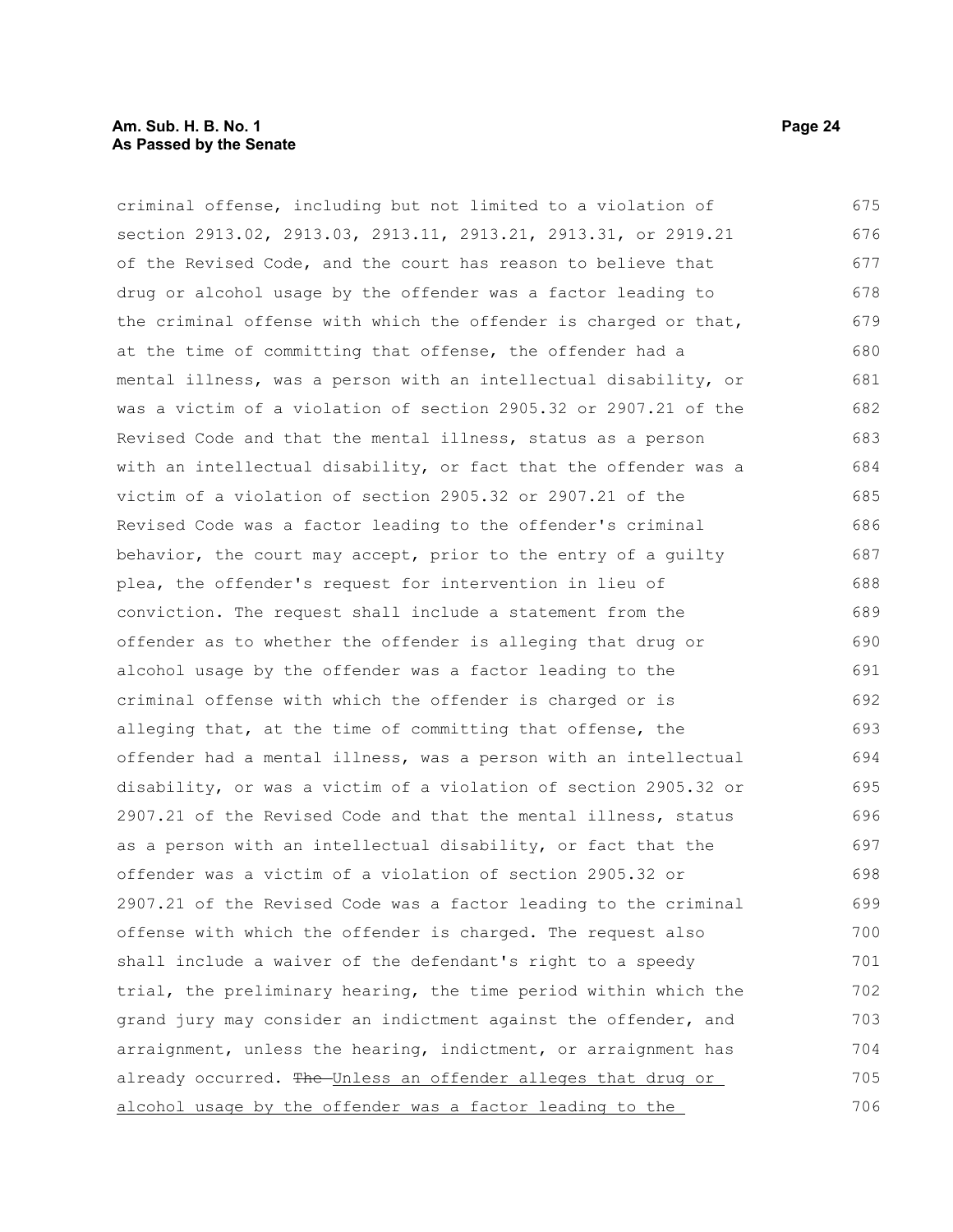| criminal offense with which the offender is charged, the court   | 707 |
|------------------------------------------------------------------|-----|
| may reject an offender's request without a hearing. If the court | 708 |
| elects to consider an offender's request or the offender         | 709 |
| alleges that drug or alcohol usage by the offender was a factor  | 710 |
| leading to the criminal offense with which the offender is       | 711 |
| charged, the court shall conduct a hearing to determine whether  | 712 |
| the offender is eligible under this section for intervention in  | 713 |
| lieu of conviction and shall stay all criminal proceedings       | 714 |
| pending the outcome of the hearing. If the court schedules a     | 715 |
| hearing, the court shall order an assessment of the offender for | 716 |
| the purpose of determining the offender's program eligibility    | 717 |
| for intervention in lieu of conviction and recommending an       | 718 |
| appropriate intervention plan.                                   | 719 |
|                                                                  |     |

If the offender alleges that drug or alcohol usage by the offender was a factor leading to the criminal offense with which the offender is charged, the court may order that the offender be assessed by a community addiction services provider or a properly credentialed professional for the purpose of determining the offender's program eligibility for intervention in lieu of conviction and recommending an appropriate intervention plan. The community addiction services provider or the properly credentialed professional shall provide a written assessment of the offender to the court. 720 721 722 723 724 725 726 727 728 729

(2) The victim notification provisions of division (C) of section 2930.06 of the Revised Code apply in relation to any hearing held under division (A)(1) of this section. 730 731 732

(B) An offender is eligible for intervention in lieu of conviction if the court finds all of the following: 733 734

(1) The offender previously has not been convicted of or pleaded guilty to any felony offense of violence. 735 736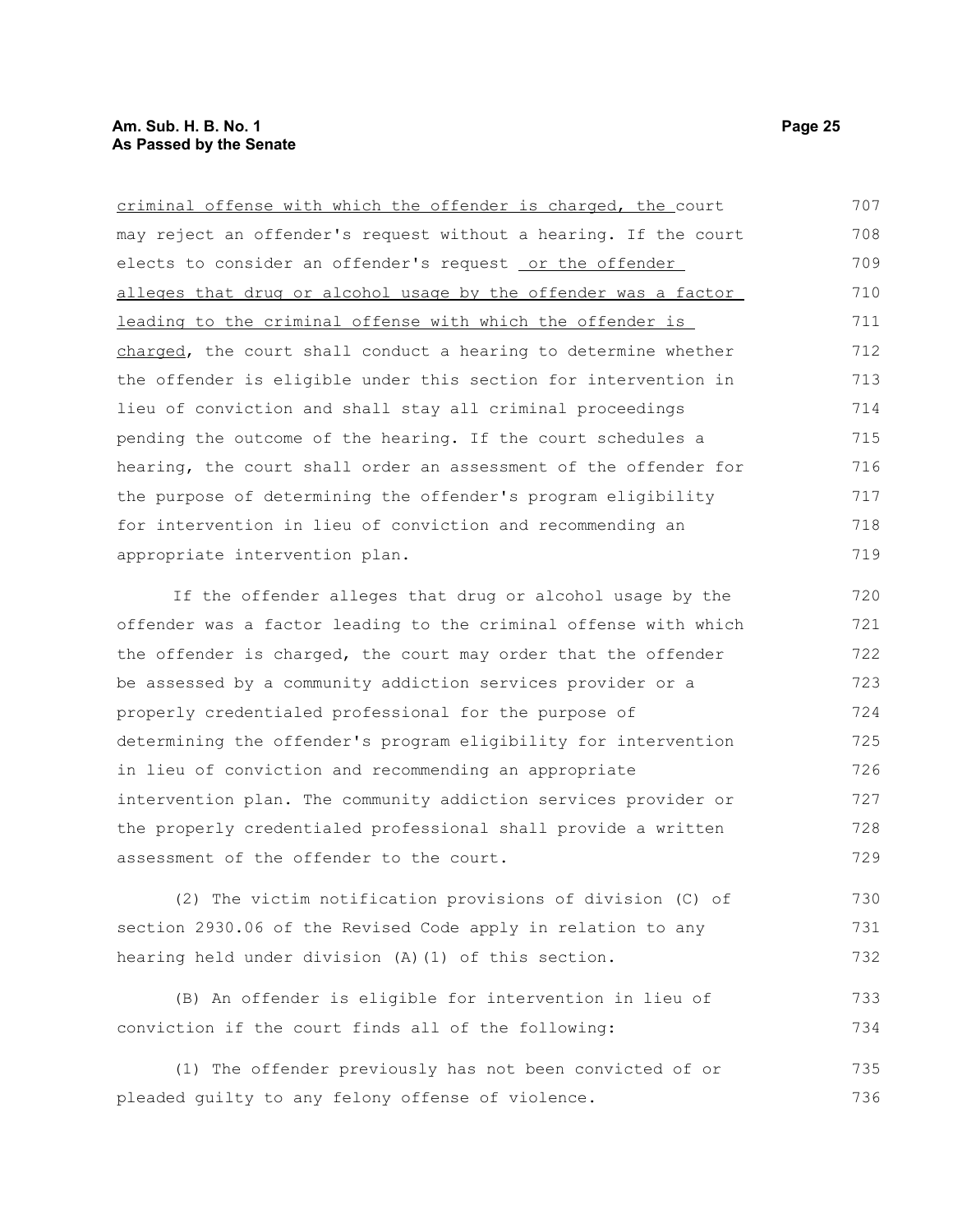#### **Am. Sub. H. B. No. 1 Page 26 As Passed by the Senate**

(2) The offense is not a felony of the first, second, or third degree, is not an offense of violence, is not a felony sex offense, is not a violation of division  $(A)$  (1) or (2) of section 2903.06 of the Revised Code, is not a violation of division (A) (1) of section 2903.08 of the Revised Code, is not a violation of division (A) of section 4511.19 of the Revised Code or a municipal ordinance that is substantially similar to that division, and is not an offense for which a sentencing court is required to impose a mandatory prison term. 737 738 739 740 741 742 743 744 745

(3) The offender is not charged with a violation of section 2925.02, 2925.04, or 2925.06 of the Revised Code, is not charged with a violation of section 2925.03 of the Revised Code that is a felony of the first, second, third, or fourth degree, and is not charged with a violation of section 2925.11 of the Revised Code that is a felony of the first or second degree. 746 747 748 749 750 751

(4) If an offender alleges that drug or alcohol usage by the offender was a factor leading to the criminal offense with which the offender is charged, the court has ordered that the offender be assessed by a community addiction services provider or a properly credentialed professional for the purpose of determining the offender's program eligibility for intervention in lieu of conviction and recommending an appropriate intervention plan, the offender has been assessed by a community addiction services provider of that nature or a properly credentialed professional in accordance with the court's order, and the community addiction services provider or properly credentialed professional has filed the written assessment of the offender with the court. 752 753 754 755 756 757 758 759 760 761 762 763 764

(5) If an offender alleges that, at the time of committing the criminal offense with which the offender is charged, the 765 766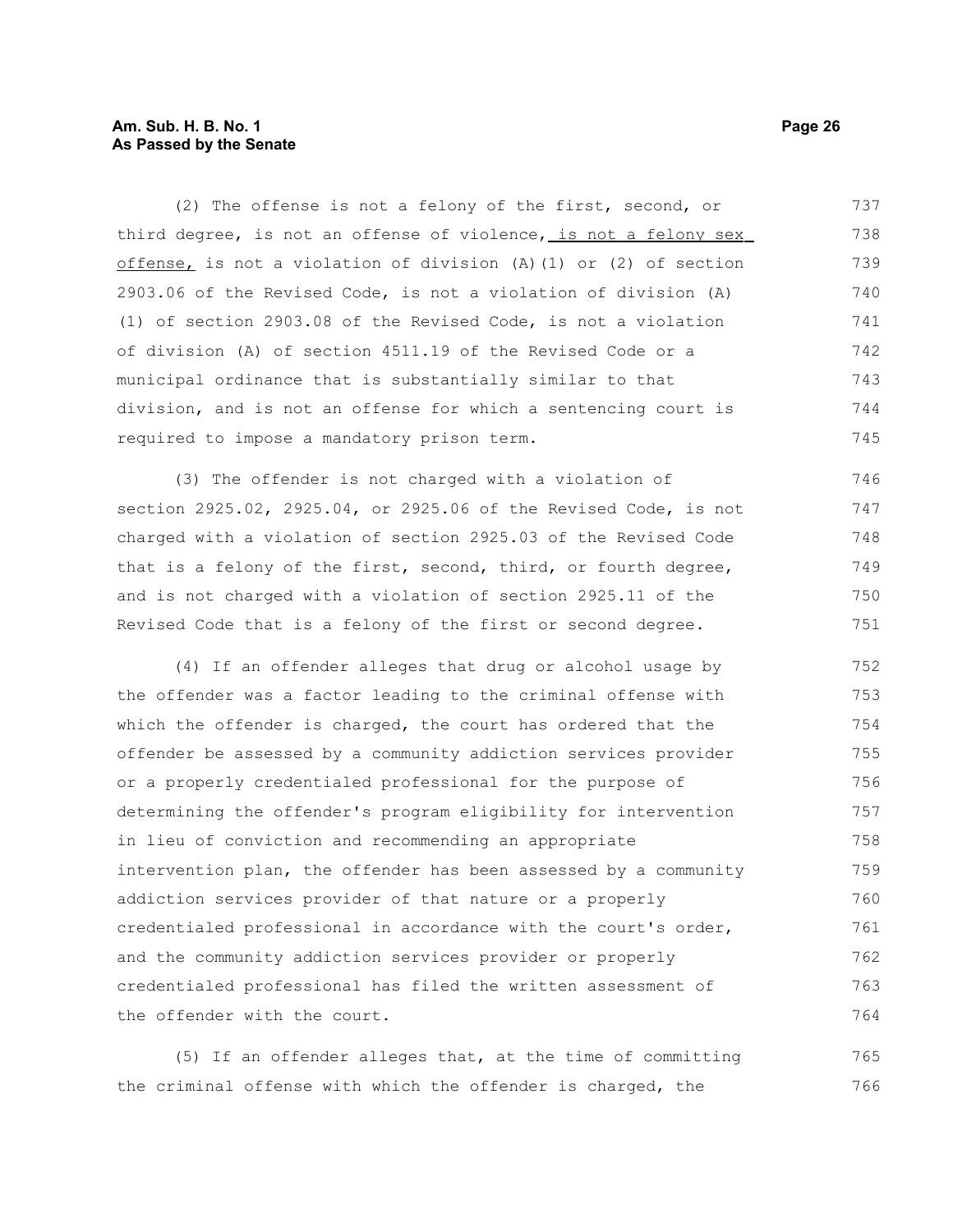#### **Am. Sub. H. B. No. 1 Page 27 As Passed by the Senate**

offender had a mental illness, was a person with an intellectual disability, or was a victim of a violation of section 2905.32 or 2907.21 of the Revised Code and that the mental illness, status as a person with an intellectual disability, or fact that the offender was a victim of a violation of section 2905.32 or 2907.21 of the Revised Code was a factor leading to that offense, the offender has been assessed by a psychiatrist, psychologist, independent social worker, licensed professional clinical counselor, or independent marriage and family therapist for the purpose of determining the offender's program eligibility for intervention in lieu of conviction and recommending an appropriate intervention plan. 767 768 769 770 771 772 773 774 775 776 777 778

(6) The offender's drug usage, alcohol usage, mental illness, or intellectual disability, or the fact that the offender was a victim of a violation of section 2905.32 or 2907.21 of the Revised Code, whichever is applicable, was a factor leading to the criminal offense with which the offender is charged, intervention in lieu of conviction would not demean the seriousness of the offense, and intervention would substantially reduce the likelihood of any future criminal activity. 779 780 781 782 783 784 785 786 787

(7) The alleged victim of the offense was not sixty-five years of age or older, permanently and totally disabled, under thirteen years of age, or a peace officer engaged in the officer's official duties at the time of the alleged offense. 788 789 790 791

(8) If the offender is charged with a violation of section 2925.24 of the Revised Code, the alleged violation did not result in physical harm to any person. 792 793 794

(9) The offender is willing to comply with all terms and conditions imposed by the court pursuant to division (D) of this 795 796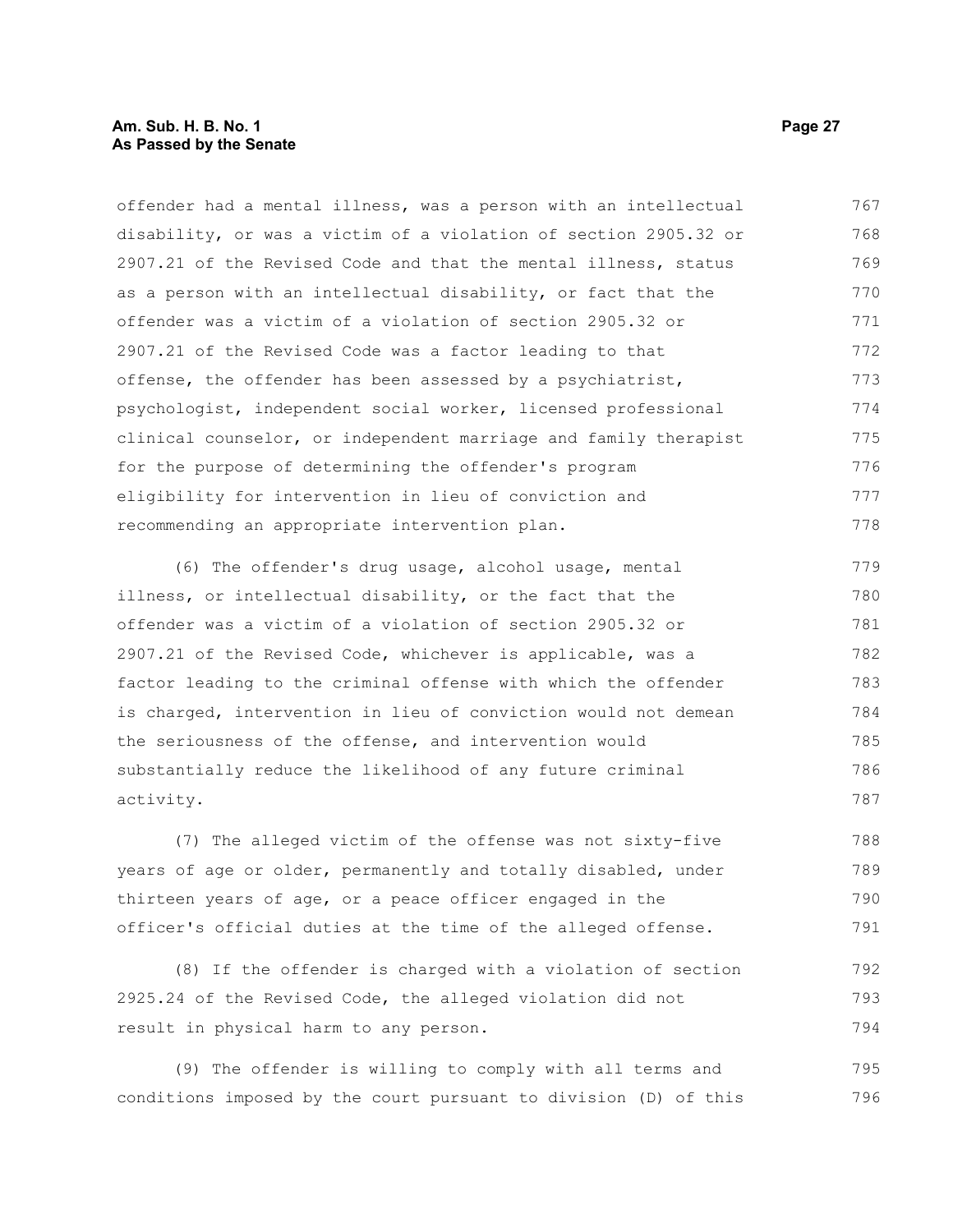#### section. (10) The offender is not charged with an offense that would result in the offender being disqualified under Chapter 4506. of the Revised Code from operating a commercial motor vehicle or would subject the offender to any other sanction under that chapter. (C) At the conclusion of a hearing held pursuant to division (A) of this section, the court shall enter itsdetermination as to-determine whether the offender will be granted intervention in lieu of conviction. In making this determination, the court shall presume that intervention in lieu of conviction is appropriate. If the court finds under this division and division (B) of this section that the offender is eligible for intervention in lieu of conviction-and grants theoffender's request, the court shall grant the offender's request unless the court finds specific reasons to believe that the candidate's participation in intervention in lieu of conviction would be inappropriate. If the court denies an eligible offender's request for intervention in lieu of conviction, the court shall state the reasons for the denial, with particularity, in a written entry. If the court grants the offender's request, the court shall accept the offender's plea of guilty and waiver of the defendant's right to a speedy trial, the preliminary hearing, 797 798 799 800 801 802 803 804 805 806 807 808 809 810 811 812 813 814 815 816 817 818 819 820

the time period within which the grand jury may consider an indictment against the offender, and arraignment, unless the hearing, indictment, or arraignment has already occurred. In addition, the court then may stay all criminal proceedings and order the offender to comply with all terms and conditions imposed by the court pursuant to division (D) of this section. 821 822 823 824 825 826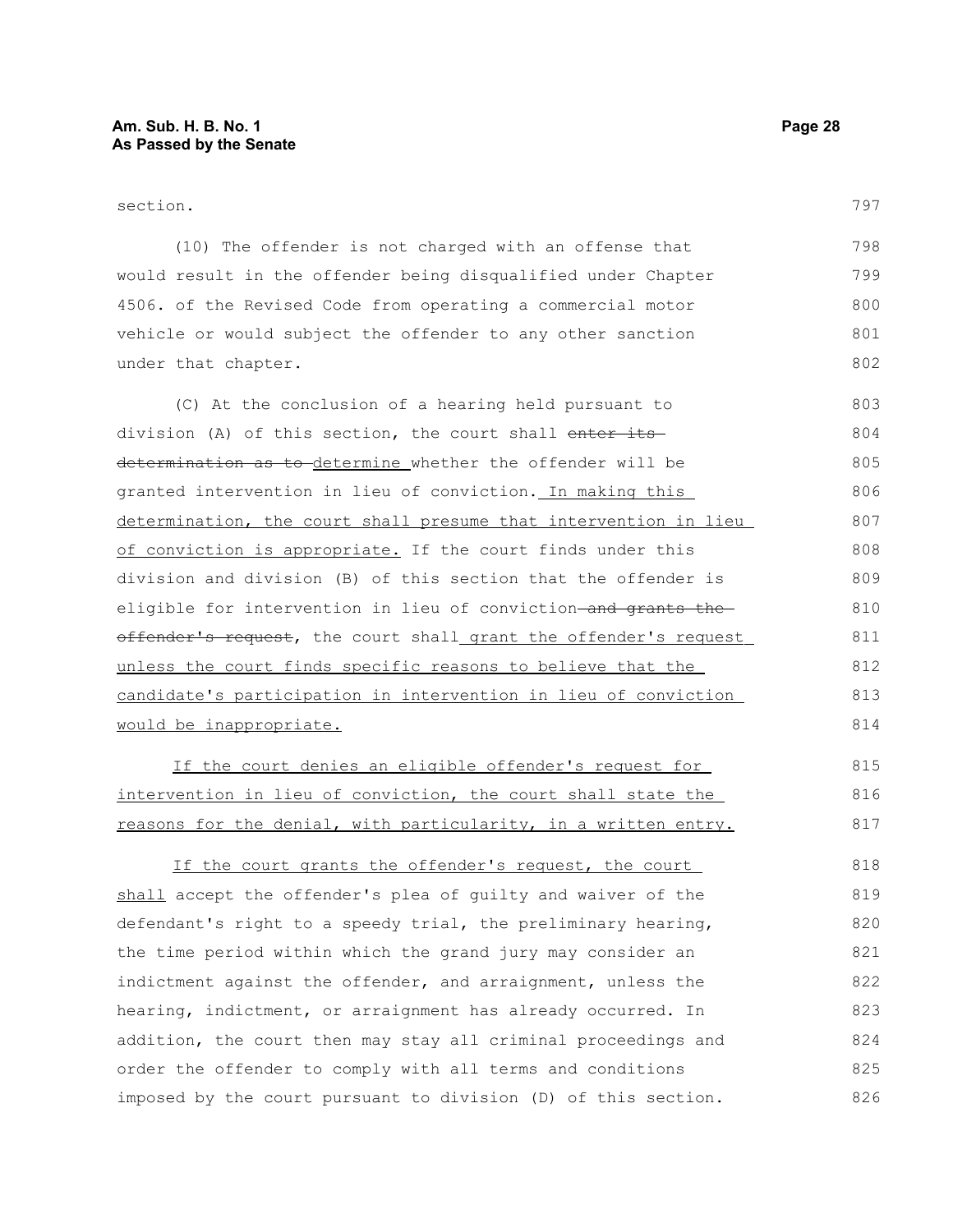#### **Am. Sub. H. B. No. 1 Page 29 As Passed by the Senate**

If the court finds that the offender is not eligible or does not grant the offender's request, the criminal proceedings against the offender shall proceed as if the offender's request for intervention in lieu of conviction had not been made. 827 828 829 830

(D) If the court grants an offender's request for intervention in lieu of conviction, the court shall place the offender under the general control and supervision of the county probation department, the adult parole authority, or another appropriate local probation or court services agency, if one exists, as if the offender was subject to a community control sanction imposed under section 2929.15, 2929.18, or 2929.25 of the Revised Code. The court shall establish an intervention plan for the offender. The terms and conditions of the intervention plan shall require the offender, for at least one year, but not more than five years, from the date on which the court grants the order of intervention in lieu of conviction, to abstain from the use of illegal drugs and alcohol, to participate in treatment and recovery support services, and to submit to regular random testing for drug and alcohol use and may include any other treatment terms and conditions, or terms and conditions similar to community control sanctions, which may include community service or restitution, that are ordered by the court. 831 832 833 834 835 836 837 838 839 840 841 842 843 844 845 846 847 848 849

(E) If the court grants an offender's request for intervention in lieu of conviction and the court finds that the offender has successfully completed the intervention plan for the offender, including the requirement that the offender abstain from using illegal drugs and alcohol for a period of at least one year, but not more than five years, from the date on which the court granted the order of intervention in lieu of conviction, the requirement that the offender participate in 850 851 852 853 854 855 856 857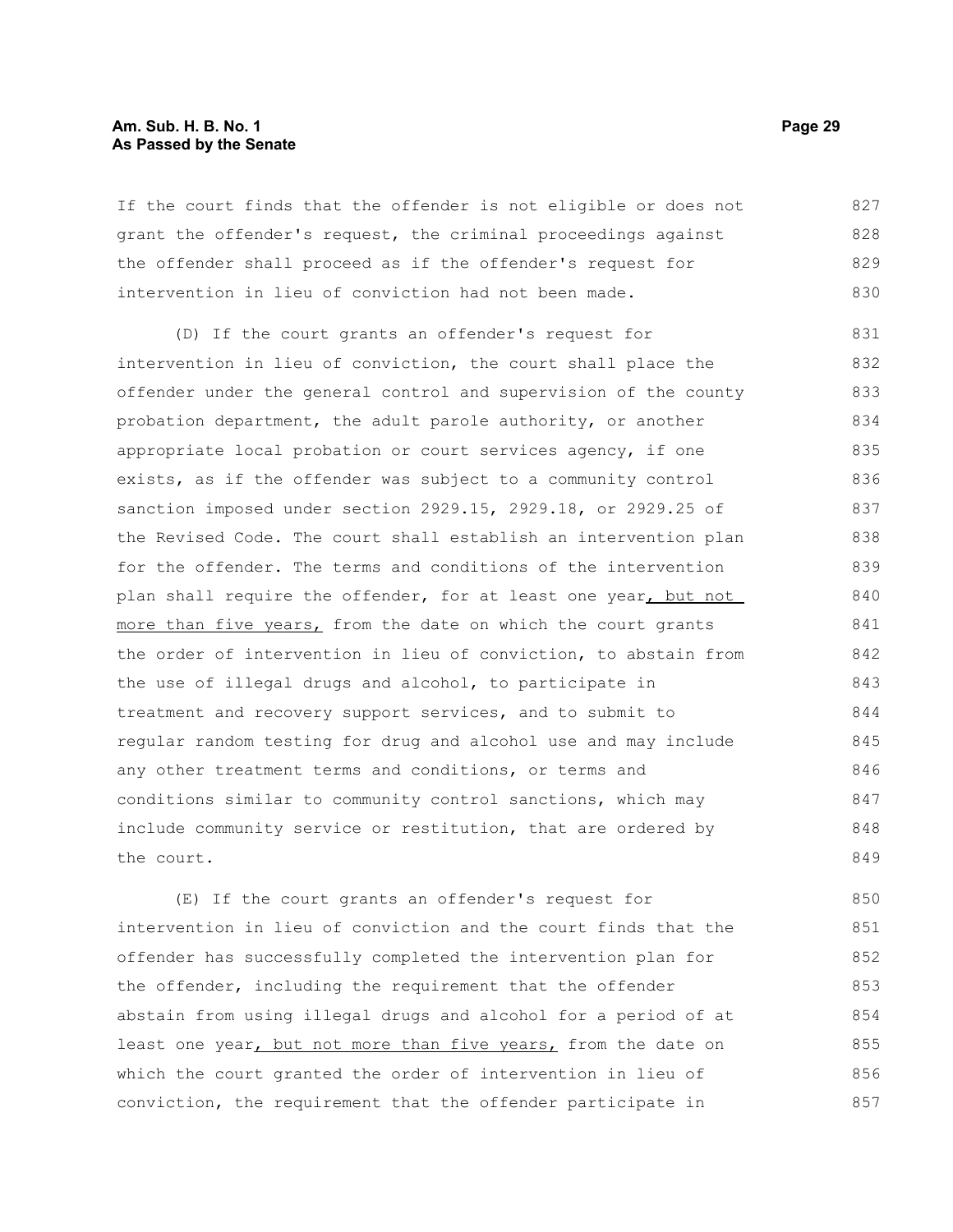treatment and recovery support services, and all other terms and conditions ordered by the court, the court shall dismiss the proceedings against the offender. Successful completion of the intervention plan and period of abstinence under this section shall be without adjudication of guilt and is not a criminal conviction for purposes of any disqualification or disability imposed by law and upon conviction of a crime, and the court may order the sealing of records related to the offense in question, as a dismissal of the charges, in the manner provided in sections 2953.31 2953.51 to 2953.36 2953.56 of the Revised Code. 858 859 860 861 862 863 864 865 866 867

(F) If the court grants an offender's request for intervention in lieu of conviction and the offender fails to comply with any term or condition imposed as part of the intervention plan for the offender, the supervising authority for the offender promptly shall advise the court of this failure, and the court shall hold a hearing to determine whether the offender failed to comply with any term or condition imposed as part of the plan. If the court determines that the offender has failed to comply with any of those terms and conditions, it may continue the offender on intervention in lieu of conviction, continue the offender on intervention in lieu of conviction with additional terms, conditions, and sanctions, or enter a finding of guilty and impose an appropriate sanction under Chapter 2929. of the Revised Code. If the court sentences the offender to a prison term, the court, after consulting with the department of rehabilitation and correction regarding the availability of services, may order continued court-supervised activity and treatment of the offender during the prison term and, upon consideration of reports received from the department concerning the offender's progress in the program of activity and treatment, may consider judicial release under section 2929.20 868 869 870 871 872 873 874 875 876 877 878 879 880 881 882 883 884 885 886 887 888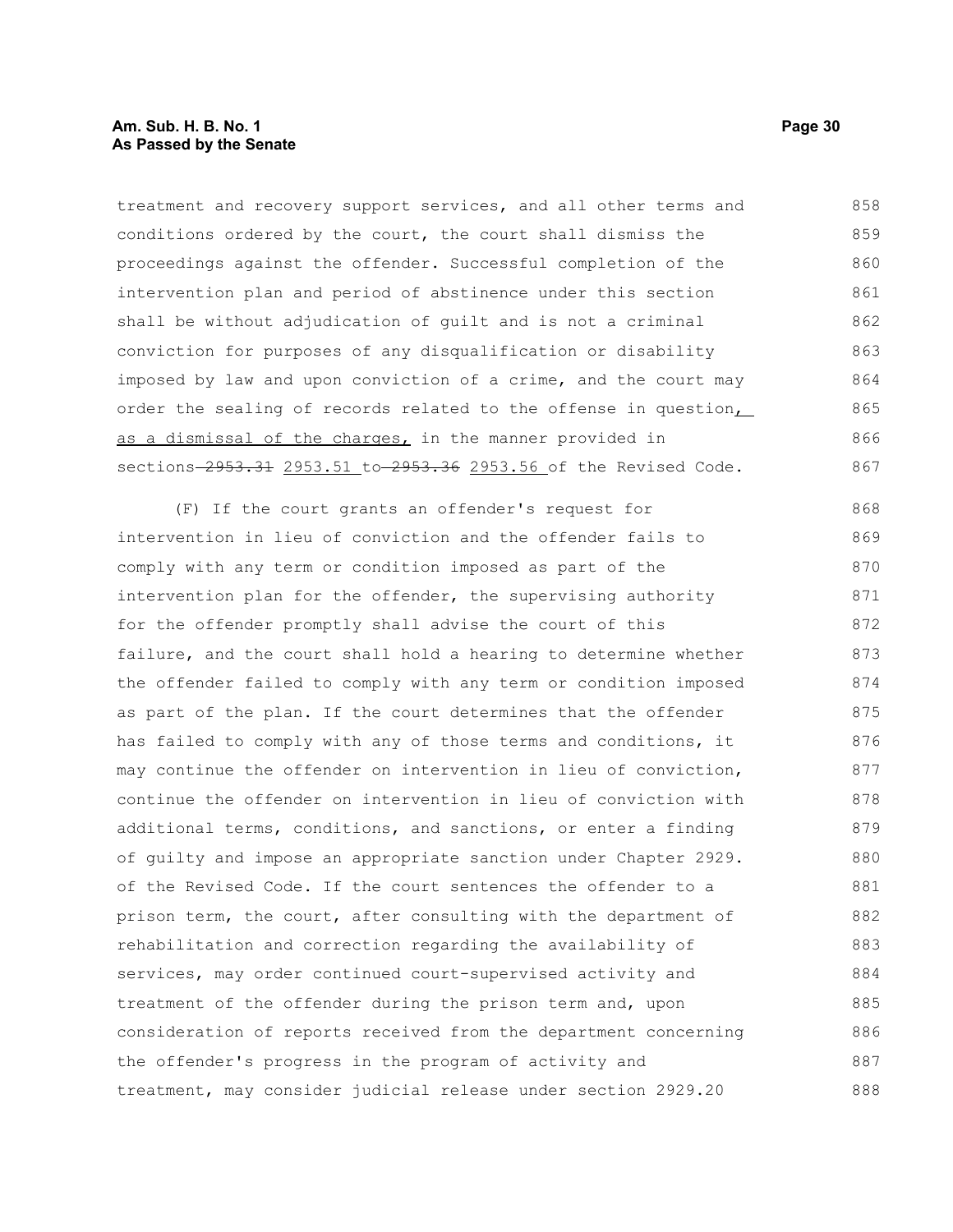| of the Revised Code.                                             | 889 |
|------------------------------------------------------------------|-----|
| (G) As used in this section:                                     | 890 |
| (1) "Community addiction services provider" has the same         | 891 |
| meaning as in section 5119.01 of the Revised Code.               | 892 |
| (2) "Community control sanction" has the same meaning as         | 893 |
| in section 2929.01 of the Revised Code.                          | 894 |
| (3) "Intervention in lieu of conviction" means any court-        | 895 |
| supervised activity that complies with this section.             | 896 |
| (4) "Intellectual disability" has the same meaning as in         | 897 |
| section 5123.01 of the Revised Code.                             | 898 |
| (5) "Peace officer" has the same meaning as in section           | 899 |
| 2935.01 of the Revised Code.                                     | 900 |
| (6) "Mental illness" and "psychiatrist" have the same            | 901 |
| meanings as in section 5122.01 of the Revised Code.              | 902 |
| (7) "Psychologist" has the same meaning as in section            | 903 |
| 4732.01 of the Revised Code.                                     | 904 |
| (8) "Felony sex offense" means a violation of a section          | 905 |
| contained in Chapter 2907. of the Revised Code that is a felony. | 906 |
| Sec. 2953.31. As used in sections 2953.31 to 2953.36 of          | 907 |
| the Revised Code:                                                | 908 |
| (A) (1) "Eligible offender" means either of the following:       | 909 |
| (a) Anyone who has been convicted of one or more                 | 910 |
| offenses, but not more than five felonies, in this state or any  | 911 |
| other jurisdiction, if all of the offenses in this state are     | 912 |
| felonies of the fourth or fifth degree or misdemeanors and none  | 913 |
| of those offenses are an offense of violence or a felony sex     | 914 |
| offense and all of the offenses in another jurisdiction, if      | 915 |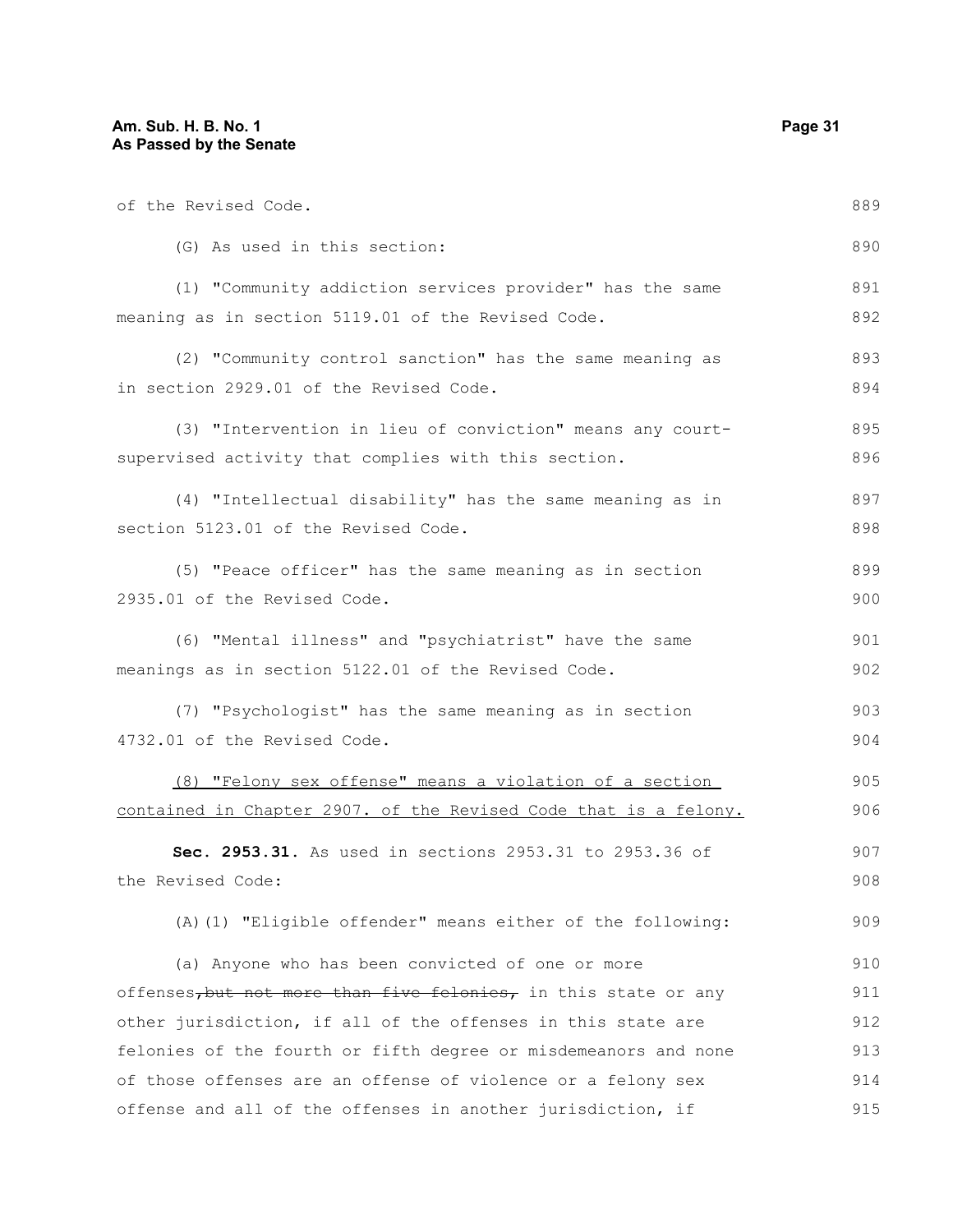#### **Am. Sub. H. B. No. 1 Page 32 As Passed by the Senate**

committed in this state, would be felonies of the fourth or fifth degree or misdemeanors and none of those offenses would be an offense of violence or a felony sex offense; 916 917 918

(b) Anyone who has been convicted of an offense in this state or any other jurisdiction, to whom division (A)(1)(a) of this section does not apply, and who has not more than one two felony-conviction\_convictions, has\_not more than two-four\_ misdemeanor convictions, or, if the person has exactly two felony convictions, has not more than one those two felony conviction convictions and one two misdemeanor conviction convictions in this state or any other jurisdiction. The conviction that is requested to be sealed shall be a conviction that is eligible for sealing as provided in section 2953.36 of the Revised Code. When two or more convictions result from or are connected with the same act or result from offenses committed at the same time, they shall be counted as one conviction. When two or three convictions result from the same indictment, information, or complaint, from the same plea of guilty, or from the same official proceeding, and result from related criminal acts that were committed within a three-month period but do not result from the same act or from offenses committed at the same time, they shall be counted as one conviction, provided that a court may decide as provided in division (C)(1)(a) of section 2953.32 of the Revised Code that it is not in the public interest for the two or three convictions to be counted as one conviction. 919 920 921 922 923 924 925 926 927 928 929 930 931 932 933 934 935 936 937 938 939 940 941

(2) For purposes of, and except as otherwise provided in, division (A)(1)(b) of this section, a conviction for a minor misdemeanor, for a violation of any section in Chapter 4507., 4510., 4511., 4513., or 4549. of the Revised Code, or for a violation of a municipal ordinance that is substantially similar 942 943 944 945 946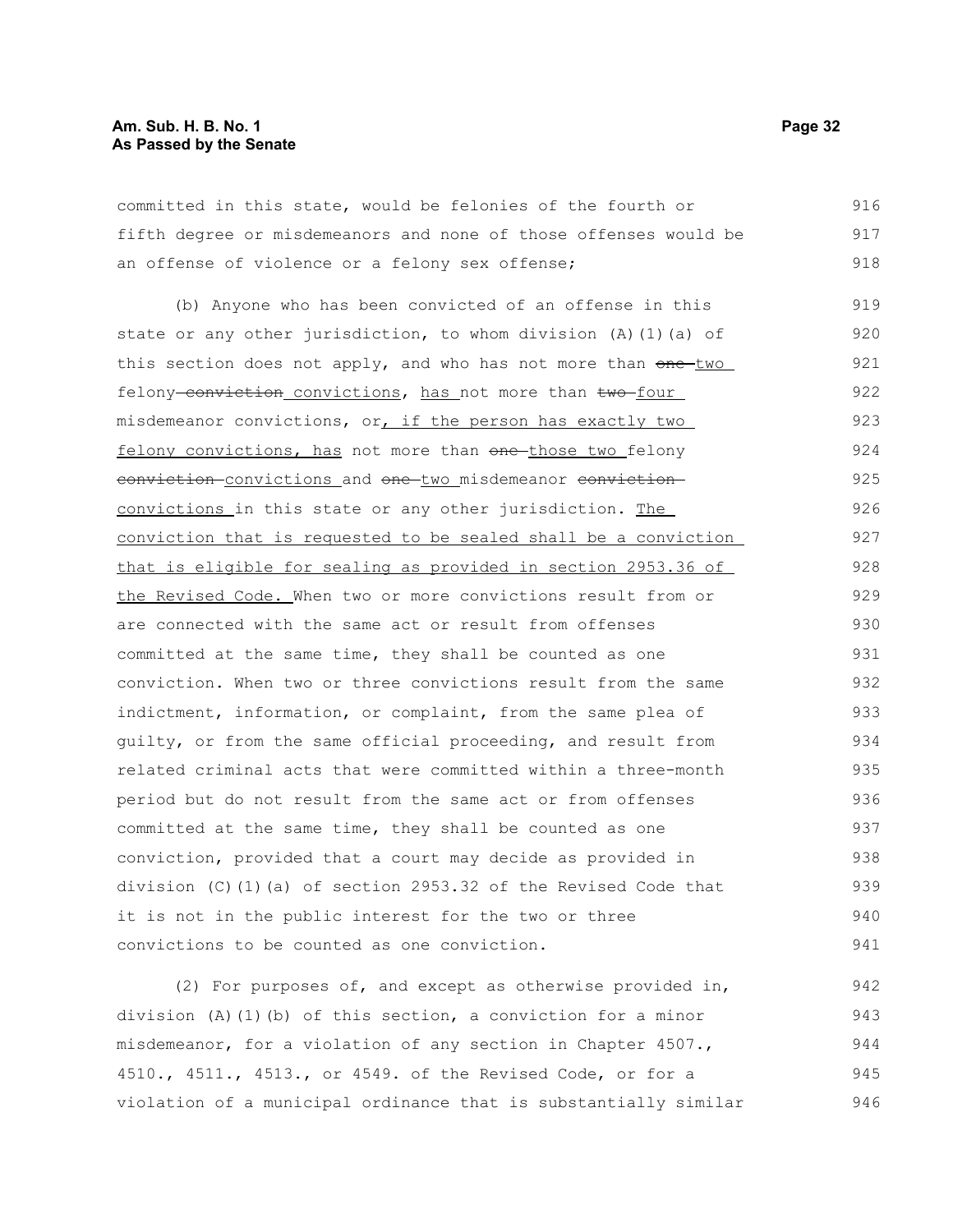#### **Am. Sub. H. B. No. 1 Page 33 As Passed by the Senate**

to any section in those chapters is not a conviction. However, a conviction for a violation of section 4511.19, 4511.251, 4549.02, 4549.021, 4549.03, 4549.042, or 4549.62 or sections 4549.41 to 4549.46 of the Revised Code, for a violation of section 4510.11 or 4510.14 of the Revised Code that is based upon the offender's operation of a vehicle during a suspension imposed under section 4511.191 or 4511.196 of the Revised Code, for a violation of a substantially equivalent municipal ordinance, for a felony violation of Title XLV of the Revised Code, or for a violation of a substantially equivalent former law of this state or former municipal ordinance shall be considered a conviction. 947 948 949 950 951 952 953 954 955 956 957 958

(B) "Prosecutor" means the county prosecuting attorney, city director of law, village solicitor, or similar chief legal officer, who has the authority to prosecute a criminal case in the court in which the case is filed.

(C) "Bail forfeiture" means the forfeiture of bail by a defendant who is arrested for the commission of a misdemeanor, other than a defendant in a traffic case as defined in Traffic Rule 2, if the forfeiture is pursuant to an agreement with the court and prosecutor in the case. 963 964 965 966 967

(D) "Official records" has the same meaning as in division (D) of section 2953.51 of the Revised Code.

(E) "Official proceeding" has the same meaning as in section 2921.01 of the Revised Code. 970 971

(F) "Community control sanction" has the same meaning as in section 2929.01 of the Revised Code. 972 973

(G) "Post-release control" and "post-release control sanction" have the same meanings as in section 2967.01 of the 974 975

968 969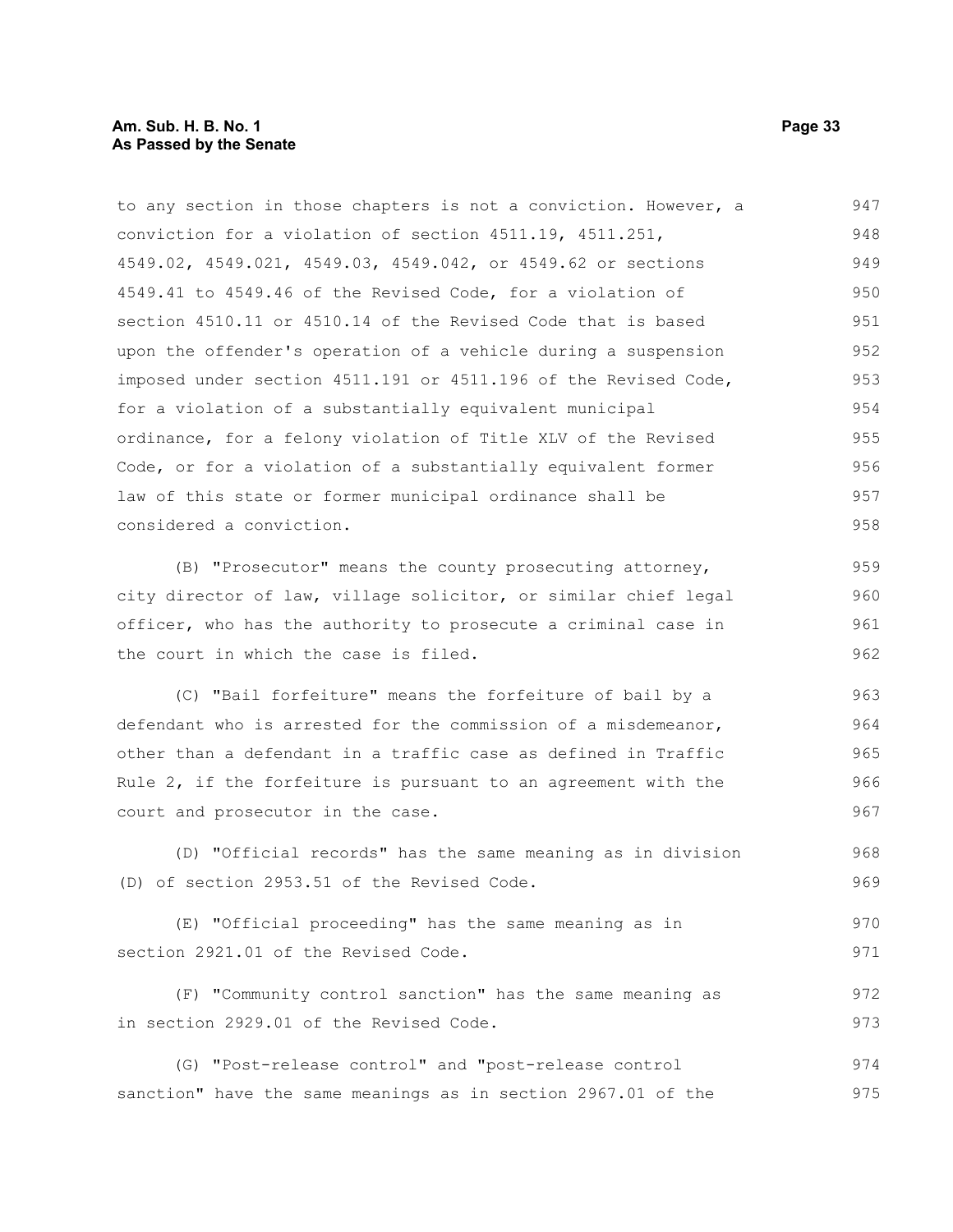Revised Code. (H) "DNA database," "DNA record," and "law enforcement agency" have the same meanings as in section 109.573 of the Revised Code. (I) "Fingerprints filed for record" means any fingerprints obtained by the superintendent of the bureau of criminal identification and investigation pursuant to sections 109.57 and 109.571 of the Revised Code. **Sec. 2953.32.** (A)(1) Except as provided in section 2953.61 of the Revised Code, an eligible offender may apply to the sentencing court if convicted in this state, or to a court of common pleas if convicted in another state or in a federal court, for the sealing of the record of the case that pertains to the conviction, except for convictions listed under section 2953.36 of the Revised Code. Application may be made at one of the following times: (a) At the expiration of three years after the offender's final discharge if convicted of one-a felony of the third degree; (b) When division  $(A)$   $(1)$   $(a)$  of section 2953.31 of the-Revised Code applies to the offender, at the expiration of fouryears after the offender's final discharge if convicted of two felonies, or at the expiration of five years after finaldischarge if convicted of three, four, or five felonies, 976 977 978 979 980 981 982 983 984 985 986 987 988 989 990 991 992 993 994 995 996 997 998 999

(c) At the expiration of one year after the offender's final discharge if convicted of a felony of the fourth or fifth degree or a misdemeanor. 1000 1001 1002

(2) Any person who has been arrested for any misdemeanor offense and who has effected a bail forfeiture for the offense 1003 1004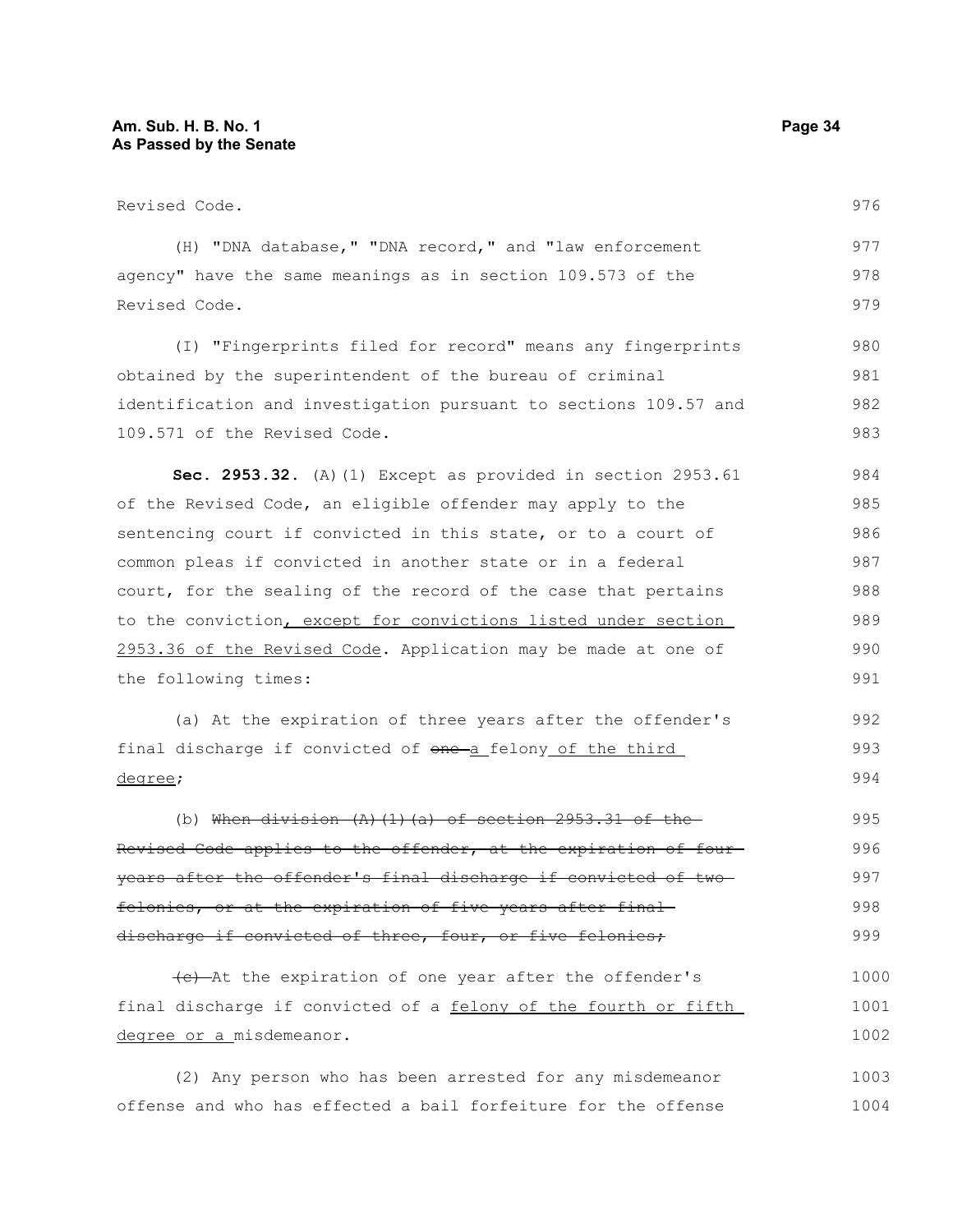#### **Am. Sub. H. B. No. 1 Page 35 As Passed by the Senate**

charged may apply to the court in which the misdemeanor criminal case was pending when bail was forfeited for the sealing of the record of the case that pertains to the charge. Except as provided in section 2953.61 of the Revised Code, the application may be filed at any time after the expiration of one year from the date on which the bail forfeiture was entered upon the minutes of the court or the journal, whichever entry occurs first. 1005 1006 1007 1008 1009 1010 1011 1012

(B) Upon the filing of an application under this section, the court shall set a date for a hearing and shall notify the prosecutor for the case of the hearing on the application. The prosecutor may object to the granting of the application by filing an objection with the court prior to the date set for the hearing. The prosecutor shall specify in the objection the reasons for believing a denial of the application is justified. The court shall direct its regular probation officer, a state probation officer, or the department of probation of the county in which the applicant resides to make inquiries and written reports as the court requires concerning the applicant. The probation officer or county department of probation that the court directs to make inquiries concerning the applicant shall determine whether or not the applicant was fingerprinted at the time of arrest or under section 109.60 of the Revised Code. If the applicant was so fingerprinted, the probation officer or county department of probation shall include with the written report a record of the applicant's fingerprints. If the applicant was convicted of or pleaded guilty to a violation of division (A)(2) or (B) of section 2919.21 of the Revised Code, the probation officer or county department of probation that the court directed to make inquiries concerning the applicant shall contact the child support enforcement agency enforcing the 1013 1014 1015 1016 1017 1018 1019 1020 1021 1022 1023 1024 1025 1026 1027 1028 1029 1030 1031 1032 1033 1034 1035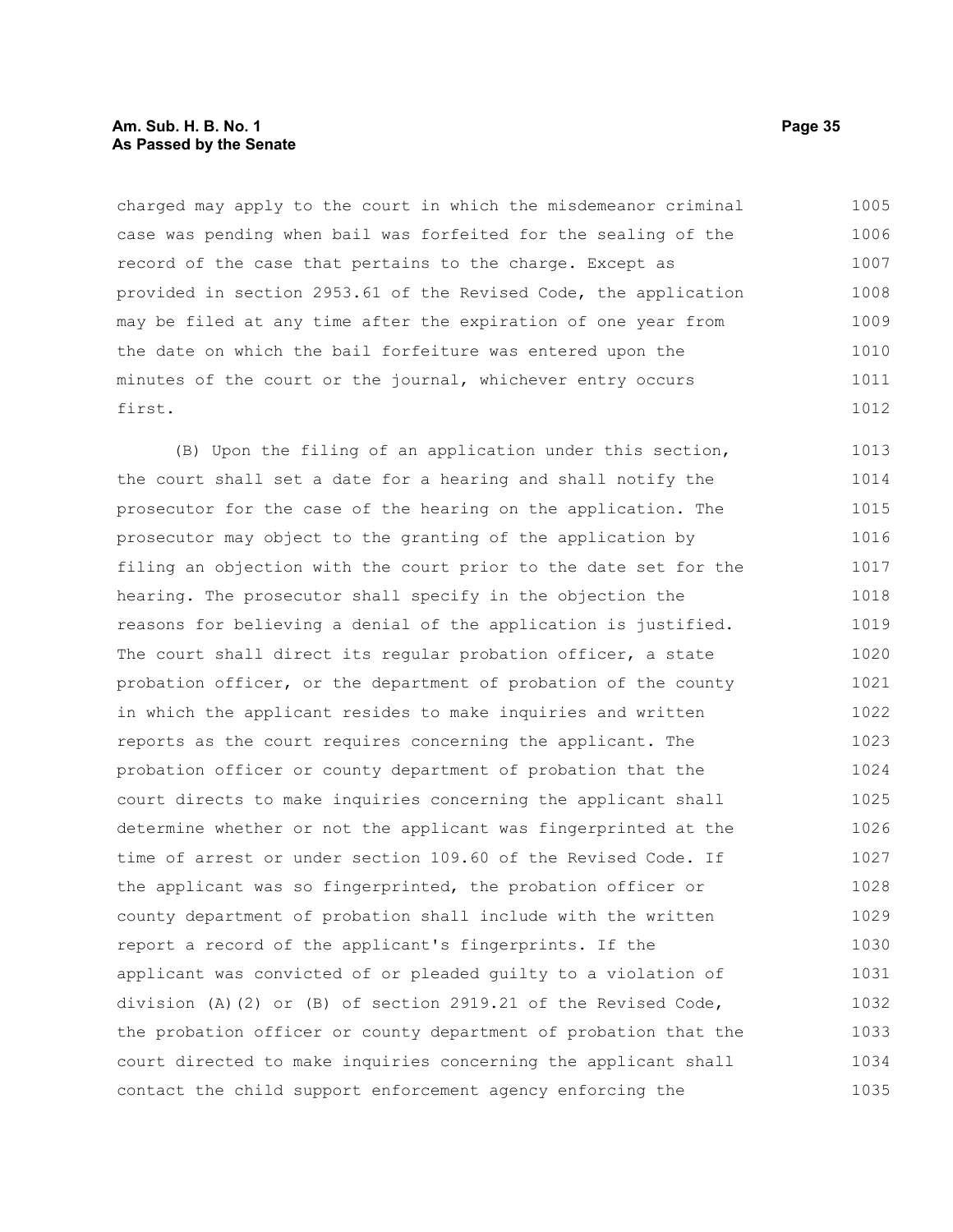applicant's obligations under the child support order to inquire about the offender's compliance with the child support order. (C)(1) The court shall do each of the following: (a) Determine whether the applicant is an eligible offender or whether the forfeiture of bail was agreed to by the applicant and the prosecutor in the case. If the applicant applies as an eligible offender pursuant to division (A)(1) of this section and has two or three convictions that result from the same indictment, information, or complaint, from the same plea of guilty, or from the same official proceeding, and result from related criminal acts that were committed within a threemonth period but do not result from the same act or from offenses committed at the same time, in making its determination under this division, the court initially shall determine whether it is not in the public interest for the two or three convictions to be counted as one conviction. If the court determines that it is not in the public interest for the two or three convictions to be counted as one conviction, the court shall determine that the applicant is not an eligible offender; if the court does not make that determination, the court shall determine that the offender is an eligible offender. 1036 1037 1038 1039 1040 1041 1042 1043 1044 1045 1046 1047 1048 1049 1050 1051 1052 1053 1054 1055 1056

(b) Determine whether criminal proceedings are pending against the applicant; 1057 1058

(c) If the applicant is an eligible offender who applies pursuant to division (A)(1) of this section, determine whether the applicant has been rehabilitated to the satisfaction of the court; 1059 1060 1061 1062

(d) If the prosecutor has filed an objection in accordance with division (B) of this section, consider the reasons against 1063 1064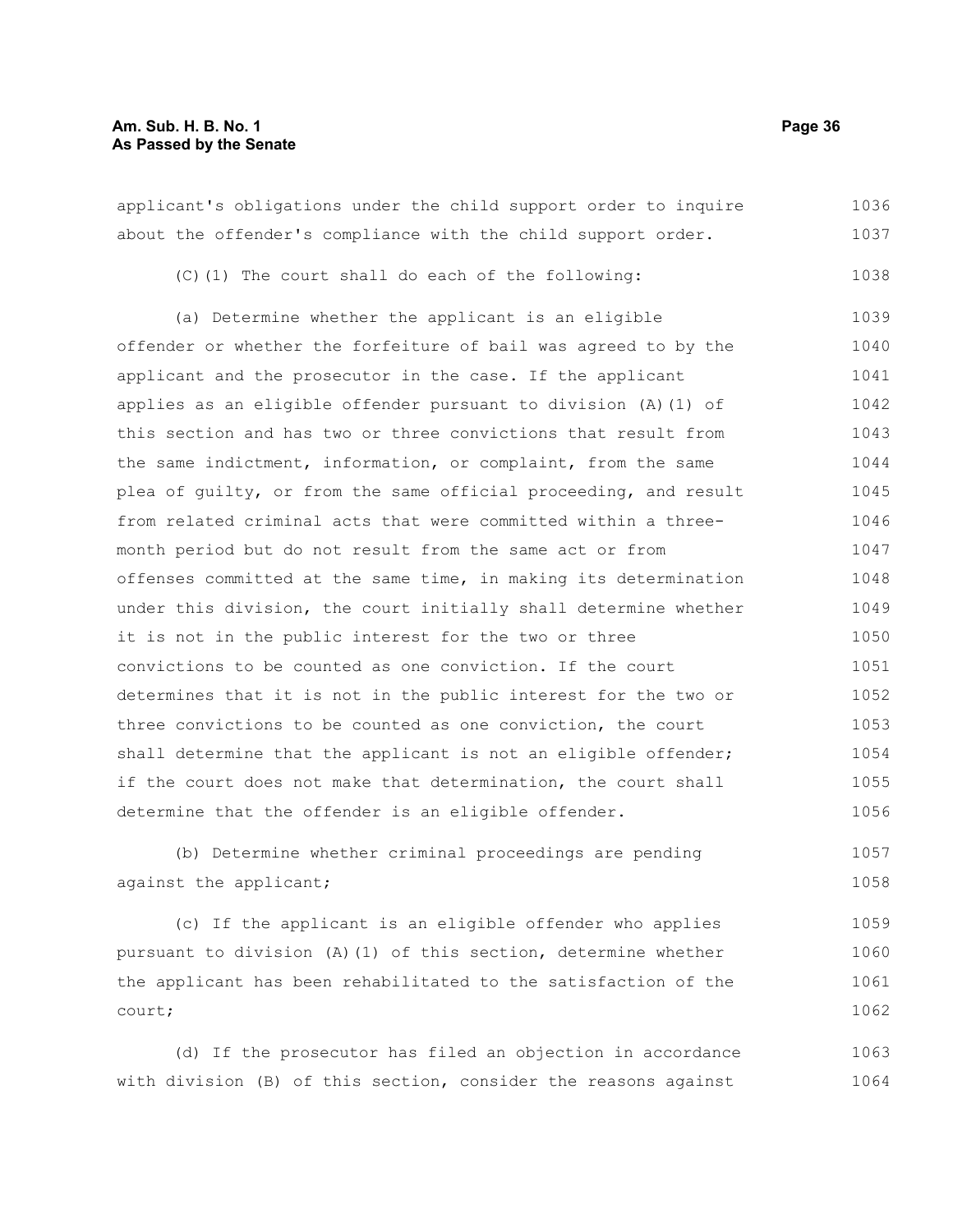granting the application specified by the prosecutor in the objection; (e) Weigh the interests of the applicant in having the records pertaining to the applicant's conviction or bail forfeiture sealed against the legitimate needs, if any, of the government to maintain those records. (2) If the court determines, after complying with division (C)(1) of this section, that the applicant is an eligible offender or the subject of a bail forfeiture, that no criminal proceeding is pending against the applicant, that the interests of the applicant in having the records pertaining to the applicant's conviction or bail forfeiture sealed are not outweighed by any legitimate governmental needs to maintain those records, and that the rehabilitation of an applicant who is an eligible offender applying pursuant to division (A)(1) of this section has been attained to the satisfaction of the court, the court, except as provided in division  $(C)$  (4),  $(G)$ ,  $(H)$ , or (I) of this section, shall order all official records of the case that pertain to the conviction or bail forfeiture sealed and, except as provided in division (F) of this section, all index references to the case that pertain to the conviction or bail forfeiture deleted and, in the case of bail forfeitures, shall dismiss the charges in the case. The proceedings in the case that pertain to the conviction or bail forfeiture shall be considered not to have occurred and the conviction or bail forfeiture of the person who is the subject of the proceedings shall be sealed, except that upon conviction of a subsequent offense, the sealed record of prior conviction or bail forfeiture may be considered by the court in determining the sentence or other appropriate disposition, including the relief 1065 1066 1067 1068 1069 1070 1071 1072 1073 1074 1075 1076 1077 1078 1079 1080 1081 1082 1083 1084 1085 1086 1087 1088 1089 1090 1091 1092 1093 1094

provided for in sections 2953.31 to 2953.33 of the Revised Code. 1095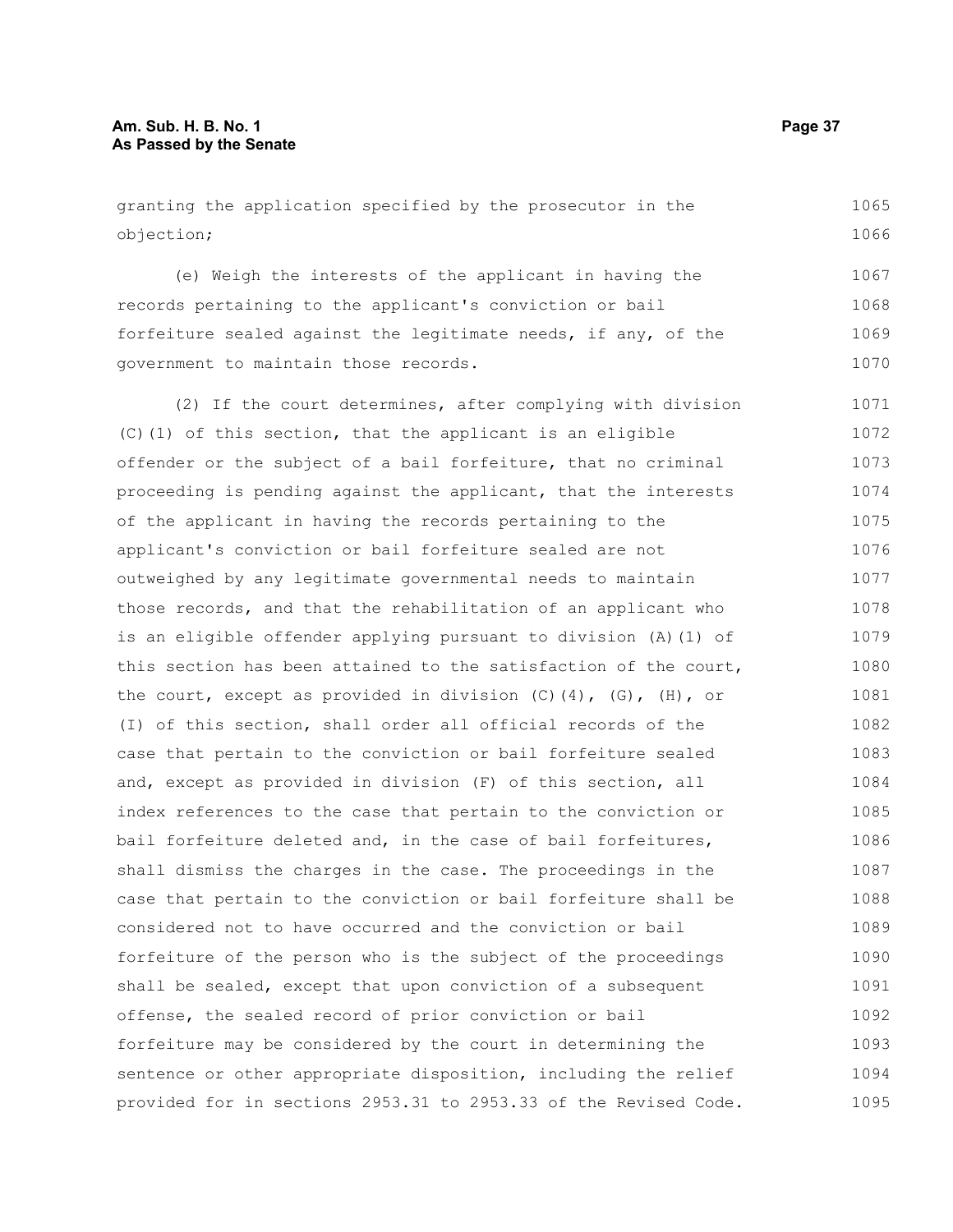### **Am. Sub. H. B. No. 1 Page 38 As Passed by the Senate**

| (3) An applicant may request the sealing of the records of       | 1096 |
|------------------------------------------------------------------|------|
| more than one case in a single application under this section.   | 1097 |
| Upon the filing of an application under this section, the        | 1098 |
| applicant, unless indigent, shall pay a fee of fifty dollars,    | 1099 |
| regardless of the number of records the application requests to  | 1100 |
| have sealed. The court shall pay thirty dollars of the fee into  | 1101 |
| the state treasury, with fifteen dollars of that amount credited | 1102 |
| to the attorney general reimbursement fund created by section    | 1103 |
| 109.11 of the Revised Code. It shall pay twenty dollars of the   | 1104 |
| fee into the county general revenue fund if the sealed           | 1105 |
| conviction or bail forfeiture was pursuant to a state statute,   | 1106 |
| or into the general revenue fund of the municipal corporation    | 1107 |
| involved if the sealed conviction or bail forfeiture was         | 1108 |
| pursuant to a municipal ordinance.                               | 1109 |
| (4) If the court orders the official records pertaining to       | 1110 |
| the case sealed, the court shall do one of the following:        | 1111 |
| (a) If the applicant was fingerprinted at the time of            | 1112 |
| arrest or under section 109.60 of the Revised Code and the       | 1113 |
| record of the applicant's fingerprints was provided to the court | 1114 |
| under division (B) of this section, forward a copy of the        | 1115 |
| sealing order and the record of the applicant's fingerprints to  | 1116 |

(b) If the applicant was not fingerprinted at the time of arrest or under section 109.60 of the Revised Code, or the record of the applicant's fingerprints was not provided to the court under division (B) of this section, but fingerprinting was required for the offense, order the applicant to appear before a sheriff to have the applicant's fingerprints taken according to the fingerprint system of identification on the forms furnished by the superintendent of the bureau of criminal identification 1118 1119 1120 1121 1122 1123 1124 1125

the bureau of criminal identification and investigation.

1117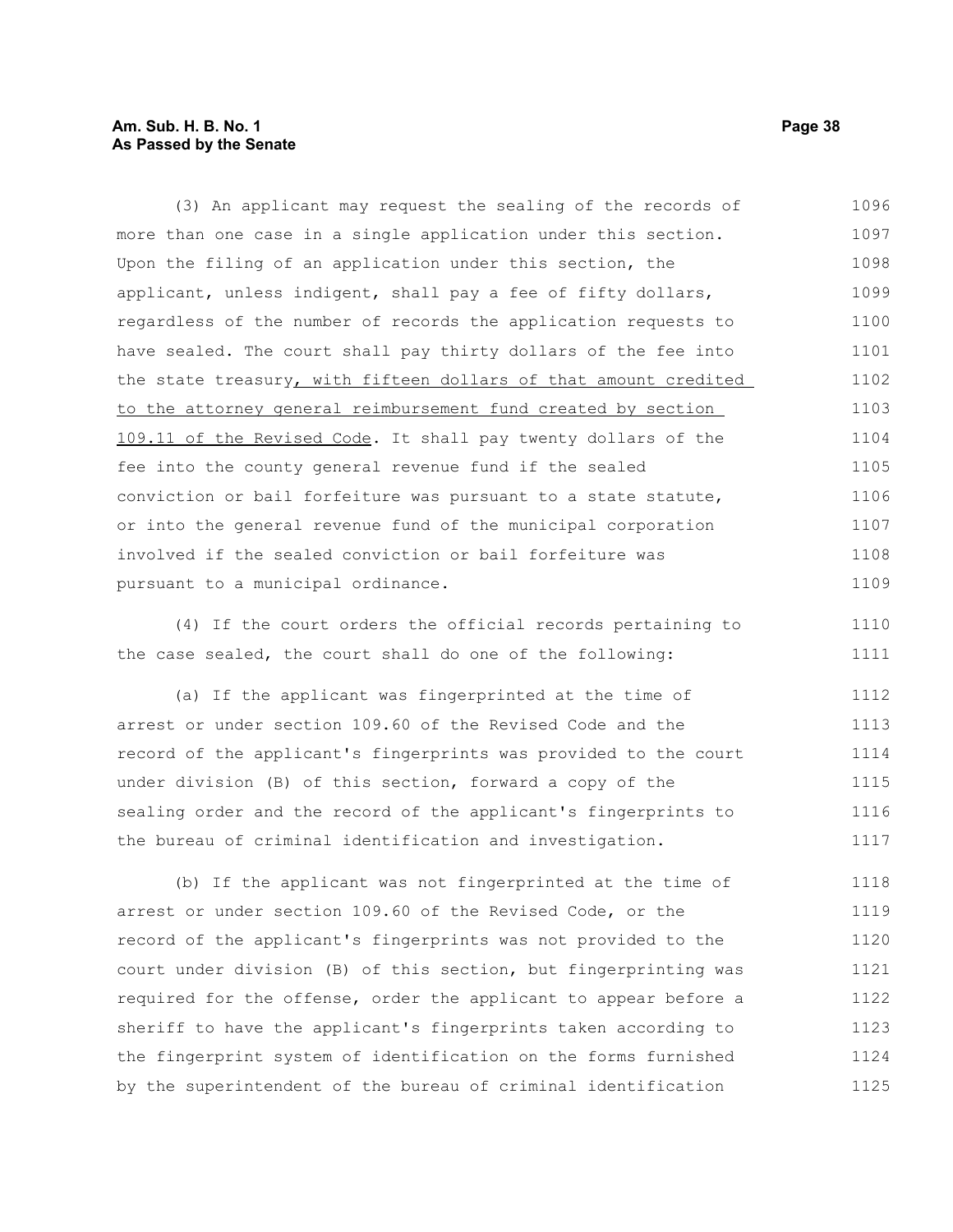#### **Am. Sub. H. B. No. 1 Page 39 As Passed by the Senate**

and investigation. The sheriff shall forward the applicant's fingerprints to the court. The court shall forward the applicant's fingerprints and a copy of the sealing order to the bureau of criminal identification and investigation. 1126 1127 1128 1129

Failure of the court to order fingerprints at the time of sealing does not constitute a reversible error. 1130 1131

(D) Inspection of the sealed records included in the order may be made only by the following persons or for the following purposes: 1132 1133 1134

(1) By a law enforcement officer or prosecutor, or the assistants of either, to determine whether the nature and character of the offense with which a person is to be charged would be affected by virtue of the person's previously having been convicted of a crime; 1135 1136 1137 1138 1139

(2) By the parole or probation officer of the person who is the subject of the records, for the exclusive use of the officer in supervising the person while on parole or under a community control sanction or a post-release control sanction, and in making inquiries and written reports as requested by the court or adult parole authority; 1140 1141 1142 1143 1144 1145

(3) Upon application by the person who is the subject of the records, by the persons named in the application; 1146 1147

(4) By a law enforcement officer who was involved in the case, for use in the officer's defense of a civil action arising out of the officer's involvement in that case; 1148 1149 1150

(5) By a prosecuting attorney or the prosecuting attorney's assistants, to determine a defendant's eligibility to enter a pre-trial diversion program established pursuant to section 2935.36 of the Revised Code; 1151 1152 1153 1154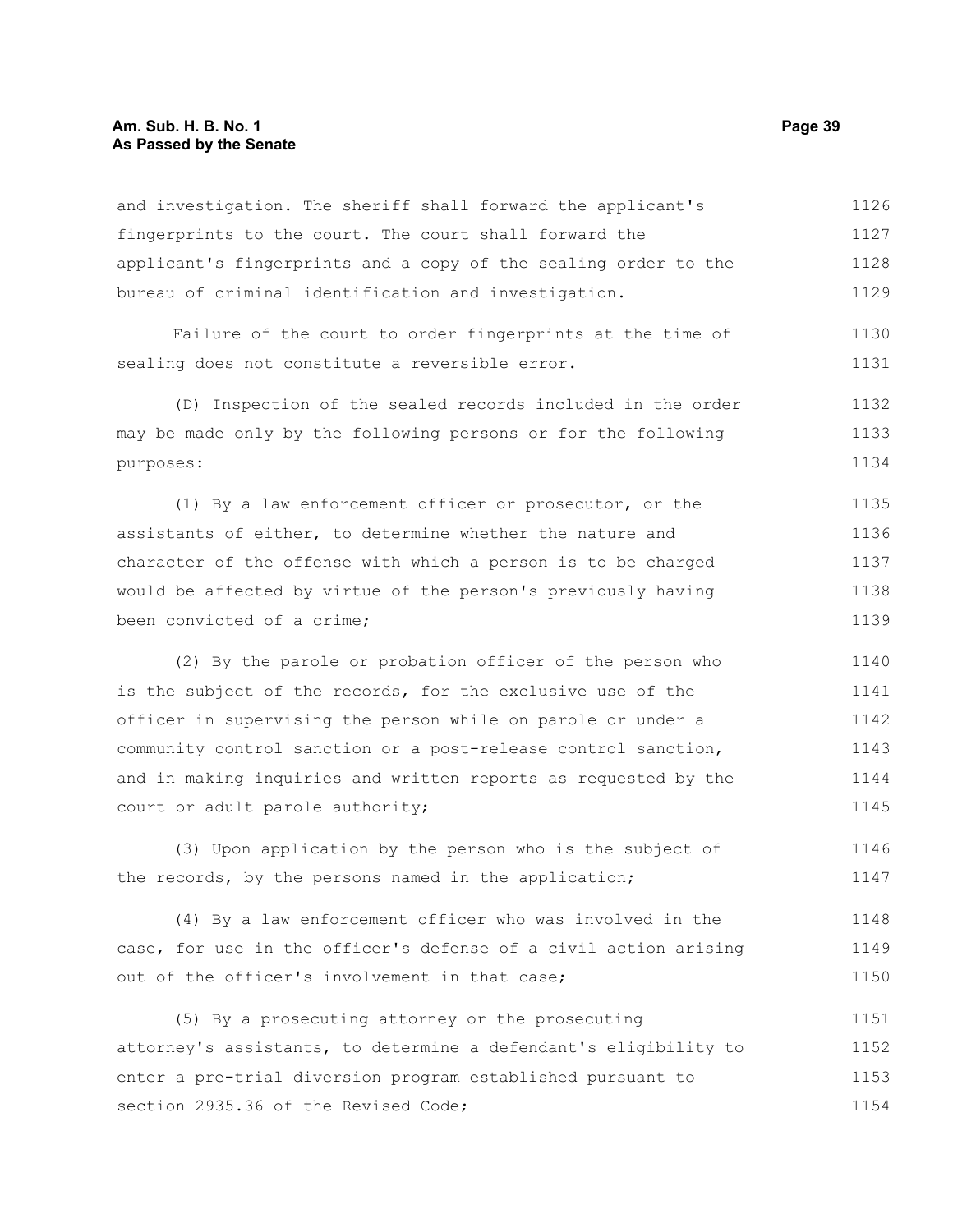#### **Am. Sub. H. B. No. 1 Page 40 As Passed by the Senate**

(6) By any law enforcement agency or any authorized employee of a law enforcement agency or by the department of rehabilitation and correction or department of youth services as part of a background investigation of a person who applies for employment with the agency or with the department; 1155 1156 1157 1158 1159

(7) By any law enforcement agency or any authorized employee of a law enforcement agency, for the purposes set forth in, and in the manner provided in, section 2953.321 of the Revised Code; 1160 1161 1162 1163

(8) By the bureau of criminal identification and investigation or any authorized employee of the bureau for the purpose of providing information to a board or person pursuant to division (F) or (G) of section 109.57 of the Revised Code; 1164 1165 1166 1167

(9) By the bureau of criminal identification and investigation or any authorized employee of the bureau for the purpose of performing a criminal history records check on a person to whom a certificate as prescribed in section 109.77 of the Revised Code is to be awarded; 1168 1169 1170 1171 1172

(10) By the bureau of criminal identification and investigation or any authorized employee of the bureau for the purpose of conducting a criminal records check of an individual pursuant to division (B) of section 109.572 of the Revised Code that was requested pursuant to any of the sections identified in division (B)(1) of that section; 1173 1174 1175 1176 1177 1178

(11) By the bureau of criminal identification and investigation, an authorized employee of the bureau, a sheriff, or an authorized employee of a sheriff in connection with a criminal records check described in section 311.41 of the Revised Code; 1179 1180 1181 1182 1183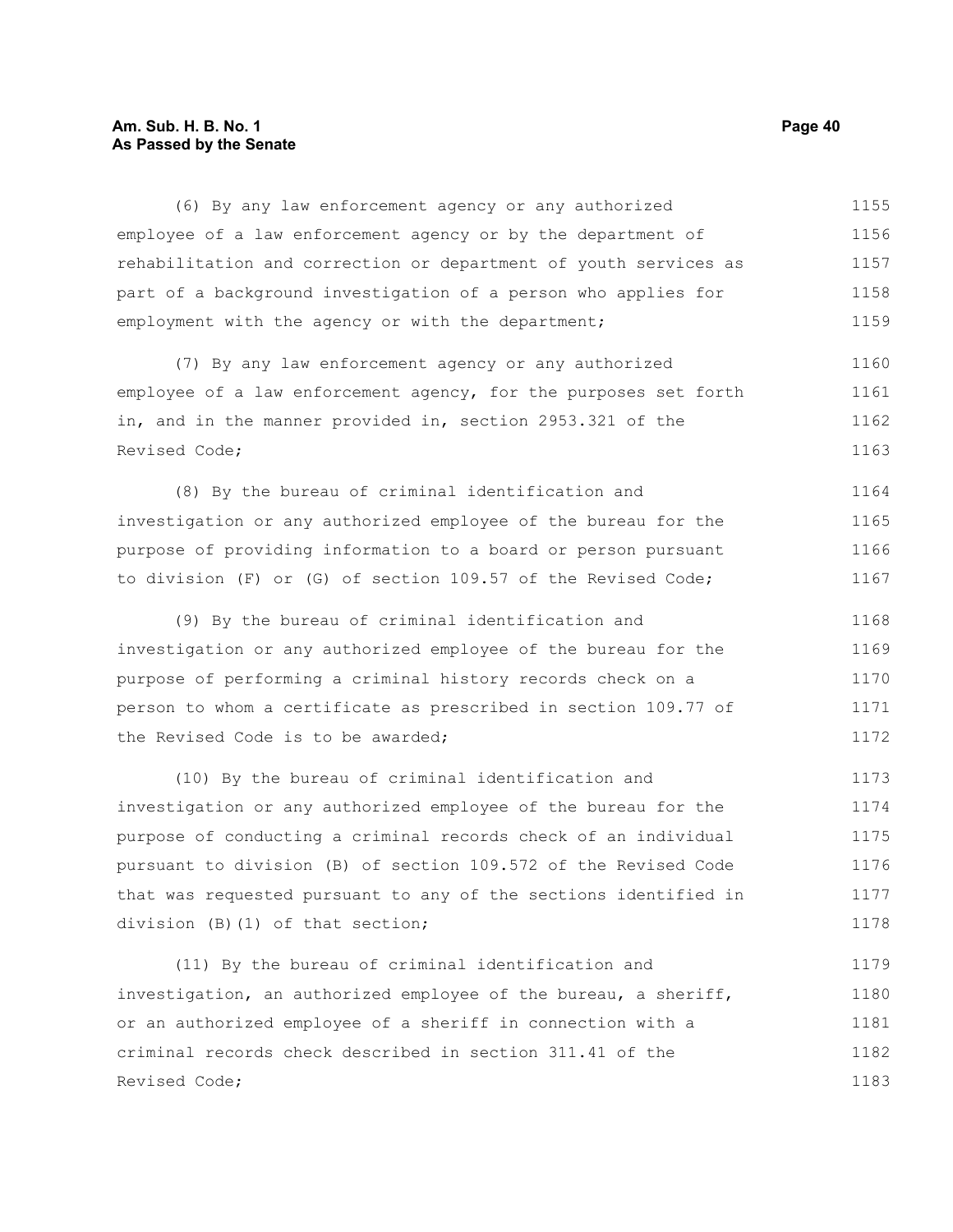(12) By the attorney general or an authorized employee of the attorney general or a court for purposes of determining a person's classification pursuant to Chapter 2950. of the Revised Code; 1184 1185 1186 1187

(13) By a court, the registrar of motor vehicles, a prosecuting attorney or the prosecuting attorney's assistants, or a law enforcement officer for the purpose of assessing points against a person under section 4510.036 of the Revised Code or for taking action with regard to points assessed. 1188 1189 1190 1191 1192

When the nature and character of the offense with which a person is to be charged would be affected by the information, it may be used for the purpose of charging the person with an offense. 1193 1194 1195 1196

(E) In any criminal proceeding, proof of any otherwise admissible prior conviction may be introduced and proved, notwithstanding the fact that for any such prior conviction an order of sealing previously was issued pursuant to sections 2953.31 to 2953.36 of the Revised Code. 1197 1198 1199 1200 1201

(F) The person or governmental agency, office, or department that maintains sealed records pertaining to convictions or bail forfeitures that have been sealed pursuant to this section may maintain a manual or computerized index to the sealed records. The index shall contain only the name of, and alphanumeric identifiers that relate to, the persons who are the subject of the sealed records, the word "sealed," and the name of the person, agency, office, or department that has custody of the sealed records, and shall not contain the name of the crime committed. The index shall be made available by the person who has custody of the sealed records only for the purposes set forth in divisions (C), (D), and (E) of this 1202 1203 1204 1205 1206 1207 1208 1209 1210 1211 1212 1213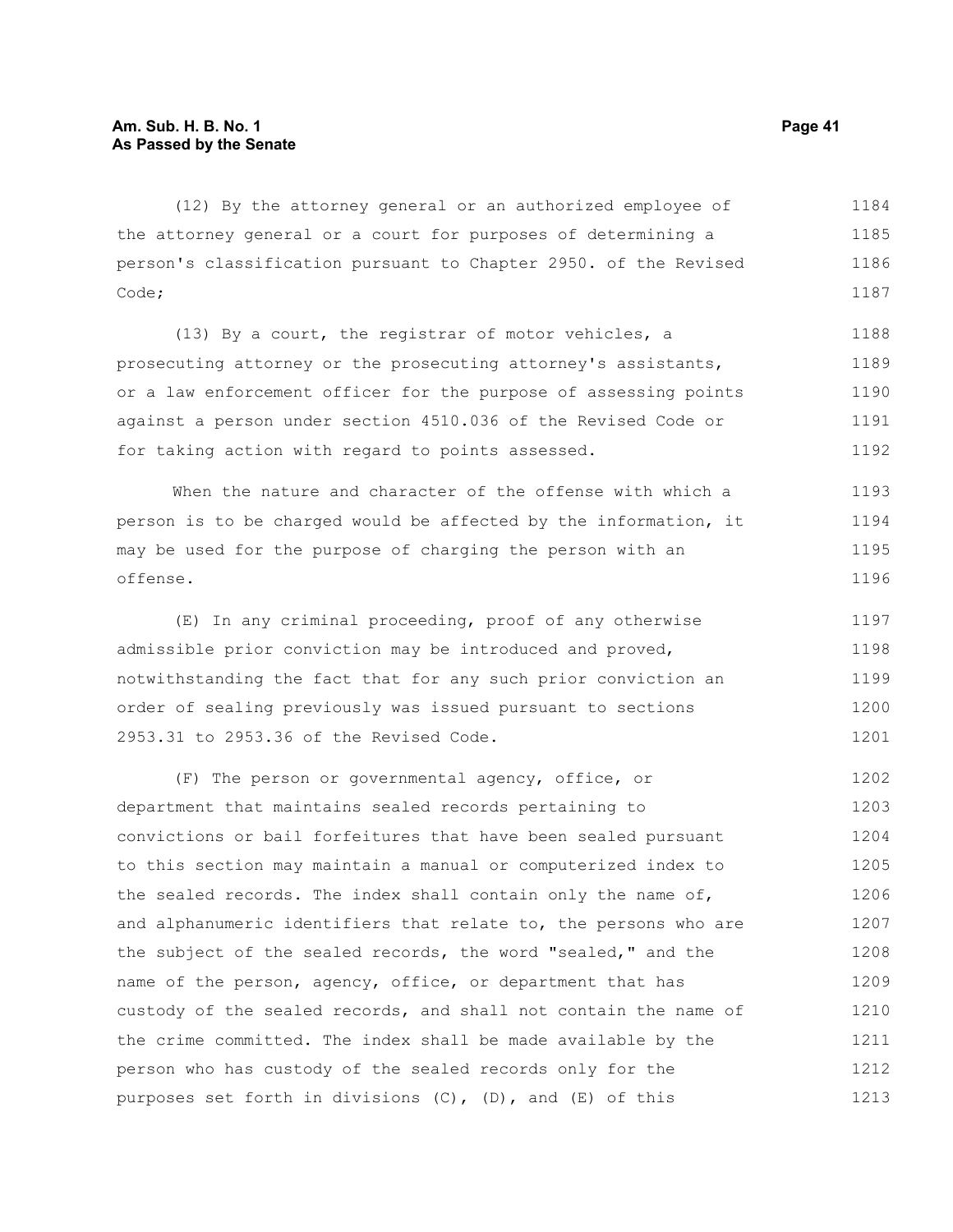1214

(G) Notwithstanding any provision of this section or section 2953.33 of the Revised Code that requires otherwise, a board of education of a city, local, exempted village, or joint vocational school district that maintains records of an individual who has been permanently excluded under sections 3301.121 and 3313.662 of the Revised Code is permitted to maintain records regarding a conviction that was used as the basis for the individual's permanent exclusion, regardless of a court order to seal the record. An order issued under this section to seal the record of a conviction does not revoke the adjudication order of the superintendent of public instruction to permanently exclude the individual who is the subject of the sealing order. An order issued under this section to seal the record of a conviction of an individual may be presented to a district superintendent as evidence to support the contention that the superintendent should recommend that the permanent exclusion of the individual who is the subject of the sealing order be revoked. Except as otherwise authorized by this division and sections 3301.121 and 3313.662 of the Revised Code, any school employee in possession of or having access to the sealed conviction records of an individual that were the basis of a permanent exclusion of the individual is subject to section 2953.35 of the Revised Code. 1215 1216 1217 1218 1219 1220 1221 1222 1223 1224 1225 1226 1227 1228 1229 1230 1231 1232 1233 1234 1235 1236 1237

(H) For purposes of sections 2953.31 to 2953.36 of the Revised Code, DNA records collected in the DNA database and fingerprints filed for record by the superintendent of the bureau of criminal identification and investigation shall not be sealed unless the superintendent receives a certified copy of a final court order establishing that the offender's conviction has been overturned. For purposes of this section, a court order 1238 1239 1240 1241 1242 1243 1244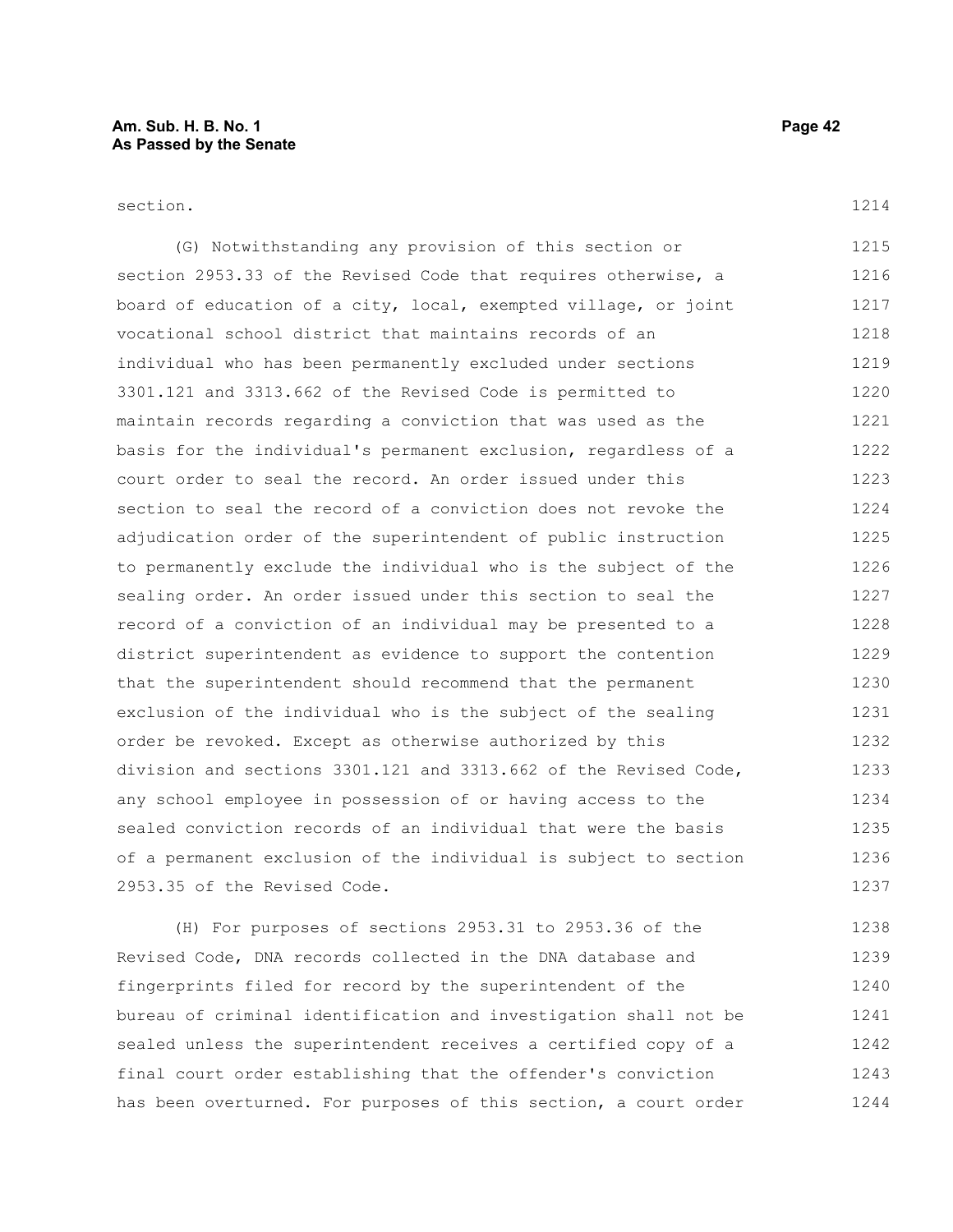#### **Am. Sub. H. B. No. 1 Page 43 As Passed by the Senate**

is not "final" if time remains for an appeal or application for discretionary review with respect to the order. (I) The sealing of a record under this section does not affect the assessment of points under section 4510.036 of the Revised Code and does not erase points assessed against a person as a result of the sealed record. **Sec. 5119.93.** (A) A person may initiate proceedings for treatment for an individual suffering from alcohol and other drug abuse by filing a verified petition in the probate court and paying a filing fee in the same amount, if any, that is charged for the filing under section 5122.11 of the Revised Code of an affidavit seeking the hospitalization of a person. The petition and all subsequent court documents shall be entitled: "In the interest of (name of respondent)." A spouse, relative, or guardian of the individual concerning whom the petition is filed shall file the petition. A petition filed under this division shall be kept confidential and shall not be disclosed by any person, except as needed for purposes of this section or when disclosure is ordered by a court. (B) A petition filed under division (A) of this section shall set forth all of the following: (1) The petitioner's relationship to the respondent; (2) The respondent's name, residence address, and current location, if known; (3) The name and residence of the respondent's parents, if living and if known, or of the respondent's legal guardian, if any and if known; (4) The name and residence of the respondent's spouse, if any and if known; 1245 1246 1247 1248 1249 1250 1251 1252 1253 1254 1255 1256 1257 1258 1259 1260 1261 1262 1263 1264 1265 1266 1267 1268 1269 1270 1271 1272 1273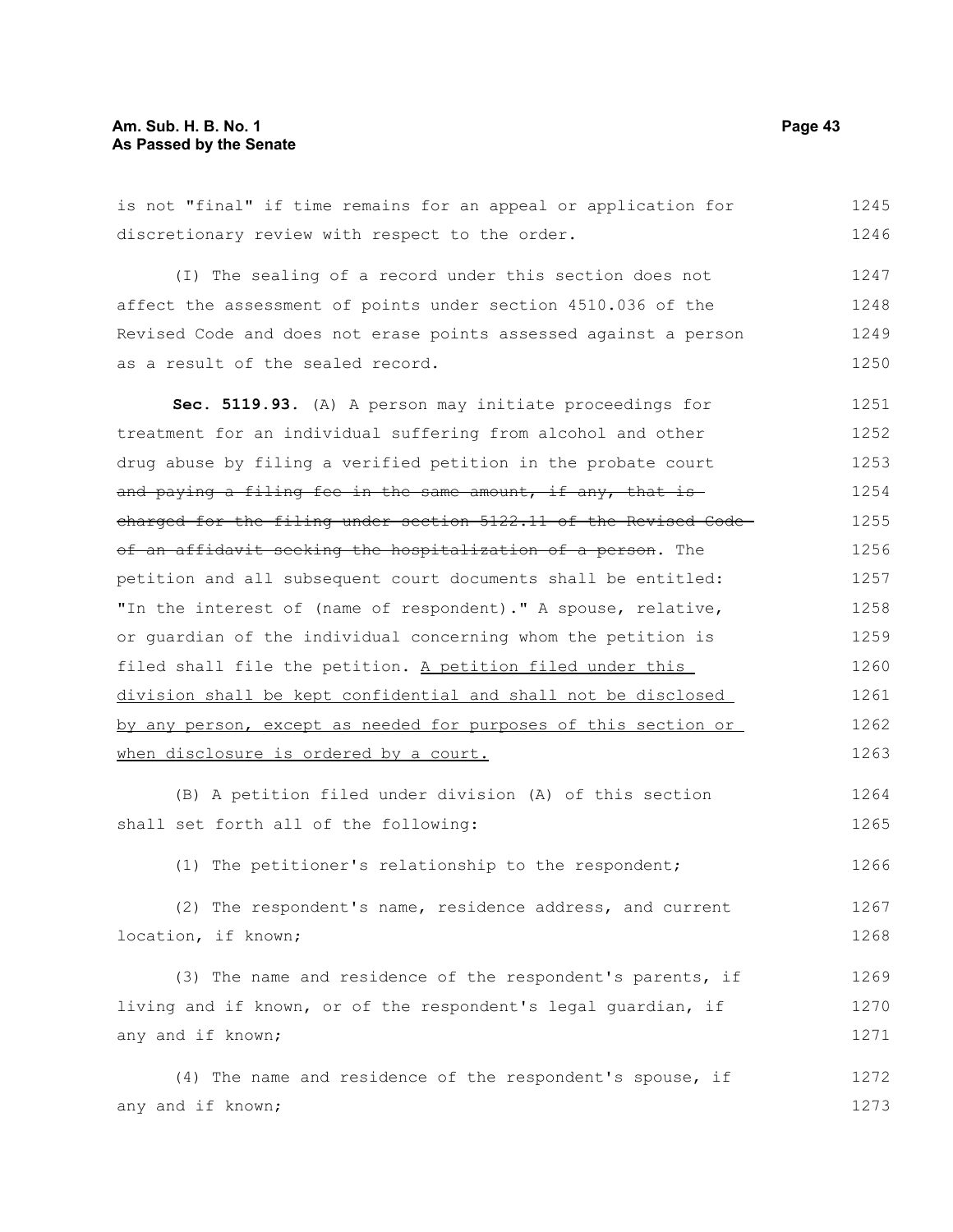(5) The name and residence of the person having custody of the respondent, if any, or if no such person is known, the name and residence of a near relative or a statement that the person is unknown; 1274 1275 1276 1277

(6) The petitioner's belief, including the factual basis for the belief, that the respondent is suffering from alcohol and other drug abuse and presents an imminent danger or imminent threat of danger to self, family, or others if not treated for alcohol or other drug abuse; 1278 1279 1280 1281 1282

(7) If the petitioner's belief specified in division (B) (6) of this section is that the respondent is suffering from opioid or opiate abuse, the information provided in the petition under that division also shall include any evidence that the respondent has overdosed and been revived one or more times by an opioid antagonist, overdosed in a vehicle, or overdosed in the presence of a minor. 1283 1284 1285 1286 1287 1288 1289

(C)(1) Any petition filed pursuant to divisions (A) and (B) of this section shall be accompanied by a certificate of a physician who has examined the respondent within two days prior to the day that the petition is filed in the probate court. The physician shall be authorized to practice medicine and surgery or osteopathic medicine and surgery under Chapter 4731. of the Revised Code. A physician who is responsible for admitting persons into treatment, if that physician examines the respondent, may be the physician who completes the certificate. The physician's certificate shall set forth the physician's findings in support of the need to treat the respondent for alcohol or other drug abuse. The certificate shall indicate if the respondent presents an imminent danger or imminent threat of danger to self, family, or others if not treated. Further, the 1290 1291 1292 1293 1294 1295 1296 1297 1298 1299 1300 1301 1302 1303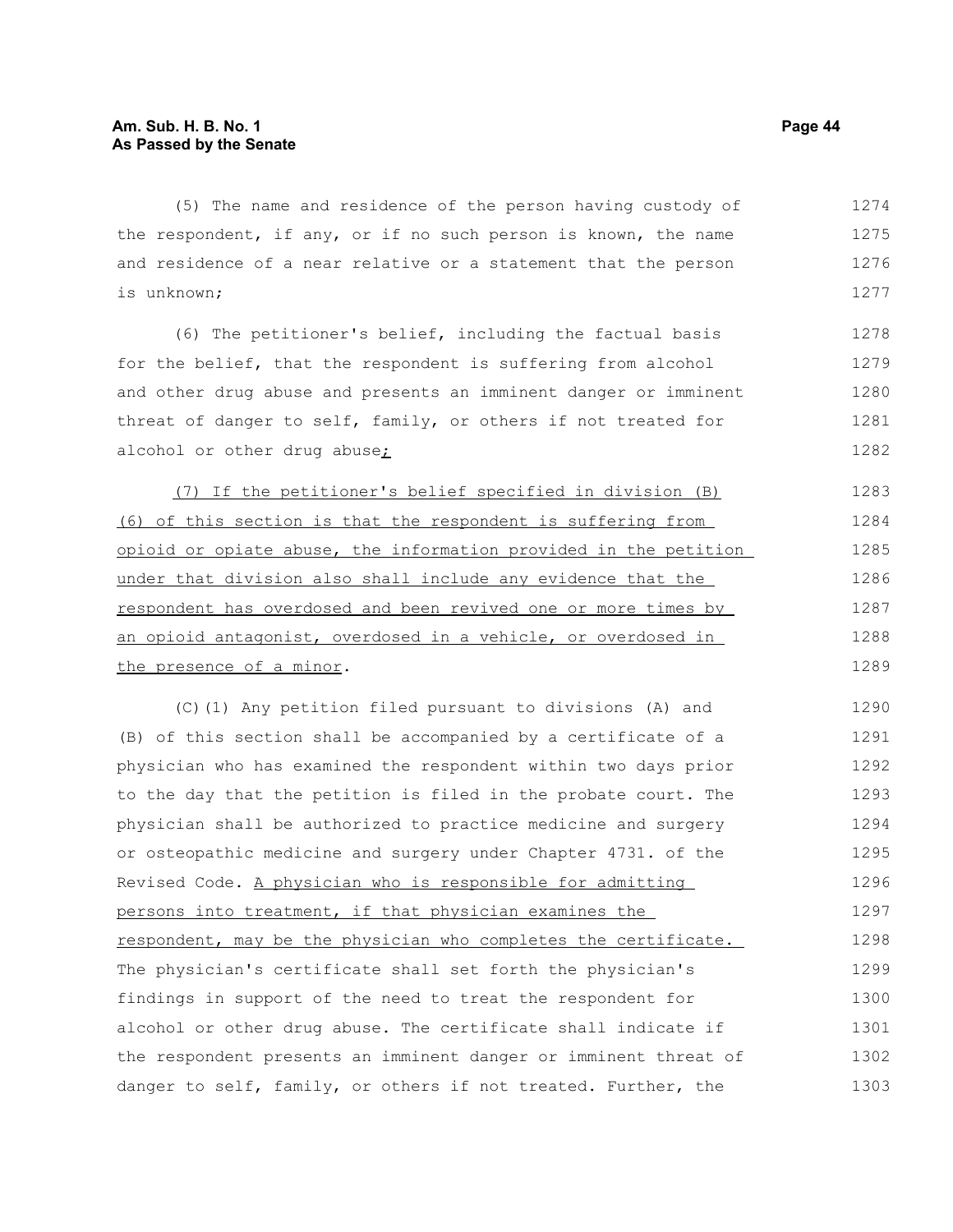#### **Am. Sub. H. B. No. 1 Page 45 As Passed by the Senate**

certificate shall indicate the type and length of treatment required and if the respondent can reasonably benefit from treatment. If the physician's certificate indicates that inpatient treatment is required, the certificate shall identify any inpatient facilities known to the physician that are able and willing to provide the recommended inpatient treatment. 1304 1305 1306 1307 1308 1309

If the respondent refuses to undergo an examination with a physician concerning the respondent's possible need for treatment for alcohol or other drug abuse, the petition shall state that the respondent has refused all requests made by the petitioner to undergo a physician's examination. In that case, the petitioner shall not be required to provide a physician's certificate with the petition. 1310 1311 1312 1313 1314 1315 1316

(2) Any petition filed pursuant to divisions (A) and (B) of this section shall contain a statement that the petitioner has arranged for treatment of the respondent. Further, the petition shall be accompanied by a statement from the person or facility who has agreed to provide the treatment that verifies that the person or facility has agreed to provide the treatment and the estimated cost of the treatment. 1317 1318 1319 1320 1321 1322 1323

(D) Any petition filed pursuant to divisions (A) and (B) of this section shall be accompanied by both of the following: 1324 1325

(1) One of the following:

(a) A security deposit to be deposited with the clerk of the probate court that will cover half of the estimated cost of treatment of the respondent; 1327 1328 1329

(b) Documentation establishing that insurance coverage of the petitioner or respondent will cover at least half of the estimated cost of treatment of the respondent; 1330 1331 1332

1326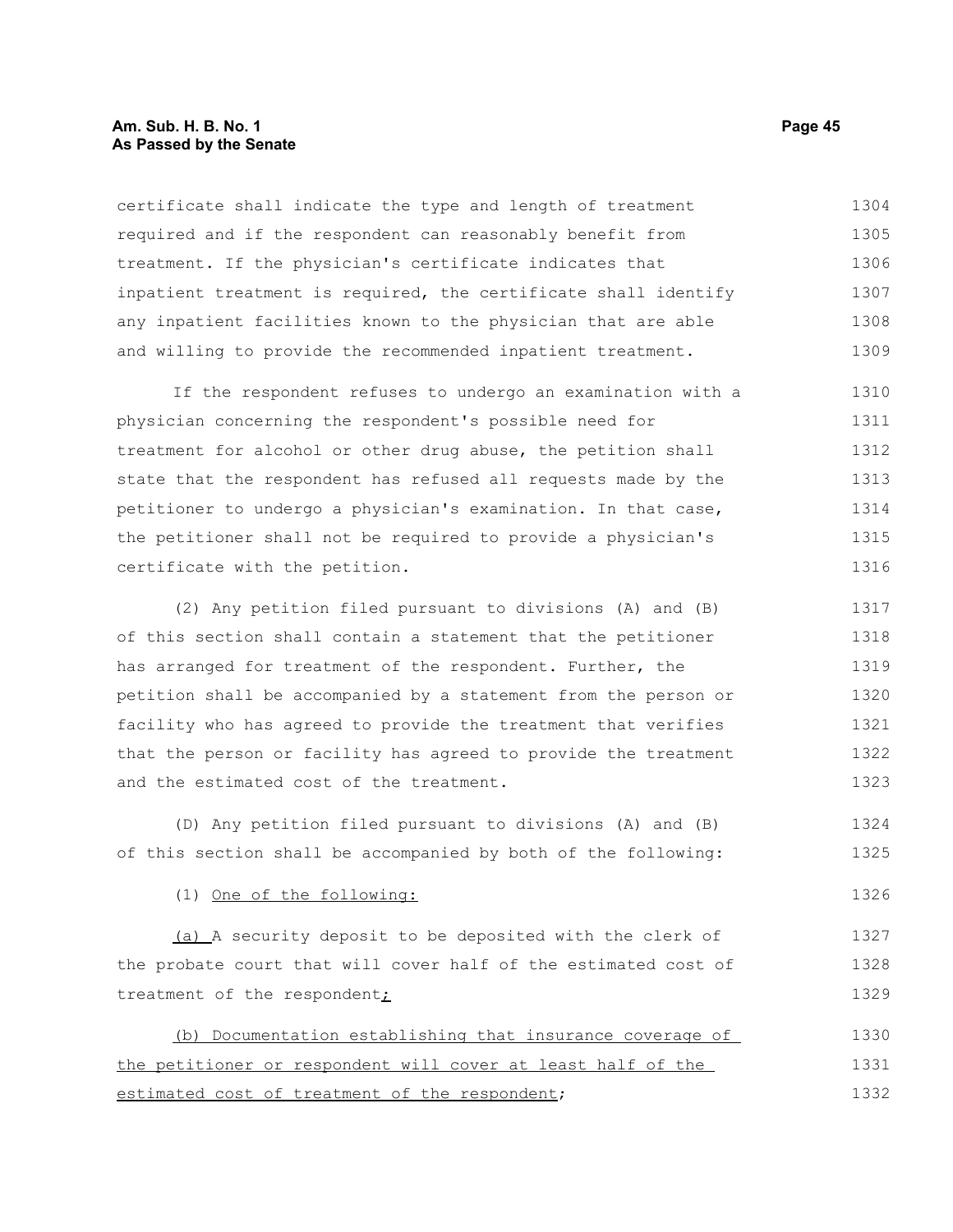| (c) Other evidence to the satisfaction of the court              | 1333 |
|------------------------------------------------------------------|------|
| establishing that the petitioner or respondent will be able to   | 1334 |
| cover some of the estimated cost of treatment of the respondent. | 1335 |
| (2) One of the following:                                        | 1336 |
|                                                                  |      |
| (a) A quarantee, signed by the petitioner or another             | 1337 |
| person authorized to file the petition, obligating the quarantor | 1338 |
| to pay the costs of the examinations of the respondent conducted | 1339 |
| by the physician and qualified health professional under         | 1340 |
| division (B) (5) of section 5119.94 of the Revised Code, the     | 1341 |
| costs of the respondent that are associated with a hearing       | 1342 |
| conducted in accordance with section 5119.94 of the Revised Code | 1343 |
| and that the court determines to be appropriate, and the costs   | 1344 |
| of any treatment ordered by the court;                           | 1345 |
| (b) Documentation establishing that insurance coverage of        | 1346 |
| the petitioner or respondent will cover the costs described in   | 1347 |
| division (D)(2)(a) of this section;                              | 1348 |
| (c) Documentation establishing that, consistent with the         | 1349 |
| evidence described in division (D)(1)(c) of this section, the    | 1350 |
| petitioner or respondent will cover some of the costs described  | 1351 |
| in division (D) (2) (a) of this section.                         | 1352 |
| Sec. 5119.94. (A) Upon receipt of a petition filed under         | 1353 |
| section 5119.93 of the Revised Code and the payment of the       | 1354 |
| appropriate filing fee, if any, the probate court shall examine  | 1355 |
| the petitioner under oath as to the contents of the petition.    | 1356 |
| (B) If, after reviewing the allegations contained in the         | 1357 |
| petition and examining the petitioner under oath, it appears to  | 1358 |
| the probate court that there is probable cause to believe the    | 1359 |
| respondent may reasonably benefit from treatment, the court      | 1360 |
| shall do all of the following:                                   | 1361 |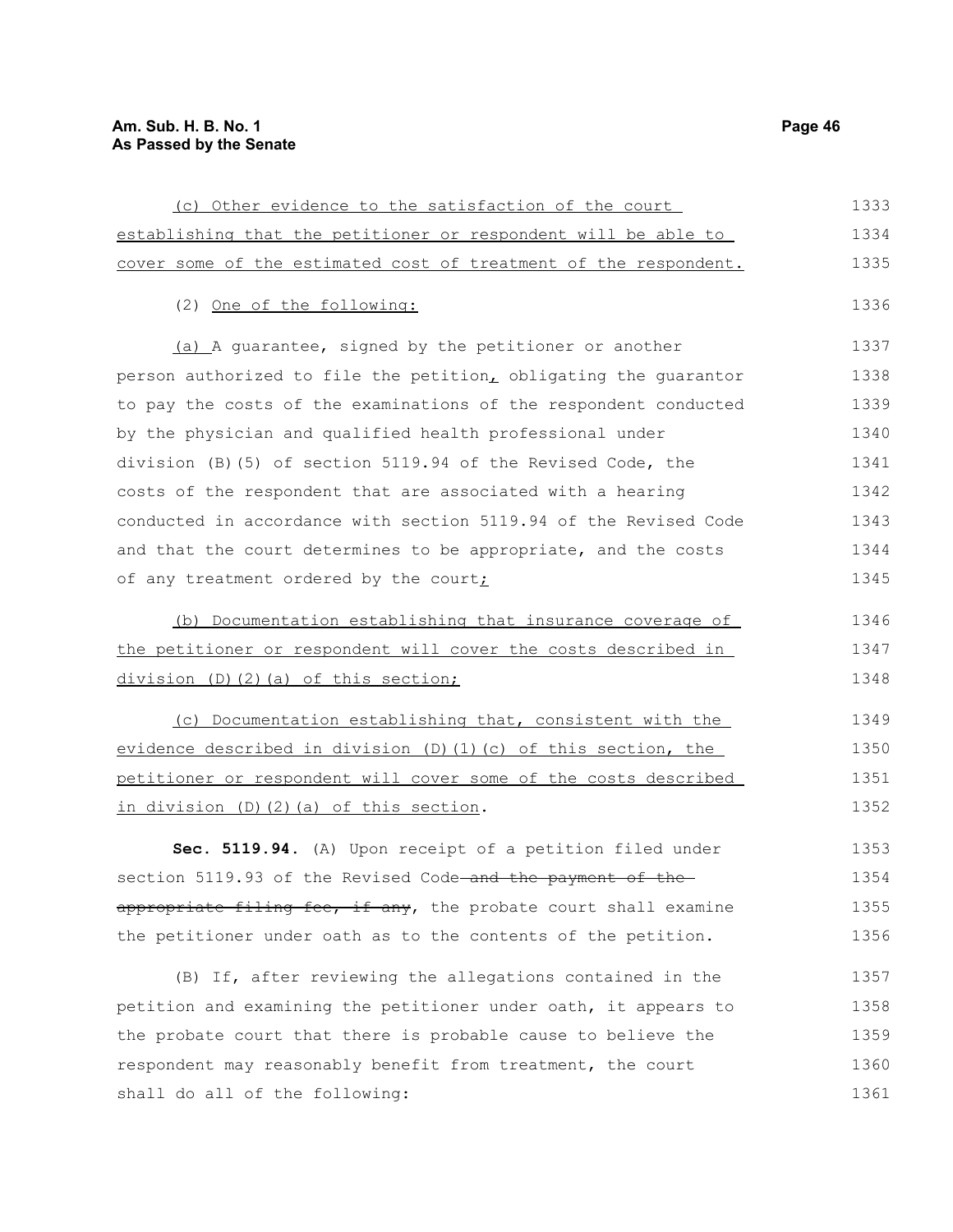#### **Am. Sub. H. B. No. 1 Page 47 As Passed by the Senate**

(1) Schedule a hearing to be held within seven days to determine if there is clear and convincing evidence that the respondent may reasonably benefit from treatment for alcohol and other drug abuse; 1362 1363 1364 1365

(2) Notify the respondent, the legal guardian, if any and if known, and the spouse, parents, or nearest relative or friend of the respondent concerning the allegations and contents of the petition and of the date and purpose of the hearing; 1366 1367 1368 1369

(3) Notify the respondent that the respondent may retain counsel and, if the person is unable to obtain an attorney, that the respondent may be represented by court-appointed counsel at public expense if the person is indigent. Upon the appointment of an attorney to represent an indigent respondent, the court shall notify the respondent of the name, address, and telephone number of the attorney appointed to represent the respondent. 1370 1371 1372 1373 1374 1375 1376

(4) Notify the respondent that the court shall cause the respondent to be examined not later than twenty-four hours before the hearing date by a physician for the purpose of a physical examination and by a qualified health professional for the purpose of a drug and alcohol addiction assessment and diagnosis. In addition, the court shall notify the respondent that the respondent may have an independent expert evaluation of the person's physical and mental condition conducted at the respondent's own expense. 1377 1378 1379 1380 1381 1382 1383 1384 1385

(5) Cause the respondent to be examined not later than twenty-four hours before the hearing date by a physician for the purpose of a physical examination and by a qualified health professional for the purpose of a drug and alcohol addiction assessment and diagnosis; 1386 1387 1388 1389 1390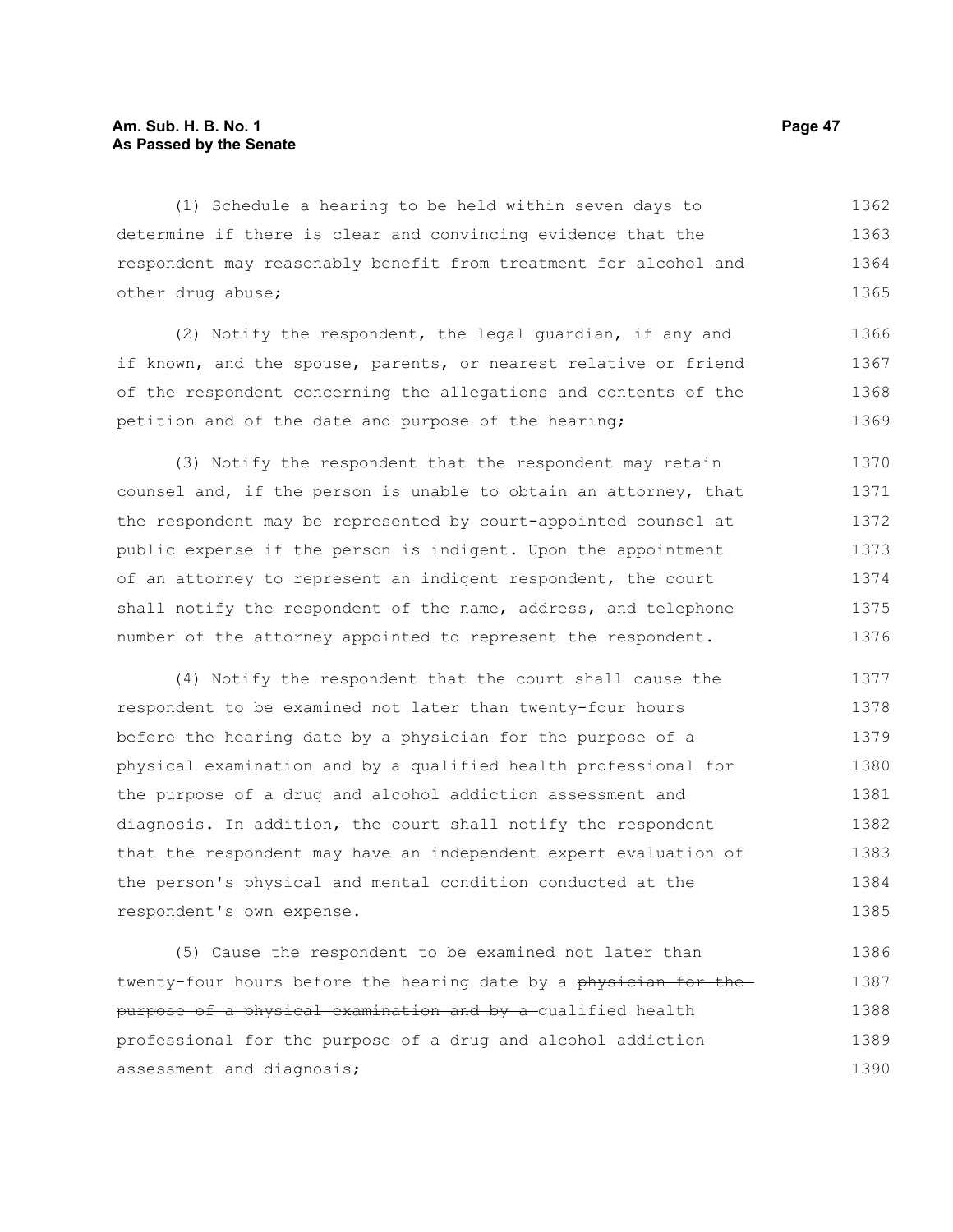(6) Conduct the hearing.

1391

| (C) The physician and qualified health professional who          | 1392 |
|------------------------------------------------------------------|------|
| examine examines the respondent pursuant to division (B) (5) of  | 1393 |
| this section or who are is obtained by the respondent at the     | 1394 |
| respondent's own expense shall certify their-the professional's  | 1395 |
| findings to the court within twenty-four hours of the            | 1396 |
| examinationsexamination. The findings of each qualified health   | 1397 |
| professional shall include a recommendation for treatment if the | 1398 |
| qualified health professional determines that treatment is       | 1399 |
| necessary.                                                       | 1400 |

(D)(1)(a) If upon completion of the hearing held under this section the probate court finds by clear and convincing evidence that the respondent may reasonably benefit from treatment, the court may shall order the treatment after considering the qualified health professionals' recommendations for treatment that have been submitted to the court under division (C) of this section. Evidence that the respondent has overdosed and been revived one or more times by an opioid antagonist, overdosed in a vehicle, or overdosed in the presence of a minor is sufficient to satisfy this evidentiary requirement. If the court orders the treatment under this division, the order shall specify the type of treatment to be provided, the type of required aftercare, and the duration of the required aftercare which shall be at least three months and shall not exceed six months, and the court shall order the treatment to be provided through a community addiction services provider or by an individual licensed or certified by the state medical board under Chapter 4731. of the Revised Code, the chemical dependency professionals board under Chapter 4758. of the Revised Code, the counselor, social worker, and marriage and family therapist board under Chapter 4757. of the Revised Code, 1401 1402 1403 1404 1405 1406 1407 1408 1409 1410 1411 1412 1413 1414 1415 1416 1417 1418 1419 1420 1421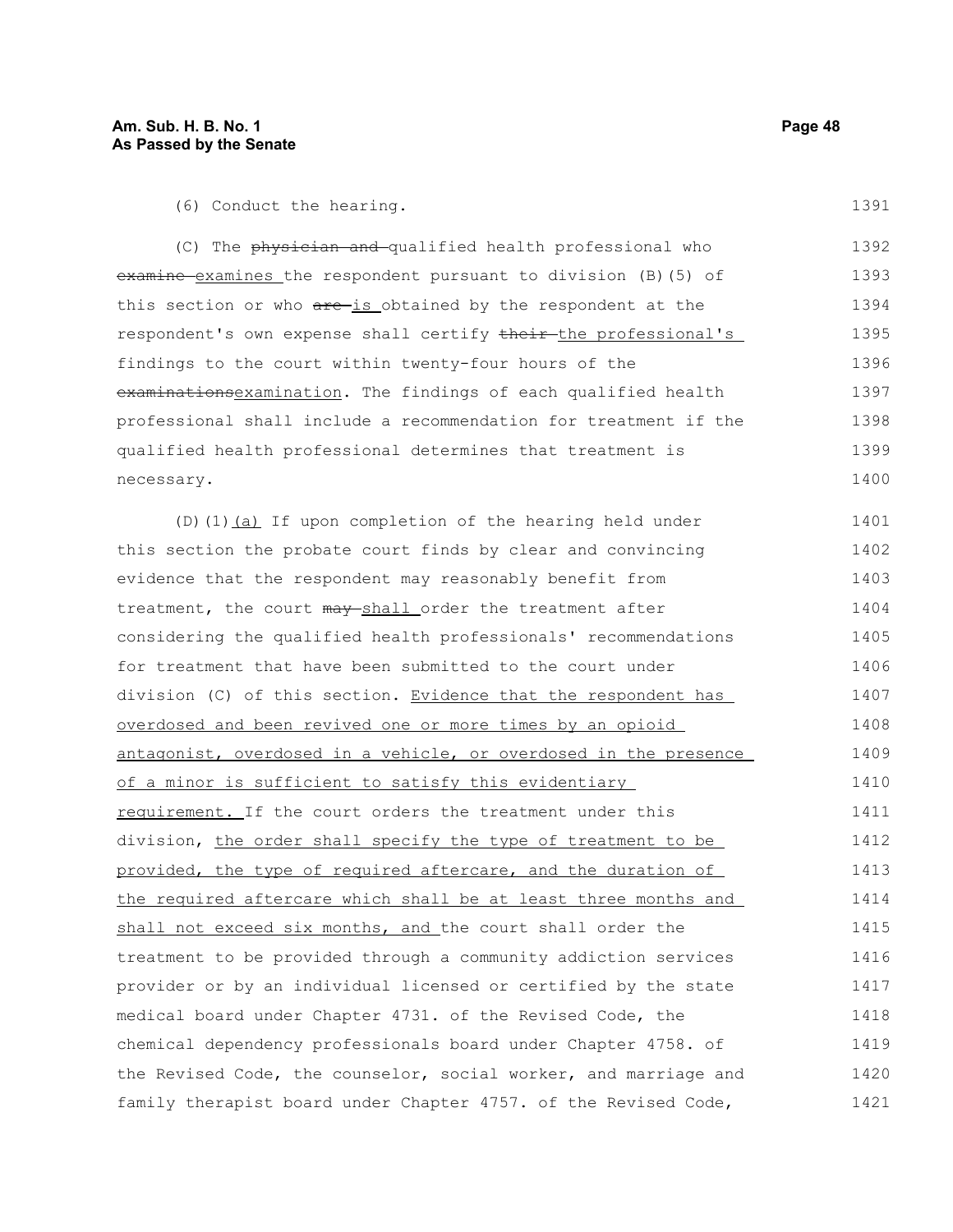| or a similar board of another state authorized to provide          | 1422 |
|--------------------------------------------------------------------|------|
| substance abuse treatment. In addition, the court also may order   | 1423 |
| that the respondent submit to periodic examinations by a           | 1424 |
| qualified mental health professional to determine if the           | 1425 |
| treatment remains necessary.                                       | 1426 |
| (b) If the qualified health professional who examines the          | 1427 |
| <u>respondent certifies that the respondent meets the criteria</u> | 1428 |
| specified in division (B) (6) of section 5119.93 of the Revised    | 1429 |
| Code, if the court orders treatment under division (D)(1)(a) of    | 1430 |
| this section, and if the court finds by clear and convincing       | 1431 |
| evidence that the respondent presents an imminent danger or        | 1432 |
| imminent threat of danger to self, family, or others as a result   | 1433 |
| of alcohol or other drug abuse, separate from the treatment        | 1434 |
| described in division (D) (1) (a) of this section, the court may   | 1435 |
| order that the respondent be hospitalized for a period not to      | 1436 |
| exceed seventy-two hours. The court shall direct that the order    | 1437 |
| shall be executed as soon as possible, but not later than          | 1438 |
| seventy-two hours, after its issuance. If the order cannot be      | 1439 |
| executed within seventy-two hours after its issuance, it remains   | 1440 |
| valid for sixty days after its issuance, subject to tolling as     | 1441 |
| described in division (D)(1)(c) of this section, and may be        | 1442 |
| executed at any time during that six-month period or that six-     | 1443 |
| month period as extended by the tolling. Any respondent who has    | 1444 |
| been admitted to a hospital under this division shall be           | 1445 |
| released within seventy-two hours of admittance, unless the        | 1446 |
| respondent voluntarily agrees to remain longer. A respondent who   | 1447 |
| voluntarily agrees to remain longer may be hospitalized for the    | 1448 |
| additional period of time agreed to by the respondent. No          | 1449 |
| respondent ordered under this division to be hospitalized shall    | 1450 |
| be held in jail pending transportation to the hospital unless      | 1451 |
| the court has previously found the respondent to be in contempt    | 1452 |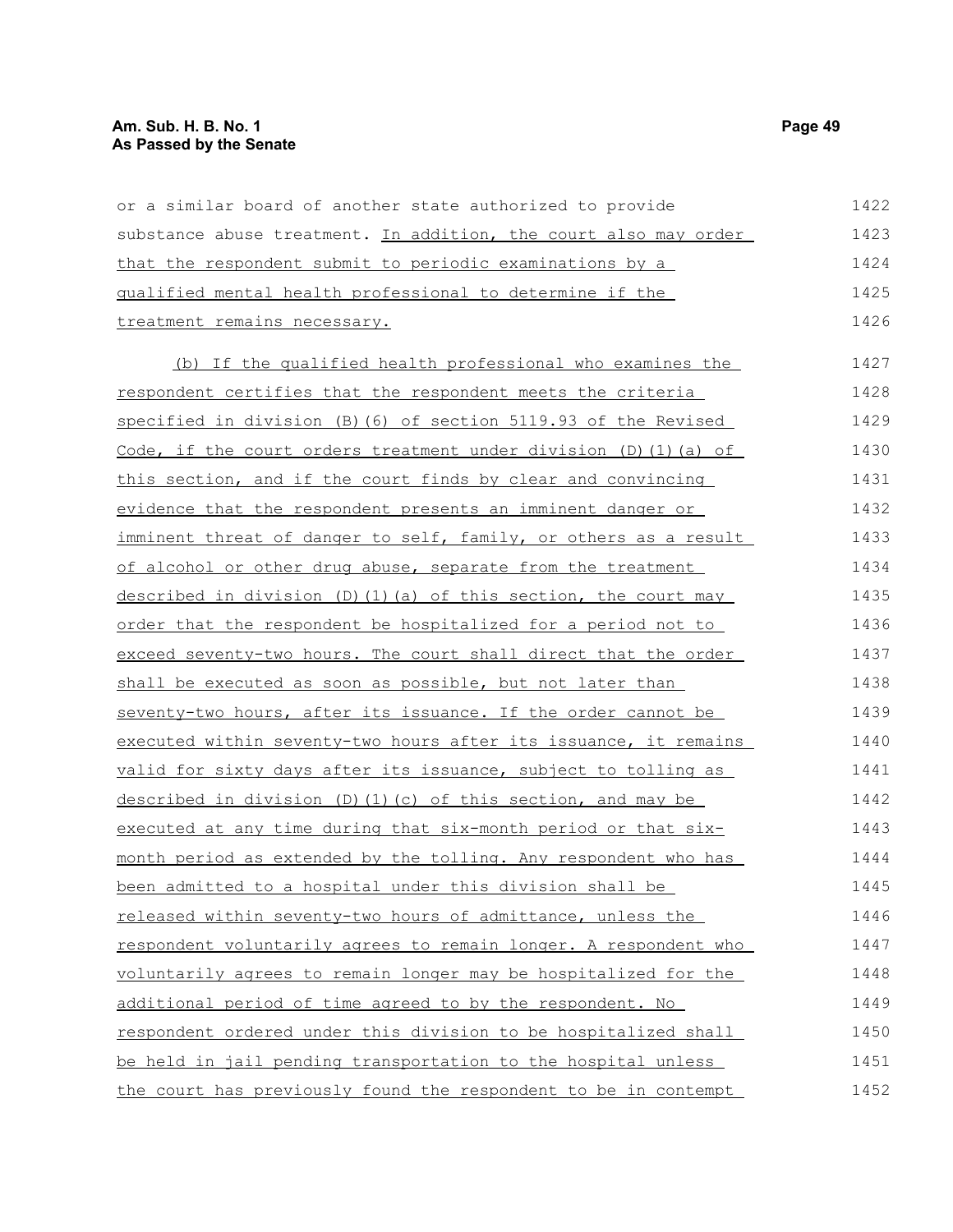of court for either failure to undergo treatment or failure to appear at an evaluation ordered under this section. (c) The six-month period for execution of an order specified in division  $(D)(1)(b)$  of this section shall not run during any time when the respondent purposely avoids execution of the order. Proof that the respondent departed this state or concealed the respondent's identity or whereabouts is prima facie evidence of the respondent's purpose to avoid the execution. (2)(a) Failure of a respondent to undergo and complete any treatment ordered pursuant to this division is contempt of court. Any community addiction services provider or person providing treatment under this division shall notify the probate court of a respondent's failure to undergo or complete the ordered treatment. (b) In addition to and separate from the sanction specified in division  $(D)$   $(2)$   $(a)$  of this section, if a respondent fails to undergo and complete any treatment ordered pursuant to this section, the court may issue a summons. The summons shall be directed to the respondent and shall command the respondent to appear at a time and place specified in the summons. If a respondent who has been summoned under this division fails to appear at the specified time and place, the court may order a peace officer, as defined in section 2935.01 of the Revised Code, to transport the respondent to a place described in division (D)(1)(a) of this section or a hospital for treatment. The peace officer, with the approval of the officer's agency, may provide for the transportation of the respondent by a private entity. The transportation costs of the peace officer or the private entity shall be included within the costs of 1453 1454 1455 1456 1457 1458 1459 1460 1461 1462 1463 1464 1465 1466 1467 1468 1469 1470 1471 1472 1473 1474 1475 1476 1477 1478 1479 1480 1481 1482